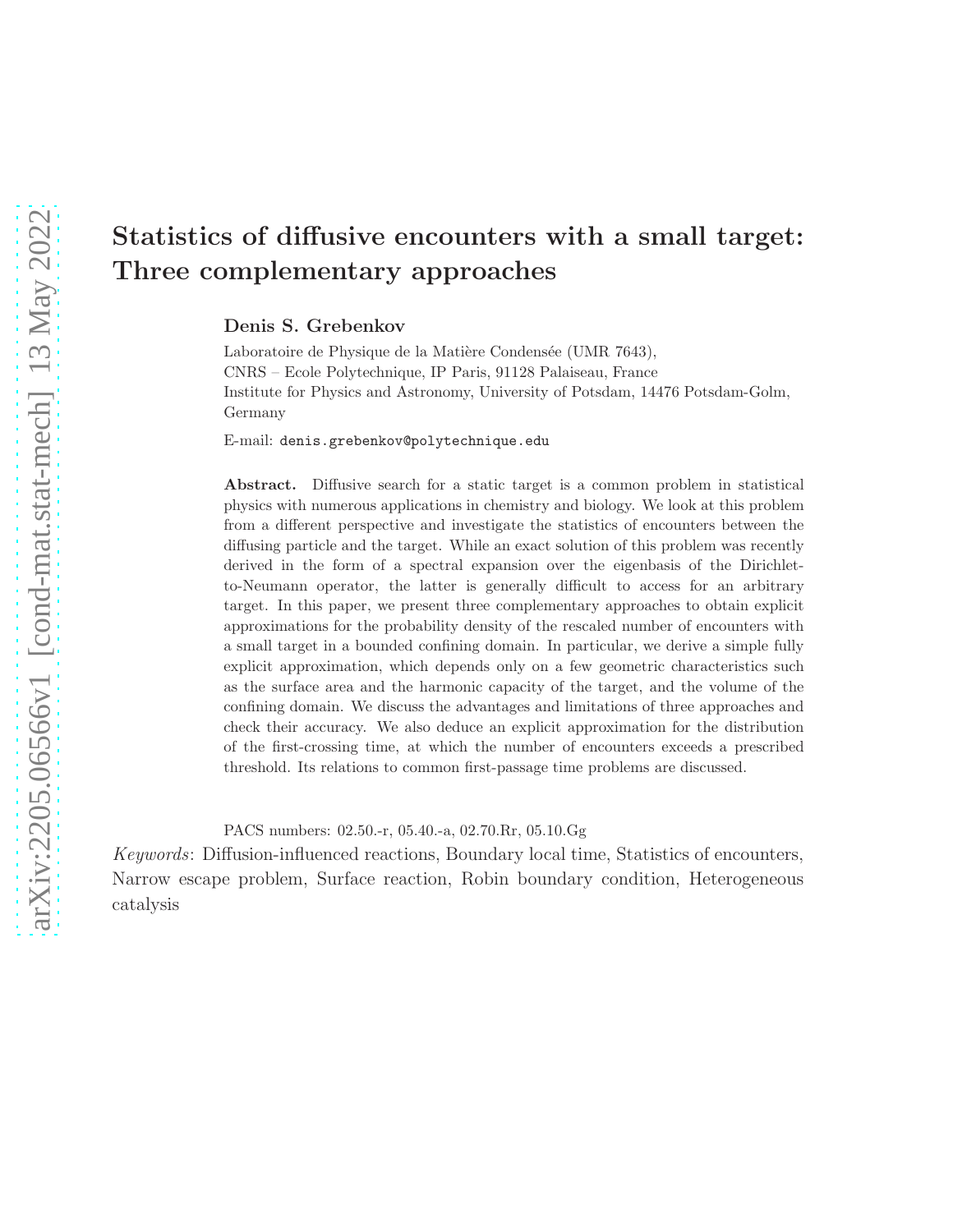# 1. Introduction

Various aspects of the first-passage problem for perfect and partially reactive targets have been intensively studied over the past two decades  $[1–22]$  $[1–22]$ . A somewhat related but poorer understood problem is the statistics of encounters of a diffusing particle with a target. How many times does the particle meet the target? Conventionally, the statistics of encounters and the related first-encounter times were studied for two (or many) mobile particles that can represent, e.g., a protein and its receptor or a prey and its predator [\[23–](#page-28-2)[37\]](#page-29-0). In turn, we are interested here in the number of encounters of a diffusing particle with a static target up to time t. For a random walk on a lattice or a graph, this is the random number of visits of a given target site (or a group of such sites) up to time  $t$ . For continuous diffusion, this number can be related to the residence time of Brownian motion in a given subset of a confining domain. Alternatively, one can consider the target located on an impenetrable boundary (Fig. [1\)](#page-2-0), and the number of encounters is directly related to the so-called boundary local time  $\ell_t$  on that region up to time t [\[38–](#page-29-1)[41\]](#page-29-2). As explained below, the random variable  $\ell_t$  can be defined as a rescaled residence time in a thin boundary layer near the target, or as a rescaled number of downcrossings (encounters) of that layer. The statistics of such encounters was recently shown to be tightly related to the survival probability on a partially reactive target [\[42,](#page-29-3) [43\]](#page-29-4). In this light, it can be viewed as a complementary insight onto the latter problem. Moreover, the knowledge of this statistics allows one to investigate much more general surface-reaction mechanisms, for instance, those with encounterdependent reactivity [\[43\]](#page-29-4), which go far beyond the common setting of partially reactive targets [\[44–](#page-29-5)[62\]](#page-30-0). A general spectral representation of the distribution of encounters and several explicit examples have been studied within the so-called encounter-based approach [\[63–](#page-30-1)[66\]](#page-30-2). However, to our knowledge, this problem has not been addressed in the common case of a small target surrounded by a reflecting boundary of a confining domain.

In this paper, we employ three recently developed approximations to study the statistics of diffusive encounters with a small target. In Sec. [2,](#page-2-1) we formulate the problem and recall the definition of the boundary local time as a proxy of the number of encounters. We also summarize the theoretical ground needed to describe the statistics of encounters and its relation to diffusion-controlled reactions. Section [3](#page-7-0) presents three complementary approaches to deal with small targets. The first approach is the matched asymptotic analysis (MAA), which was systematically employed over the past three decades to investigate various first-passage times [\[67–](#page-30-3)[76\]](#page-30-4) (see also a review [\[77\]](#page-31-0)). Recently, Bressloff extended this method to the encounter-based description of diffusionmediated surface phenomena and derived the asymptotic expansion of the so-called full propagator [\[78\]](#page-31-1). We apply his asymptotic results to get the statistics of diffusive encounters in Sec. [3.1.](#page-8-0) In particular, we discuss the advantages and limitations of this general approach. The second approach relies on an explicit approximation for the principal eigenvalue of the Laplace operator in the presence of a small partially reactive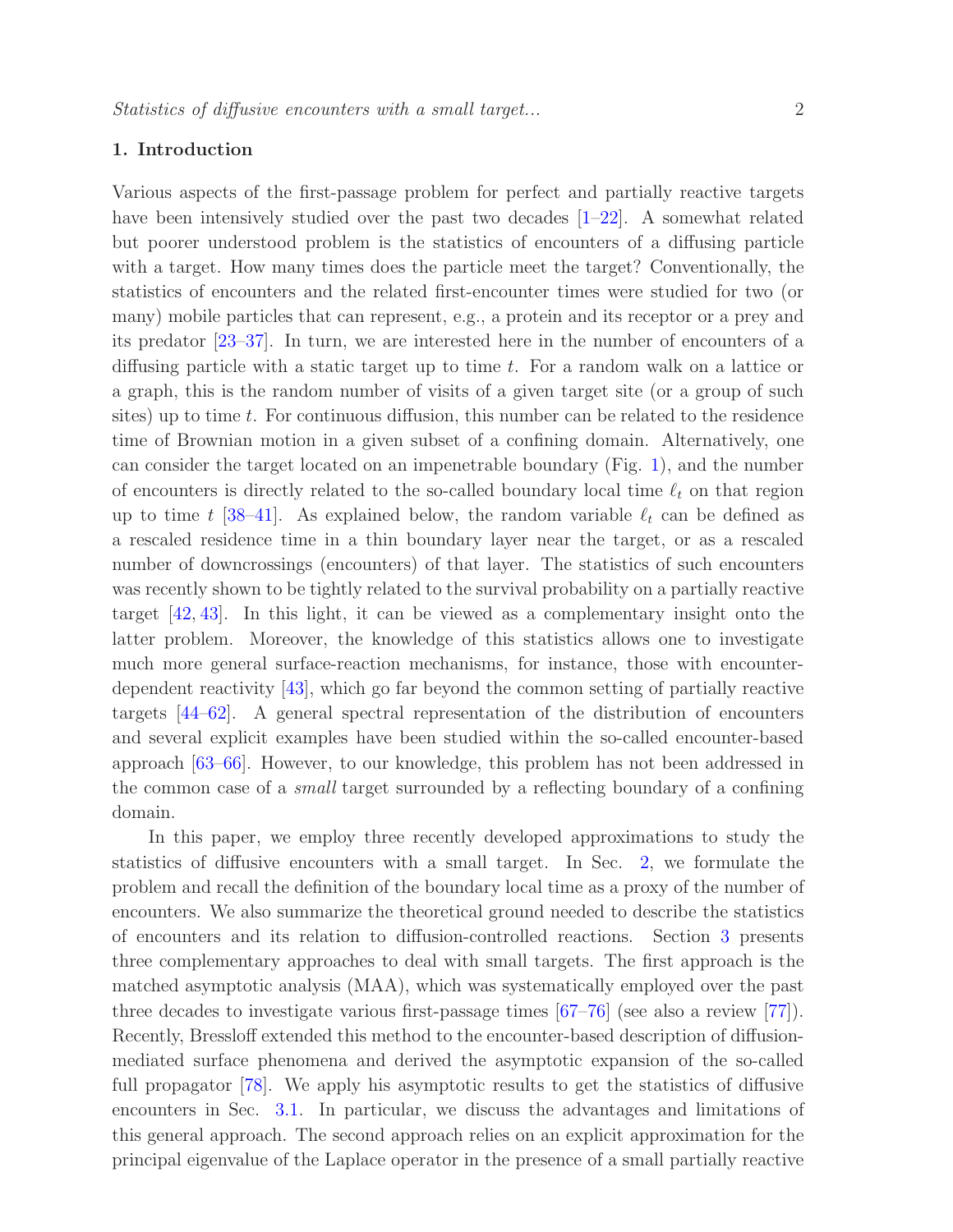

<span id="page-2-0"></span>Figure 1. Schematic illustration of a random trajectory (in blue) of a particle that started from  $x_0$  and diffused inside a confining domain  $\Omega$  delimited by a reflecting boundary  $\partial\Omega_0$  (in gray) towards small targets (in red). (a) At short times, the particle typically encounters either none, or one target. (b) At long times, the particle can encounter many targets or realize several "long-range returns" to the same target.

target [\[79\]](#page-31-2). The smallness of the target also ensures that the principal eigenmode provides the dominant contribution to the volume-averaged survival probability, from which the distribution of encounters will be deduced in a fully explicit way (Sec. [3.2\)](#page-11-0). The third approach is based on the self-consistent approximation (SCA), which was originally proposed for computing reaction rates [\[80\]](#page-31-3) and then extended for the analysis of first-passage times [\[81](#page-31-4)[–85\]](#page-31-5). We employ its most general form given in [\[85\]](#page-31-5) to deduce an approximate spectral representation for the distribution of diffusive encounters (Sec. [3.3\)](#page-13-0). This formal representation clarifies some general properties of the distribution. Moreover, in some symmetric domains such as, e.g., a spherical target surrounded by a larger concentric reflecting sphere, the self-consistent approximation turns out to be exact and can thus serve a benchmark for accessing the quality of two other approximations. We choose this geometric setting to illustrate the accuracy of different approaches in Sec. [4.](#page-15-0) In Sec. [5,](#page-19-0) we discuss an explicit approximation for the probability density of the first-crossing time of a given threshold  $\ell$  by  $\ell_t$ . Section [6](#page-21-0) summarizes the main findings of the paper, their applications and future perspectives.

#### <span id="page-2-1"></span>2. Boundary local time

We consider a particle that undergoes reflected Brownian motion with a constant diffusivity D inside an Euclidean domain  $\Omega \subset \mathbb{R}^d$  with a smooth bounded impermeable boundary  $\partial\Omega$ . The particle starts from a point  $x_0 \in \Omega$  at time 0, and its random position at time t is denoted as  $\mathbf{X}_t$ . We are interested in the statistics of encounters of the particle with a subset  $\Gamma$  of the boundary that we call a target. If the subset  $\Gamma$  is not connected, one can speak about multiple (disconnected) targets. For the sake of clarity, we mainly focus on a connected (single) target, even though our results are applicable to multiple targets if they are located sufficiently far away from each other (see below). The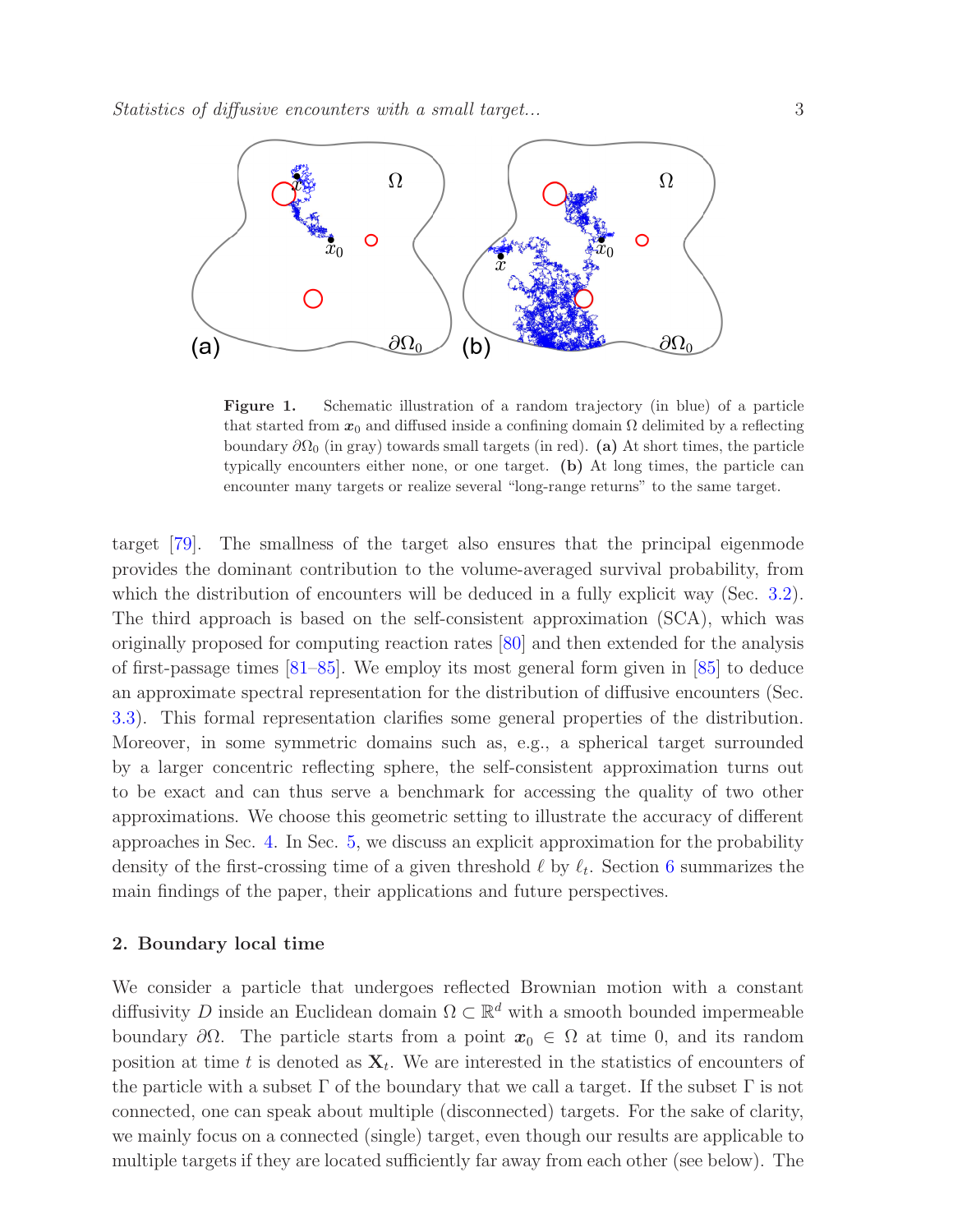remaining part of the boundary,  $\partial\Omega_0 = \partial\Omega\backslash\Gamma$ , ensures normal reflections that confine the particle inside  $\Omega$ . Following Lévy's construction [\[38\]](#page-29-1), we introduce the boundary local time  $\ell_t$  spent on the target up to time t. This is a stochastic process that can be understood as the renormalized residence time of  $\mathbf{X}_t$  in a thin layer of width a near the target,  $\Gamma_a = \{ \mathbf{x} \in \Omega : |\mathbf{x} - \Gamma| < a \},\$ up time  $t$  [\[39,](#page-29-6)[40\]](#page-29-7):

<span id="page-3-0"></span>
$$
\ell_t = \lim_{a \to 0} \frac{D}{a} \int_{\text{residence time in } \Gamma_a}^t dt' \mathbb{I}_{\Gamma_a}(\mathbf{X}_{t'}) ,
$$
\n(1)

where  $\mathbb{I}_{\Gamma_a}(\boldsymbol{x})$  is the indicator function of  $\Gamma_a: \mathbb{I}_{\Gamma_a}(\boldsymbol{x}) = 1$  if  $\boldsymbol{x} \in \Gamma_a$ , and 0 otherwise. This relation highlights that the residence time in the layer  $\Gamma_a$  vanishes in the limit  $a \to 0$ when  $\Gamma_a$  shrinks to the target  $\Gamma$ . This is not surprising given that the boundary  $\partial\Omega$ has a lower dimension,  $d-1$ , as compared to the dimension d of the domain  $\Omega$ , and the residence time on the boundary or any of its subsets is strictly zero. In turn, the rescaling of the residence time in the layer  $\Gamma_a$  by its width a yields a well-defined limit – the boundary local time. Importantly, Eq. [\(1\)](#page-3-0) implies that the residence time in a thin layer  $\Gamma_a$  can be approximated as  $a\ell_t/D$ , as soon as a is small enough. The boundary local time  $\ell_t$  is thus the proper intrinsic characteristics of reflected Brownian motion on the target, which is independent of the layer width used. Note that  $\ell_t$  has units of length, while  $\ell_t/D$  has units of time per length.

The boundary local time  $\ell_t$  is also related to the number  $\mathcal{N}_t^a$  of downcrossings of the boundary layer  $\Gamma_a$  by reflected Brownian motion up to time t, multiplied by a, in the limit  $a \rightarrow 0$  [\[39,](#page-29-6) [40\]](#page-29-7):

$$
\ell_t = \lim_{a \to 0} a \mathcal{N}_t^a. \tag{2}
$$

The number of downcrossings can thus be interpreted as the number of encounters of the particle with the target. Expectedly, this number diverges in the limit  $a \to 0$ , because Brownian motion is known to hit a smooth boundary an infinite number of times during any time period after the first hit  $[86]$ . A finite thickness a of the layer is needed here to overcome this problem and to get a proper definition for the number of encounters (see further discussions in [\[42,](#page-29-3) [43\]](#page-29-4)). As previously,  $\ell_t/a$  is a good proxy for the number of encounters when  $\alpha$  is small enough. In the following, we focus on the boundary local time  $\ell_t$ , sometimes referring to it as the rescaled number of encounters.

The boundary local time plays the central role in the encounter-based approach to surface-mediated diffusion phenomena [\[42](#page-29-3)[,43,](#page-29-4)[63](#page-30-1)[–66\]](#page-30-2). In particular, the joint distribution of the position  $\mathbf{X}_t$  of the particle and of its boundary local time  $\ell_t$  is characterized by the joint probability density  $P(x, \ell, t|x_0)$  that was called the full propagator. The integral of  $P(\mathbf{x}, \ell, t|\mathbf{x}_0)$  over the arrival point x yields the (marginal) probability density of the boundary local time  $\ell_t$ :

<span id="page-3-1"></span>
$$
\rho(\ell, t|\boldsymbol{x}_0) = \int_{\Omega} d\boldsymbol{x} P(\boldsymbol{x}, \ell, t|\boldsymbol{x}_0).
$$
\n(3)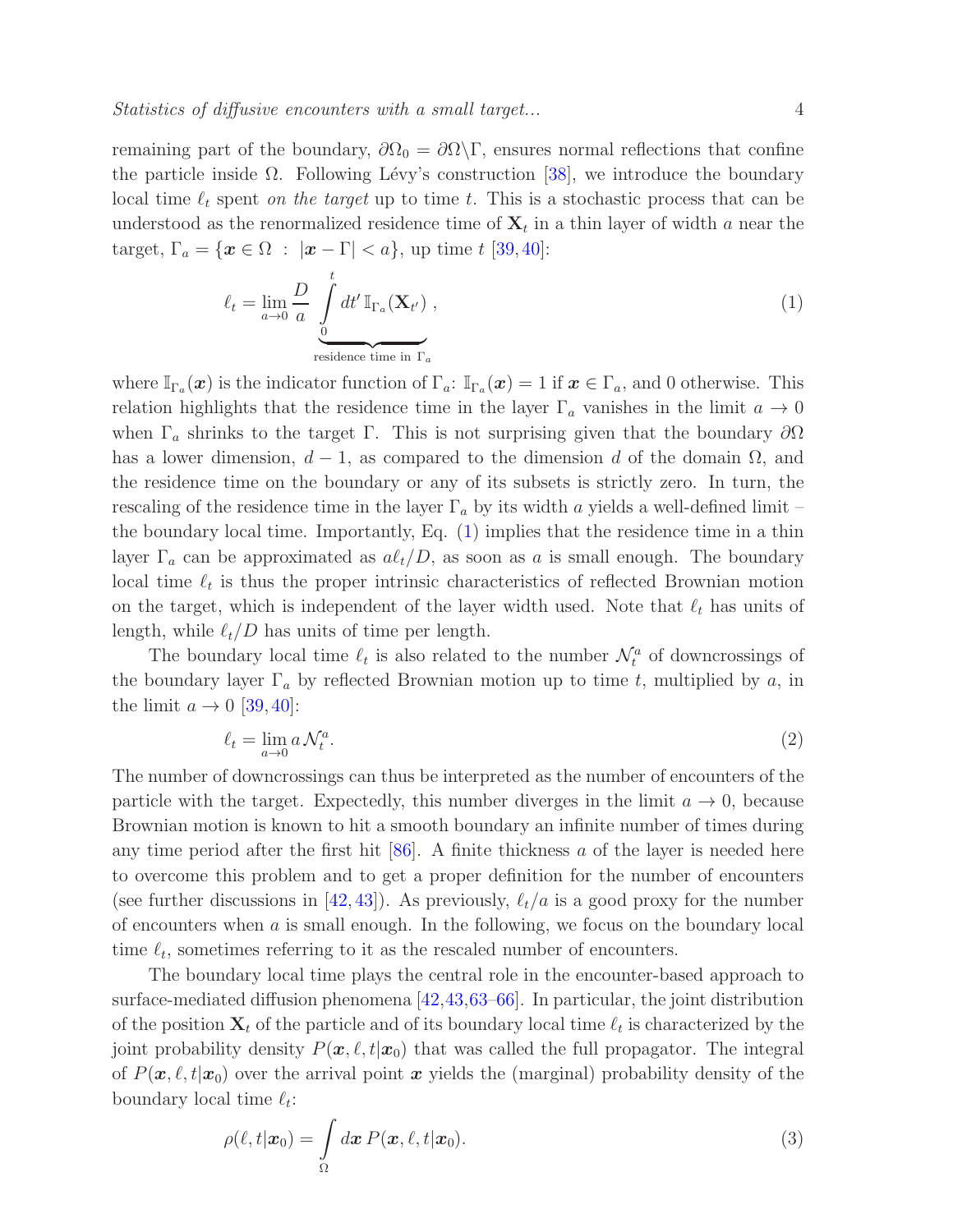<span id="page-4-0"></span>In turn, the Laplace transform of  $P(x, \ell, t|x_0)$  with respect to  $\ell$  was shown to determine the conventional propagator  $G_q(\mathbf{x}, t|\mathbf{x}_0)$  in the presence of a partially reactive target [\[43\]](#page-29-4):

$$
G_q(\boldsymbol{x},t|\boldsymbol{x}_0) = \int\limits_0^\infty d\ell \, e^{-q\ell} \, P(\boldsymbol{x},\ell,t|\boldsymbol{x}_0). \tag{4}
$$

The latter satisfies the diffusion equation

$$
\partial_t G_q(\boldsymbol{x}, t | \boldsymbol{x}_0) = D \Delta G_q(\boldsymbol{x}, t | \boldsymbol{x}_0) \quad (\boldsymbol{x} \in \Omega), \tag{5}
$$

subject to the initial condition  $G_q(\boldsymbol{x}, 0|\boldsymbol{x}_0) = \delta(\boldsymbol{x} - \boldsymbol{x}_0)$  with a Dirac distribution  $\delta(\mathbf{x}-\mathbf{x}_0)$ , and mixed Robin-Neumann boundary condition:

$$
\partial_n G_q(\boldsymbol{x}, t | \boldsymbol{x}_0) + q G_q(\boldsymbol{x}, t | \boldsymbol{x}_0) = 0 \quad (\boldsymbol{x} \in \Gamma), \tag{6a}
$$

<span id="page-4-1"></span>
$$
\partial_n G_q(\boldsymbol{x}, t | \boldsymbol{x}_0) = 0 \quad (\boldsymbol{x} \in \partial \Omega_0), \tag{6b}
$$

where  $\Delta$  is the Laplace operator, and  $\partial_n$  is the normal derivative oriented outwards the domain  $\Omega$ . This condition claims that the diffusive flux  $-D\partial_nG_q(\bm{x}, t|\bm{x}_0)$  vanishes on the impermeable part of the boundary,  $\partial\Omega_0$ ; in turn, on the target Γ, the diffusive flux is equal to the reaction flux, given by  $\kappa G_q(\mathbf{x}, t|\mathbf{x}_0)$ , with a reactivity  $\kappa = qD$ . In this way, the parameter  $q$  of the Laplace transform in Eq.  $(4)$  naturally re-appears in the Robin boundary condition [\(6a\)](#page-4-1). When the confining domain  $\Omega$  is bounded, the propagator admits a general spectral decomposition

<span id="page-4-3"></span>
$$
G_q(\boldsymbol{x}, t | \boldsymbol{x}_0) = \sum_{k=1}^{\infty} e^{-Dt\lambda_k^{(q)}} \left[ u_k^{(q)}(\boldsymbol{x}) \right]^* u_k^{(q)}(\boldsymbol{x}_0), \tag{7}
$$

where asterisk denotes complex conjugate, while  $\lambda_k^{(q)}$  $\begin{bmatrix} (q) \\ k \end{bmatrix}$  and  $u_k^{(q)}$  $\binom{(q)}{k}$  are the eigenvalues and eigenfunctions of the (negative) Laplace operator in  $\Omega$  with mixed Robin-Neumann boundary condition:

$$
\Delta u_k^{(q)} + \lambda_k^{(q)} u_k^{(q)} = 0 \quad (\boldsymbol{x} \in \Omega), \tag{8a}
$$

$$
(\partial_n + q)u_k^{(q)} = 0 \quad (\boldsymbol{x} \in \Gamma), \tag{8b}
$$

<span id="page-4-2"></span>
$$
\partial_n u_k^{(q)} = 0 \quad (\boldsymbol{x} \in \partial \Omega_0). \tag{8c}
$$

The eigenvalues are positive and indexed in an ascending order,

$$
0 < \lambda_1^{(q)} \le \lambda_2^{(q)} \le \ldots \le \lambda_k^{(q)} \ldots \nearrow +\infty,
$$

while the eigenfunctions form a complete orthonormal basis in the space  $L_2(\Omega)$  of squareintegrable functions on  $\Omega$  (see a review [\[87\]](#page-31-7) for other properties of Laplacian eigenvalues and eigenfunctions). The superscript q highlights that both  $\lambda_k^{(q)}$  $\begin{pmatrix} q \\ k \end{pmatrix}$  and  $u_k^{(q)}$  $_{k}^{(q)}(\boldsymbol{x})$  depend *implicitly* on the parameter  $q$  via the Robin boundary condition  $(8b)$ .

As the integral of the propagator  $G_q(x, t|x_0)$  over the arrival point x yields the survival probability of the particle in the presence of a partially reactive target,

$$
S_q(t|\boldsymbol{x}_0) = \int_{\Omega} d\boldsymbol{x} \, G_q(\boldsymbol{x}, t|\boldsymbol{x}_0), \tag{9}
$$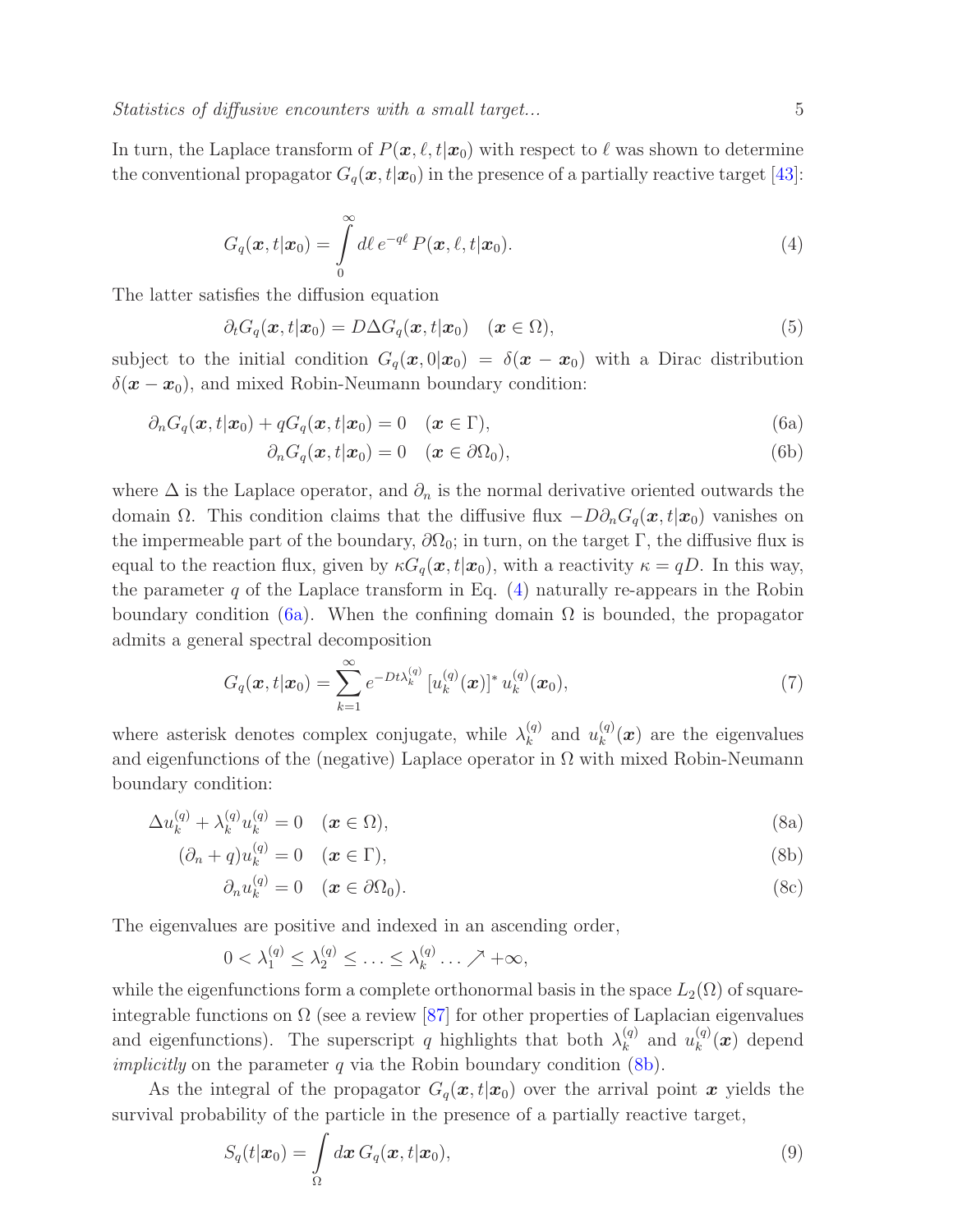the latter is directly related to the probability density  $\rho(\ell, t|\mathbf{x}_0)$  of the boundary local time  $\ell_t$ :

<span id="page-5-0"></span>
$$
S_q(t|\boldsymbol{x}_0) = \int\limits_0^\infty d\ell \, e^{-q\ell} \, \rho(\ell, t|\boldsymbol{x}_0). \tag{10}
$$

We recall that  $S_q(t|\mathbf{x}_0)$  satisfies the (backward) diffusion equation

$$
\partial_t S_q(t|\boldsymbol{x}_0) = D\Delta S_q(t|\boldsymbol{x}_0) \quad (\boldsymbol{x}_0 \in \Omega), \tag{11}
$$

subject to the initial (terminal) condition  $S_q(0|\mathbf{x}_0) = 1$  and mixed Robin-Neumann boundary condition:

$$
\partial_n S_q(t|\boldsymbol{x}_0) + qS_q(t|\boldsymbol{x}_0) = 0 \quad (\boldsymbol{x}_0 \in \Gamma), \tag{12a}
$$

$$
\partial_n S_q(t|\boldsymbol{x}_0) = 0 \quad (\boldsymbol{x}_0 \in \partial \Omega_0). \tag{12b}
$$

According to Eq. [\(7\)](#page-4-3), the survival probability admits a general spectral decomposition

$$
S_q(t|\boldsymbol{x}_0) = \sum_{k=1}^{\infty} e^{-Dt\lambda_k^{(q)}} \left[c_k^{(q)}\right]^* u_k^{(q)}(\boldsymbol{x}_0), \tag{13}
$$

<span id="page-5-3"></span>where

$$
c_k^{(q)} = \int_{\Omega} d\boldsymbol{x} \, u_k^{(q)}(\boldsymbol{x}). \tag{14}
$$

The inverse Laplace transform of Eq.  $(10)$  with respect to q yields

<span id="page-5-1"></span>
$$
\rho(\ell, t | \mathbf{x}_0) = \mathcal{L}_q^{-1} \left\{ S_q(t | \mathbf{x}_0) \right\} = \mathcal{L}_q^{-1} \left\{ \sum_{k=1}^{\infty} e^{-Dt\lambda_k^{(q)}} \left[ c_k^{(q)} \right]^* u_k^{(q)}(\mathbf{x}_0) \right\}.
$$
 (15)

In the following, we often consider the volume-averaged case when the starting point  $x_0$  is not fixed but uniformly distributed inside the confining domain. The corresponding survival probability  $S_q(t)$  reads

<span id="page-5-2"></span>
$$
S_q(t) = \frac{1}{|\Omega|} \int_{\Omega} d\boldsymbol{x}_0 \, S_q(t|\boldsymbol{x}_0) = \sum_{k=1}^{\infty} \frac{|c_k^{(q)}|^2}{|\Omega|} \, e^{-Dt\lambda_k^{(q)}}, \tag{16}
$$

where  $|\Omega|$  denotes the volume of the confining domain  $\Omega$ . The relation [\(10\)](#page-5-0) becomes

<span id="page-5-4"></span>
$$
S_q(t) = \int\limits_0^\infty dq \, e^{-q\ell} \, \rho(\ell, t),\tag{17}
$$

where

$$
\rho(\ell, t) = \frac{1}{|\Omega|} \int_{\Omega} d\boldsymbol{x}_0 \, \rho(\ell, t | \boldsymbol{x}_0) \tag{18}
$$

is the probability density function of the boundary local time  $\ell_t$  for a particle started uniformly in the domain  $\Omega$ .

In the above setting, the bulk was not reactive, and the particle could only react on the target  $\Gamma$ . If restricted diffusion occurs inside a reactive medium, the particle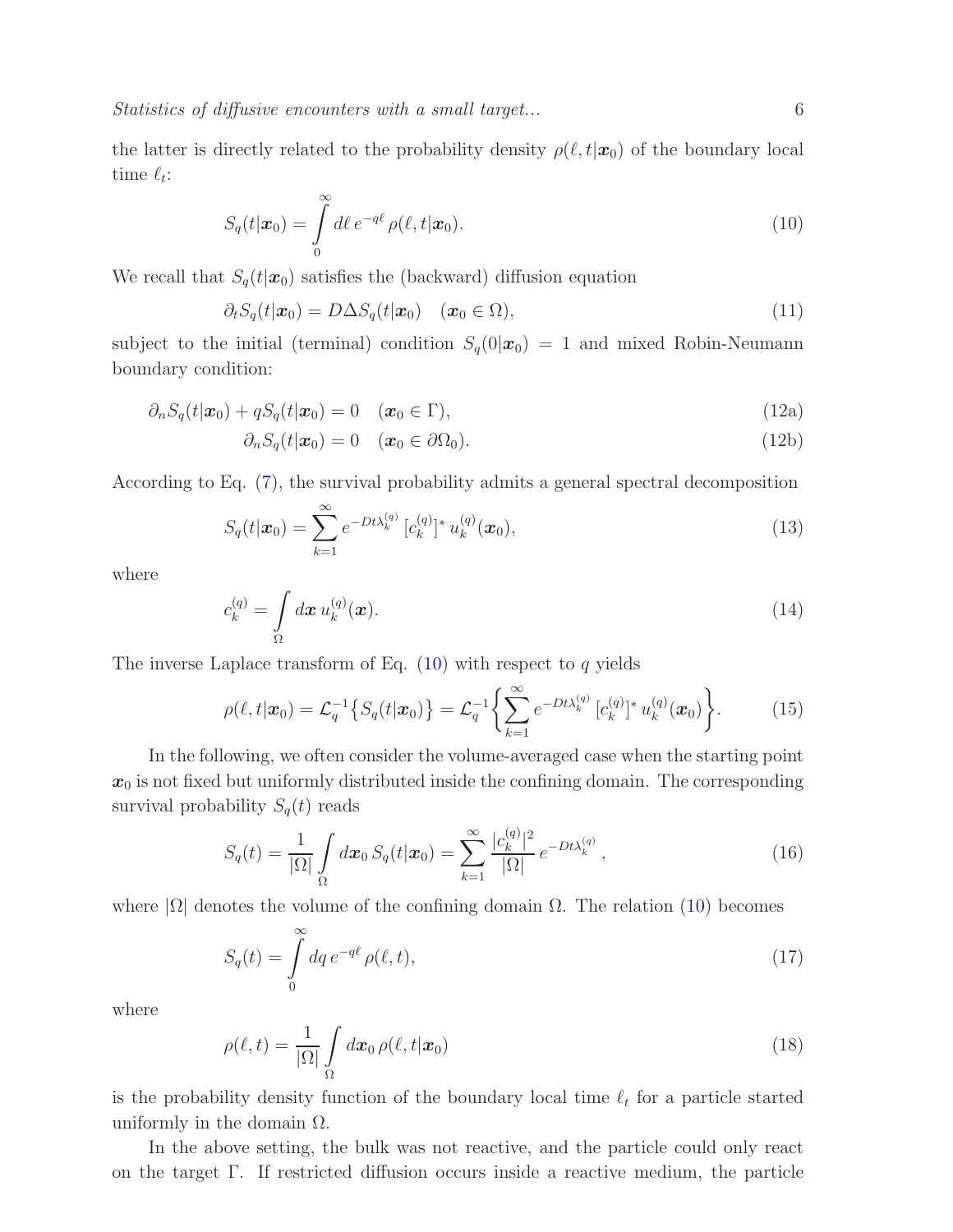has a finite lifetime due to eventual disintegration, photobleaching or death during its motion [\[88](#page-31-8)[–90\]](#page-31-9). In a common situation, the lifetime  $\tau$  of the particle is a random variable obeying the exponential law,  $\mathbb{P}\{\tau > t\} = e^{-pt}$ , with p being the decay rate or, equivalently,  $1/p$  being the mean lifetime. In this case, one can investigate the number of encounters with the target during the particle's lifetime:  $\ell_{\tau}$ . The probability density function of this random variable can be easily obtained by averaging  $\rho(\ell, t|\mathbf{x}_0)$  over all possible times of particle's death:

$$
\int_{0}^{\infty} dt \underbrace{p e^{-pt}}_{\text{pdf of }\tau} \rho(\ell, t | \mathbf{x}_0) = p \tilde{\rho}(\ell, p | \mathbf{x}_0), \tag{19}
$$

where  $\tilde{\rho}(\ell, p|\mathbf{x}_0)$  is the Laplace transform of  $\rho(\ell, t|\mathbf{x}_0)$  with respect to t (here and below, tilde denotes Laplace-transformed quantities with respect to time  $t$ ). As a consequence, Eq.  $(10)$  implies

$$
\tilde{S}_q(p|\boldsymbol{x}_0) = \int\limits_0^\infty d\ell \, e^{-q\ell} \, \tilde{\rho}(\ell, p|\boldsymbol{x}_0),\tag{20}
$$

where  $\tilde{S}_q(p|\mathbf{x}_0)$  satisfies the modified Helmholtz equation

<span id="page-6-1"></span>
$$
(p - D\Delta)\tilde{S}(p|\boldsymbol{x}_0) = 1 \quad (\boldsymbol{x}_0 \in \Omega), \tag{21}
$$

subject to the mixed Robin-Neumann boundary condition:

$$
\partial_n \tilde{S}_q(p|\boldsymbol{x}_0) + q \tilde{S}_q(p|\boldsymbol{x}_0) = 0 \quad (\boldsymbol{x}_0 \in \Gamma), \tag{22a}
$$

$$
\partial_n \tilde{S}_q(p|\boldsymbol{x}_0) = 0 \quad (\boldsymbol{x}_0 \in \partial \Omega_0). \tag{22b}
$$

Finally, the Laplace-transformed probability density  $\tilde{\rho}(\ell, p|\mathbf{x}_0)$  admits another spectral expansion based on the Dirichlet-to-Neumann operator  $\mathcal{M}_p$  that associates to a given function  $f(\mathbf{s})$  on the target  $\Gamma$  another function  $g(\mathbf{s})$  on that target (see [\[91–](#page-31-10)[97\]](#page-31-11) for details):

<span id="page-6-0"></span>
$$
\mathcal{M}_p : f(\mathbf{s}) \to g(\mathbf{s}) = \left. \left( \partial_n \tilde{u}(\mathbf{x}) \right) \right|_{\mathbf{x} = \mathbf{s} \in \Gamma}, \tag{23}
$$

where  $\tilde{u}(\boldsymbol{x})$  satisfies

$$
(p - D\Delta)\tilde{u}(\boldsymbol{x}) = 0 \quad (\boldsymbol{x} \in \Omega), \tag{24a}
$$

$$
\tilde{u}(\boldsymbol{x}) = f(\boldsymbol{x}) \quad (\boldsymbol{x} \in \Gamma), \tag{24b}
$$

$$
\partial_n \tilde{u}(\boldsymbol{x}) = 0 \quad (\boldsymbol{x} \in \partial \Omega_0). \tag{24c}
$$

It is known that  $\mathcal{M}_p$  is a pseudo-differential self-adjoint operator, whose positive eigenvalues  $\mu_n^{(p)}$  can be ordered as

$$
0 \leq \mu_0^{(p)} \leq \mu_1^{(p)} \leq \ldots \leq \mu_n^{(p)} \leq \ldots \nearrow +\infty,
$$

while the associated eigenfunctions  $v_n^{(p)}(s)$  form a complete orthonormal basis of  $L_2(\Gamma)$ . The superscript p highlights that both  $\mu_n^{(p)}$  and  $v_n^{(p)}(s)$  depend *implicitly* on the rate p in Eq. [\(24a\)](#page-6-0). The following expansion was derived in [\[43\]](#page-29-4)

$$
\tilde{P}(\boldsymbol{x},\ell,p|\boldsymbol{x}_0)=\tilde{G}_{\infty}(\boldsymbol{x},p|\boldsymbol{x}_0)\delta(\ell)+\frac{1}{D}\sum_{n=0}^{\infty}e^{-\mu_n^{(p)}\ell}\left[V_n^{(p)}(\boldsymbol{x})\right]^*V_n^{(p)}(\boldsymbol{x}_0),\quad(25)
$$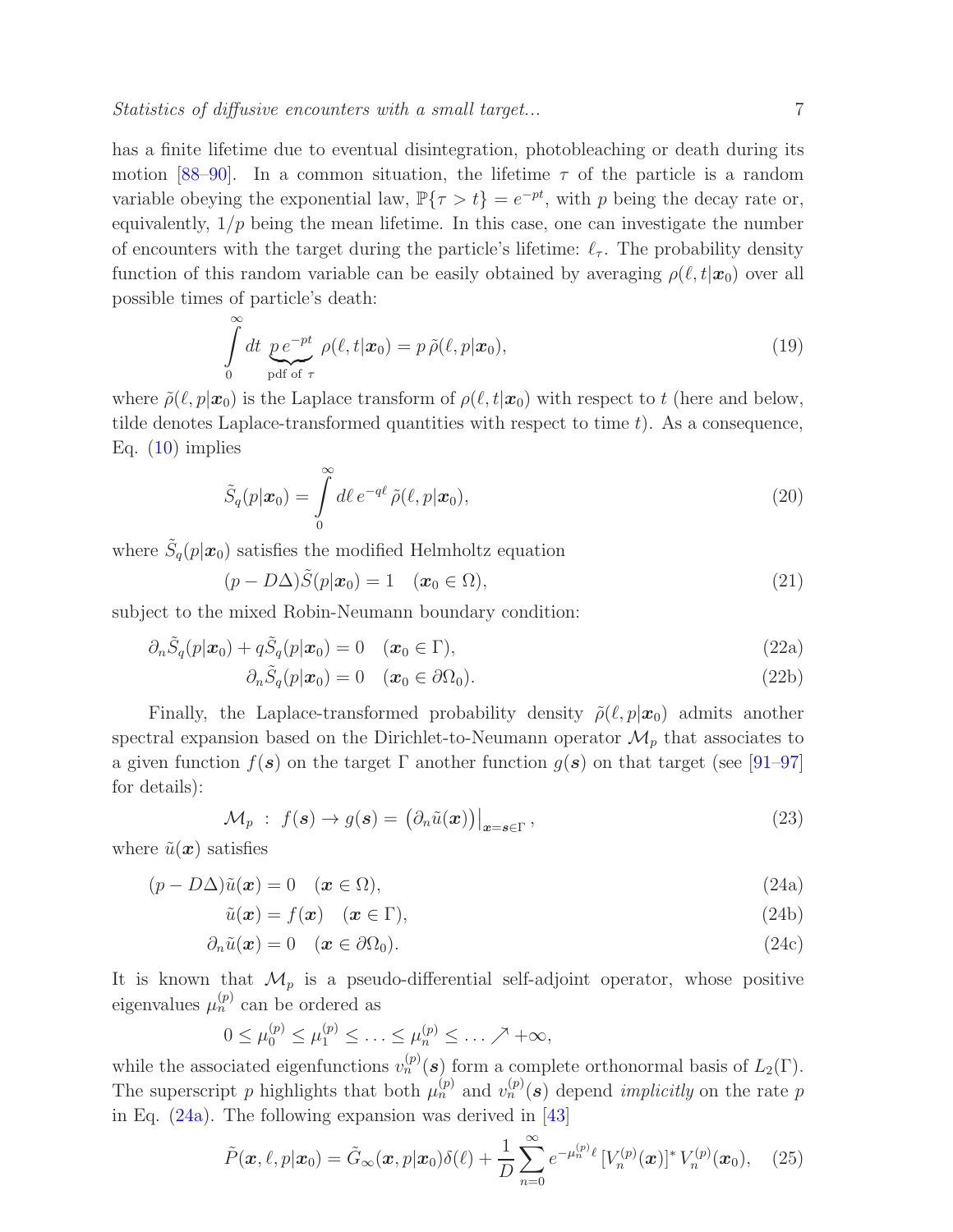Statistics of diffusive encounters with a small target... 8

<span id="page-7-4"></span>where

$$
V_n^{(p)}(\boldsymbol{x}_0) = \int\limits_{\partial\Omega} d\boldsymbol{s} \, v_n^{(p)}(\boldsymbol{s}) \, \tilde{j}_{\infty}(\boldsymbol{s}, p | \boldsymbol{x}_0) \tag{26}
$$

is the projection of the Laplace-transformed probability flux density on the perfectly reactive target,  $\tilde{j}_{\infty}(\mathbf{s}, p|\mathbf{x}_0) = (-D\partial_n \tilde{G}_{\infty}(\mathbf{x}, p|\mathbf{x}_0))_{\mathbf{x}=\mathbf{s}}$ , onto the eigenfunction  $v_n^{(p)}(\mathbf{s})$ . According to Eq. [\(3\)](#page-3-1), one has

<span id="page-7-1"></span>
$$
\tilde{\rho}(\ell, p | \mathbf{x}_0) = \tilde{S}_{\infty}(p | \mathbf{x}_0) \delta(\ell) + \sum_{n=0}^{\infty} [C_n^{(p)}]^* \frac{\mu_n^{(p)}}{p} V_n^{(p)}(\mathbf{x}_0) e^{-\mu_n^{(p)} \ell}, \tag{27}
$$

<span id="page-7-5"></span>with

$$
C_n^{(p)} = \int\limits_{\Gamma} d\boldsymbol{s} \, v_n^{(p)}(\boldsymbol{s}),\tag{28}
$$

where we used the identity from [\[98\]](#page-31-12):

<span id="page-7-3"></span>
$$
\int_{\Omega} d\boldsymbol{x} \, V_n^{(p)}(\boldsymbol{x}) = \frac{D}{p} \mu_n^{(p)} \int_{\Gamma} d\boldsymbol{s} \, v_n^{(p)}(\boldsymbol{s}). \tag{29}
$$

The inverse Laplace transform of Eq.  $(27)$  with respect to p formally reads

<span id="page-7-2"></span>
$$
\rho(\ell, t | \mathbf{x}_0) = S_{\infty}(t | \mathbf{x}_0) \delta(\ell) + \mathcal{L}_p^{-1} \left\{ \sum_{n=0}^{\infty} [C_n^{(p)}]^* \frac{\mu_n^{(p)}}{p} V_n^{(p)}(\mathbf{x}_0) e^{-\mu_n^{(p)} \ell} \right\}.
$$
 (30)

The first term in Eq. [\(30\)](#page-7-2) accounts for the trajectories that have not encountered the target up to time t (with probability  $S_{\infty}(t|\mathbf{x}_0)$ ) so that the associated boundary local time remained zero. In turn, the second term represents the trajectories that have reached the target up to time t and thus have positive  $\ell_t$ . Using again the identity [\(29\)](#page-7-3), one can also treat the case when the starting point  $x_0$  is uniformly distributed in  $\Omega$ :

<span id="page-7-6"></span>
$$
\rho(\ell, t) = S_{\infty}(t)\delta(\ell) + \frac{D}{|\Omega|}\mathcal{L}_p^{-1}\left\{\sum_{n=0}^{\infty} |C_n^{(p)}|^2 \, \frac{[\mu_n^{(p)}]^2}{p^2} \, e^{-\mu_n^{(p)}\ell}\right\}.
$$
\n(31)

In summary, the probability density  $\rho(\ell,t|\mathbf{x}_0)$  of the boundary local time can be accessed in two complementary ways: either via the inverse Laplace transform [\(15\)](#page-5-1) with respect to q, or via the inverse Laplace transform  $(30)$  with respect to p. These equivalent ways reflect the duality of bulk and surface reaction mechanisms elaborated in [\[43\]](#page-29-4). We will employ both ways in the analysis of small targets.

#### <span id="page-7-0"></span>3. Three approaches

This section describes our main theoretical results on the statistics of the boundary local time on a small target. We present three complementary approaches to address this problem. We start in Sec. [3.1](#page-8-0) by the matched asymptotic analysis, which aims to match two approximate solutions – an inner solution in the vicinity of the target as if the target was located in the free space (without confinement), and an outer solution as if the target was point-like. Our derivation relies on the asymptotic expansion of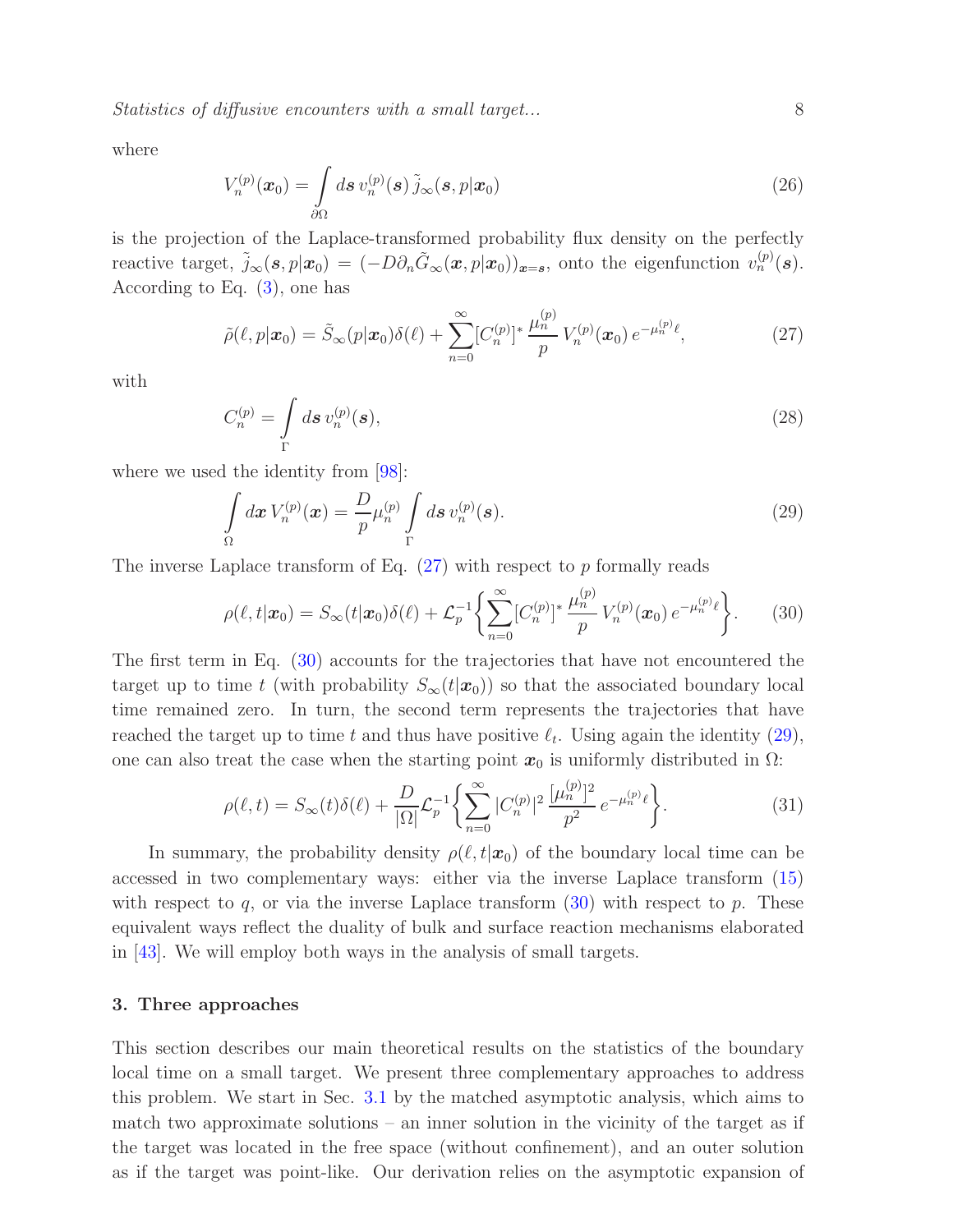the Laplace-transformed full propagator  $P(\mathbf{x}, \ell, p|\mathbf{x}_0)$  that was recently obtained by Bressloff [\[78\]](#page-31-1). We show the advantages and practical limitations of this general and powerful technique. In Sec. [3.2,](#page-11-0) we use a different strategy based on an approximation for the principal eigenvalue of the Laplace operator. In this way, we derive a very simple yet accurate approximation for the probability density of the boundary local time. In Sec. [3.3,](#page-13-0) we employ yet another approach relying on the self-consistent approximation. These three approaches provide complemenary views onto the statistics of encounters with a small target.

### <span id="page-8-0"></span>3.1. Matched asymptotic analysis

Bressloff developed the matched asymptotic analysis for the Laplace-transformed full propagator  $P(\mathbf{x}, \ell, p|\mathbf{x}_0)$  in three dimensions [\[78\]](#page-31-1). He considered a configuration of N spherical targets located at points  $x_1, \ldots, x_N \in \Omega$  and having small radii  $r_1, \ldots, r_N$ . The targets were supposed to be located far away from each other:

<span id="page-8-3"></span>
$$
\max_{j} \{r_j\} \ll \min_{i \neq j} \{|x_i - x_j|\}.
$$
\n(32)

In other words, if  $R_{\text{min}}$  is the minimal separation distance between targets (the righthand side), then  $r_j/R_{\text{min}} = O(\epsilon)$ , where  $\epsilon$  is a small parameter.

In the leading term, Bressloff obtained a very simple relation,

<span id="page-8-1"></span>
$$
\tilde{P}(\boldsymbol{x},\ell,p|\boldsymbol{x}_0)=\tilde{G}_{\infty}(\boldsymbol{x},p|\boldsymbol{x}_0)\delta(\ell)+\tilde{u}_0(\boldsymbol{x},\ell,p|\boldsymbol{x}_0)+O(\epsilon),
$$
\n(33)

where  $\tilde{G}_{\infty}(x,p|x_0)$  is the Laplace-transformed propagator with Dirichlet boundary condition, and

<span id="page-8-2"></span>
$$
\tilde{u}_0(\boldsymbol{x},\ell,p|\boldsymbol{x}_0) = 4\pi D \sum_{j=1}^N e^{-\ell/r_j} \tilde{g}(\boldsymbol{x}_j,p|\boldsymbol{x}_0) \tilde{g}(\boldsymbol{x},p|\boldsymbol{x}_j),
$$
\n(34)

with

$$
\tilde{g}(\boldsymbol{x}, p|\boldsymbol{x}_0) = \frac{e^{-|\boldsymbol{x} - \boldsymbol{x}_0| \sqrt{p/D}}}{4\pi D |\boldsymbol{x} - \boldsymbol{x}_0|}
$$
\n(35)

being the fundamental solution of the modified Helmholtz equation in  $\mathbb{R}^3$ :

$$
(p - D\Delta)\tilde{g}(\boldsymbol{x}, p|\boldsymbol{x}_0) = \delta(\boldsymbol{x} - \boldsymbol{x}_0). \tag{36}
$$

The next-order term in Eq. [\(33\)](#page-8-1) was also determined in [\[78\]](#page-31-1) but its expression is more sophisticated.

A probabilistic interpretation of Eq. [\(33\)](#page-8-1) is instructive. The first term represents the contribution of trajectories that have not encountered any target so that the boundary local time  $\ell_t$  remained zero. In turn, the second term describes the trajectories that reached one of the targets. As the targets are small and well separated, their contributions are independent from each other and thus additive. For the j-th target, the factor  $\tilde{g}(\boldsymbol{x}_j, p|\boldsymbol{x}_0)$  describes the passage from the starting point  $\boldsymbol{x}_0$  to the target location  $x_j$ , the factor  $e^{-\ell/r_j}$  characterizes the acquired boundary local time, and the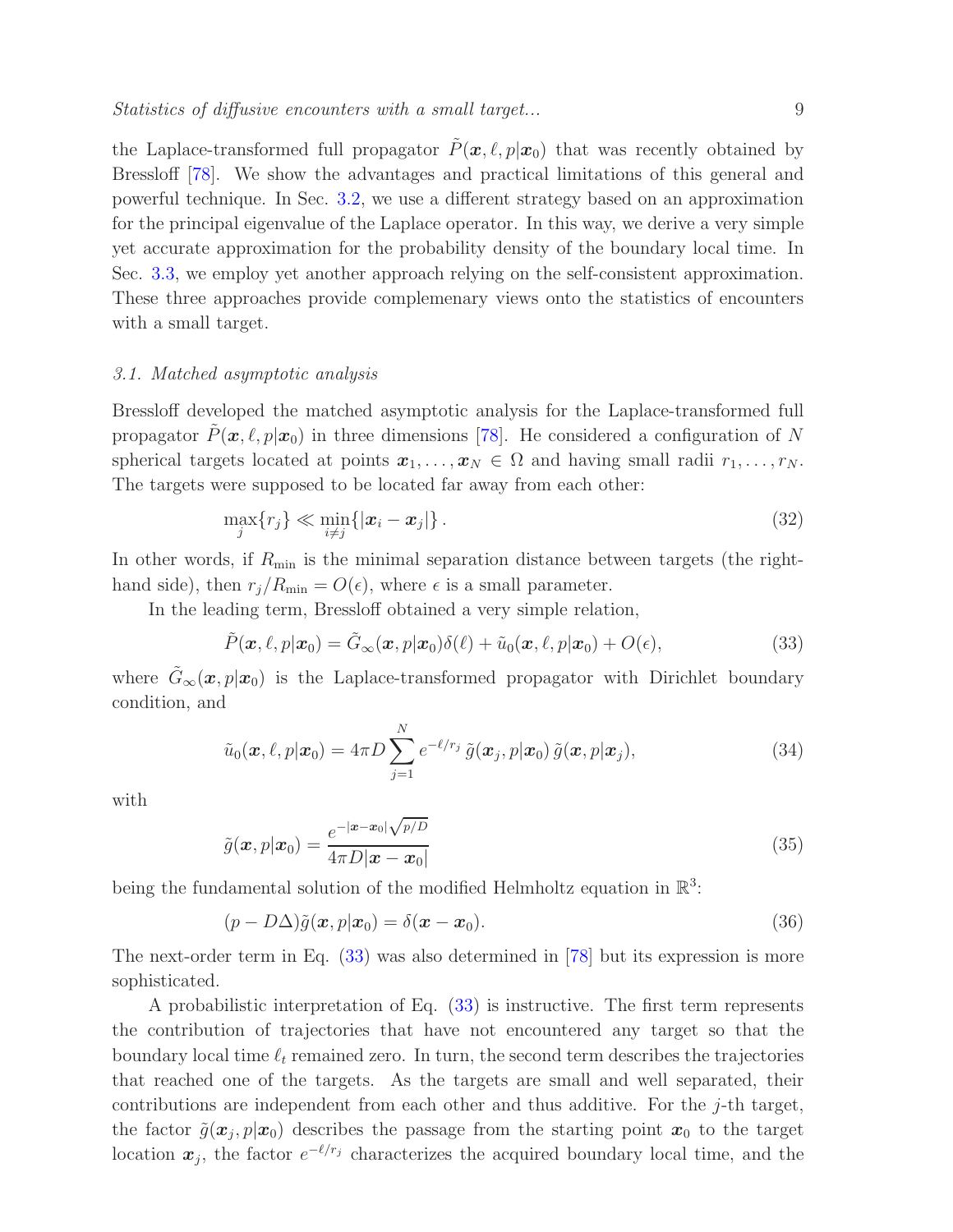Statistics of diffusive encounters with a small target... 10

factor  $\tilde{g}(x, p|x_i)$  describes the motion from  $x_j$  to x (Fig. [1\(](#page-2-0)a)). We recall that the inverse Laplace transform of this factor,

$$
g(\boldsymbol{x}_j, t | \boldsymbol{x}_0) = \frac{1}{(4\pi Dt)^{3/2}} \exp\left(-\frac{|\boldsymbol{x}_j - \boldsymbol{x}_0|^2}{4Dt}\right),\tag{37}
$$

is the propagator of Brownian motion in the three-dimensional space (without any target). Naturally, the next-order terms account for trajectories that have visited two or many targets (Fig.  $1(b)$  $1(b)$ ).

This intuitive picture suggests that the leading-order asymptotic expansion [\(33\)](#page-8-1) is expected to be most accurate for large  $p$ ; in fact, thinking of  $p$  as the bulk reaction rate, one deals here with a highly reactive medium, in which diffusion between distant points is penalized: the contribution of rare trajectories that visit two or many targets within the particle's lifetime (the  $O(\epsilon)$  term in Eq. [\(33\)](#page-8-1)) is negligible. Similarly, the possibility of a long excursion started from a single target and returned to it, is also unlikely. In other words, such "long-range returns" to the target are statistically suppressed. We can therefore anticipate that the following asymptotic results would be accurate at short time. In contrast, the contribution  $O(\epsilon)$  is expected to be relevant in the opposite limit  $p \rightarrow 0$  or, equivalently, at long times. We will come back to these statements in Sec. [4.](#page-15-0)

If the limitation to small p can be ignored (i.e., if Eq.  $(34)$  can be used for any p), the inverse Laplace transform of Eq. [\(33\)](#page-8-1) implies

<span id="page-9-0"></span>
$$
P(\boldsymbol{x}, \ell, t | \boldsymbol{x}_0) = G_{\infty}(\boldsymbol{x}, t | \boldsymbol{x}_0) \delta(\ell) + u_0(\boldsymbol{x}, \ell, t | \boldsymbol{x}_0) + O(\epsilon), \qquad (38)
$$

with

$$
u_0(\boldsymbol{x}, \ell, t | \boldsymbol{x}_0) = \frac{1}{4\pi D} \sum_{j=1}^N \frac{e^{-\ell/r_j}}{|\boldsymbol{x} - \boldsymbol{x}_j| |\boldsymbol{x}_0 - \boldsymbol{x}_j|} h(t, |\boldsymbol{x} - \boldsymbol{x}_j| + |\boldsymbol{x}_0 - \boldsymbol{x}_j|), \qquad (39)
$$

where

$$
h(t,x) = \frac{x e^{-x^2/(4Dt)}}{\sqrt{4\pi Dt^3}}
$$
\n(40)

is the Lévy-Smirnov probability density of the first-passage time to the origin for a onedimensional Brownian motion started from x. Substituting the asymptotic expansion  $(38)$  into Eq.  $(3)$ , we get

<span id="page-9-1"></span>
$$
\rho(\ell, t|\mathbf{x}_0) = S_{\infty}(t|\mathbf{x}_0)\delta(\ell) + u_0(\ell, t|\mathbf{x}_0) + O(\epsilon), \tag{41}
$$

where

$$
u_0(\ell, t|\boldsymbol{x}_0) = \int\limits_{\Omega} d\boldsymbol{x} \, u_0(\boldsymbol{x}, \ell, t|\boldsymbol{x}_0). \tag{42}
$$

In order to evaluate this contribution, one can look again at the Laplace-transformed quantity  $\tilde{u}_0(\mathbf{x}, \ell, p|\mathbf{x}_0)$ . If p is not too small (say,  $\sqrt{p/D}$  diam $\{\Omega\} \gg 1$ ), the integral of  $\tilde{g}(\boldsymbol{x}, p|\boldsymbol{x}_j)$  over  $\Omega$  can be accurately approximated by integrating over the whole space  $\mathbb{R}^3$ :

$$
\int_{\Omega} d\boldsymbol{x} \, \tilde{g}(\boldsymbol{x}, p | \boldsymbol{x}_j) \approx \int_{\mathbb{R}^3} d\boldsymbol{x} \, \tilde{g}(\boldsymbol{x}, p | \boldsymbol{x}_j) = \frac{1}{p} \,.
$$
\n(43)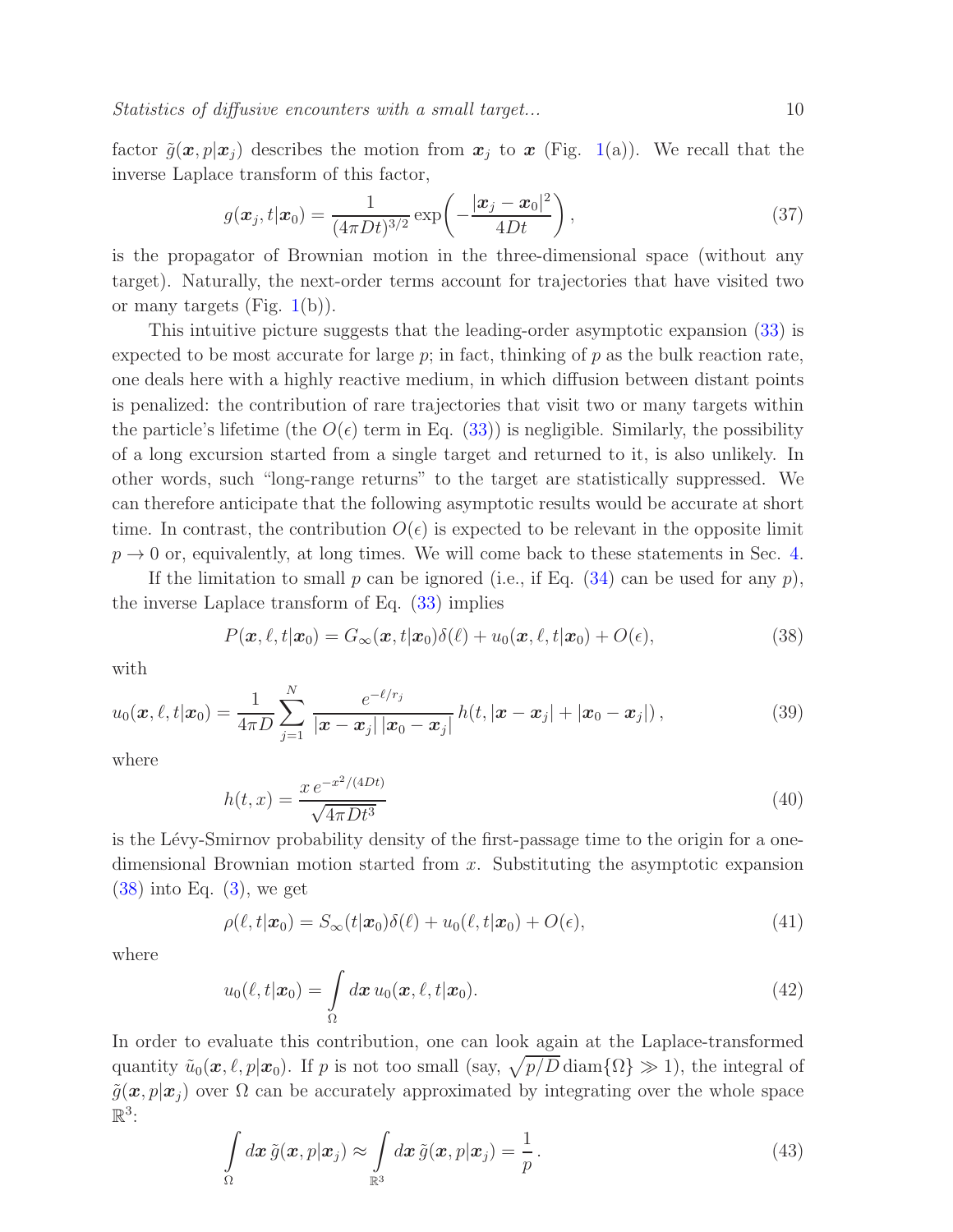Statistics of diffusive encounters with a small target...  $11$ 

As a consequence,

$$
\tilde{u}_0(\ell, p|\boldsymbol{x}_0) \approx 4\pi D \sum_{j=1}^N e^{-\ell/r_j} \tilde{g}(\boldsymbol{x}_j, p|\boldsymbol{x}_0) \frac{1}{p},
$$
\n(44)

from which

<span id="page-10-0"></span>
$$
u_0(\ell, t | \boldsymbol{x}_0) \approx \sum_{j=1}^N \frac{e^{-\ell/r_j}}{|\boldsymbol{x}_j - \boldsymbol{x}_0|} \operatorname{erfc}\left(\frac{|\boldsymbol{x}_j - \boldsymbol{x}_0|}{\sqrt{4Dt}}\right),\tag{45}
$$

where  $erfc(z)$  is the complementary error function. This function determines a fully explicit approximation [\(41\)](#page-9-1) to the probability density  $\rho(\ell, t|\mathbf{x}_0)$ .

Moreover, if the starting point is uniformly distributed over the confining domain  $\Omega$ , one has

<span id="page-10-1"></span>
$$
\rho(\ell, t) = S_{\infty}(t)\delta(\ell) + u_0(\ell, t) + O(\epsilon),\tag{46}
$$

where

<span id="page-10-3"></span>
$$
u_0(\ell, t) = \frac{1}{|\Omega|} \int_{\Omega} d\boldsymbol{x}_0 u_0(\ell, t | \boldsymbol{x}_0).
$$
 (47)

As  $u_0(\ell, t|\mathbf{x}_0)$  in Eq. [\(45\)](#page-10-0) is given as a sum, one can compute  $u_0(\ell, t)$  by integrating separately each term. For the j-th term, one can introduce local spherical coordinates centered at  $x_j$  and ignore the presence of other targets due to the well-separation condition  $(32)$ . In addition, the earlier assumption of large p is equivalent to considering the short-time limit, in which the upper bound of the integral can be replaced by infinity:

$$
u_0(\ell, t) \approx \frac{1}{|\Omega|} \sum_{j=1}^N \int_{\Omega} dx_0 \frac{e^{-\ell/r_j}}{|\mathbf{x}_j - \mathbf{x}_0|} \operatorname{erfc}\left(\frac{|\mathbf{x}_j - \mathbf{x}_0|}{\sqrt{4Dt}}\right)
$$
  

$$
\approx \frac{1}{|\Omega|} \sum_{j=1}^N e^{-\ell/r_j} 4\pi \int_0^\infty dr \, r^2 \frac{1}{r} \operatorname{erfc}\left(\frac{r}{\sqrt{4Dt}}\right) = \frac{4\pi Dt}{|\Omega|} \sum_{j=1}^N e^{-\ell/r_j}.
$$
 (48)

For a single target or for multiple *identical* targets (with equal radii  $r_j = R$ ), the leading term of the asymptotic expansions [\(38,](#page-9-0) [41,](#page-9-1) [46\)](#page-10-1) exhibits the same dependence on l via the factor  $e^{-\ell/R}$ . As a consequence, the leading-order expansion can be interpreted as an exponential distribution of the boundary local time  $\ell_t$ , with a probability measure atom at  $\ell = 0$ :

$$
\rho(\ell, t | \mathbf{x}_0) \approx S_{\infty}(t | \mathbf{x}_0) \delta(\ell) + e^{-\ell/R} \sum_{j=1}^N \frac{1}{|\mathbf{x}_j - \mathbf{x}_0|} \operatorname{erfc}\left(\frac{|\mathbf{x}_j - \mathbf{x}_0|}{\sqrt{4Dt}}\right) + O(\epsilon),\tag{49}
$$

where we used Eq.  $(45)$ . To ensure the correct normalization of the probability density for any  $t$ , it is convenient to write it as

<span id="page-10-2"></span>
$$
\rho(\ell, t|\mathbf{x}_0) \approx S_{\infty}(t|\mathbf{x}_0)\delta(\ell) + (1 - S_{\infty}(t|\mathbf{x}_0))\frac{e^{-\ell/R}}{R}.
$$
\n(50)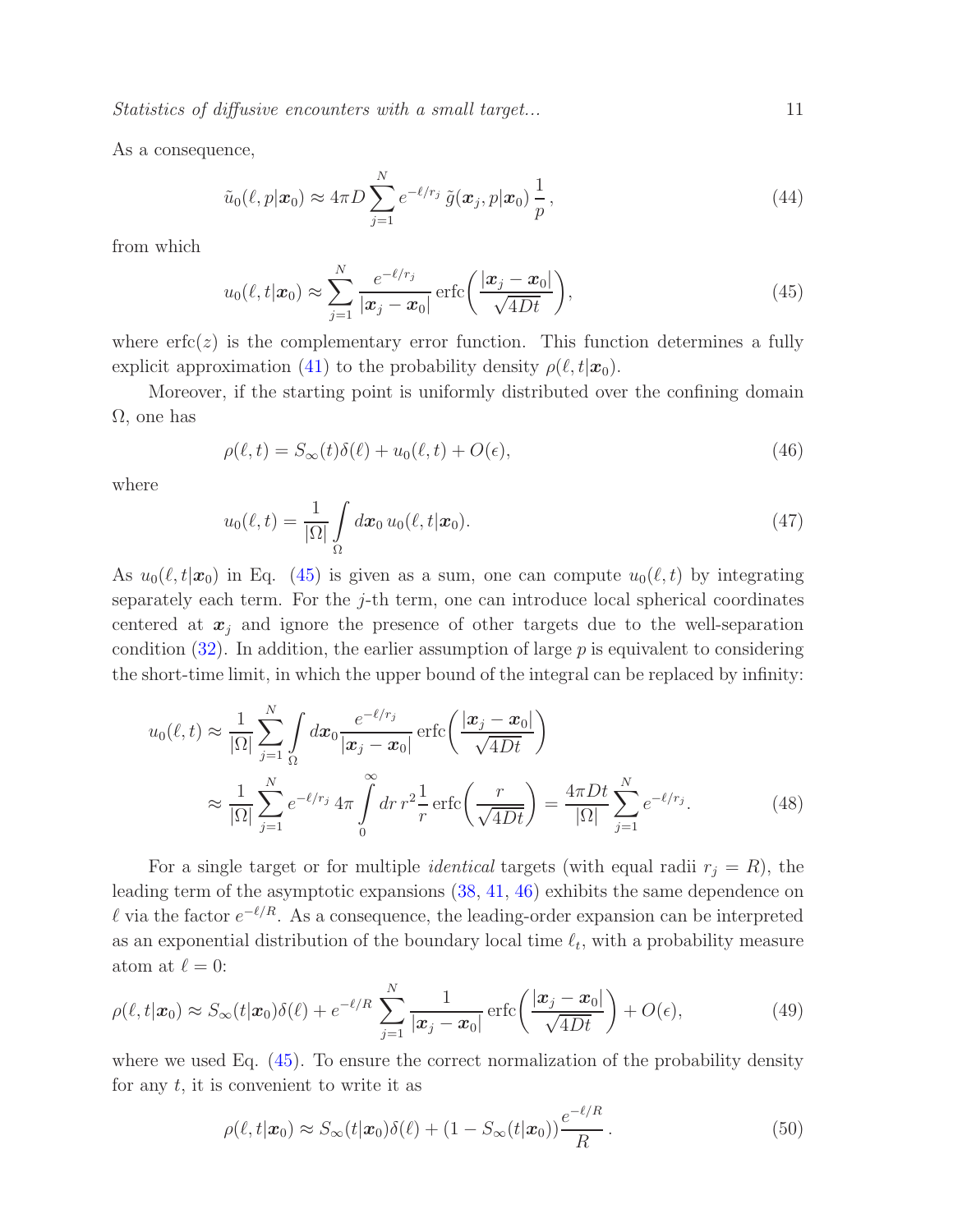As discussed earlier, these two expressions are expected to be close at short times but may exhibit discrepancies at longer times (see Sec. [4\)](#page-15-0). When the starting point is uniformly distributed in  $\Omega$ , the approximation [\(50\)](#page-10-2) reads

<span id="page-11-1"></span>
$$
\rho(\ell, t) \approx S_{\infty}(t) \,\delta(\ell) + (1 - S_{\infty}(t)) \frac{e^{-\ell/R}}{R},\tag{51}
$$

with  $S_{\infty}(t)$  given by Eq. [\(16\)](#page-5-2). Similarly, the matched asymptotic analysis predicts via Eq. [\(48\)](#page-10-3):

<span id="page-11-2"></span>
$$
\rho(\ell, t) \approx S_{\infty}(t) \,\delta(\ell) + \frac{4\pi Dt}{|\Omega|} e^{-\ell/R} \,. \tag{52}
$$

We will discuss the validity of the exponential-like distributions [\(50,](#page-10-2) [51,](#page-11-1) [52\)](#page-11-2) in Sec. [4.](#page-15-0)

In summary, one sees that the matched asymptotic analysis is a general and powerful technique to access the asymptotic behavior of the full propagator and the related quantities. While the leading-order term of the regular part of the Laplacetransformed full propagator,  $\tilde{u}_0(x, \ell, p|x_0)$ , admits a simple probabilistic interpretation, its form in time domain is less intuitive. Moreover, getting explicit approximations for the related quantities such as the probability density of the boundary local time, requires further simplifying assumptions that may limit the range of their applicability. Most importantly, the next-order terms accounting for the contribution of trajectories visiting several targets (or performing several "long-range returns" to a single target), may become relevant at long times. Even though the matched asymptotic analysis offers a systematic way to access these terms, their derivation and dependence on the parameters become much more sophisticated. For this reason, one may search for alternative approaches to get an approximation of the probability density of the boundary local time on a small target.

#### <span id="page-11-0"></span>3.2. Principal eigenvalue approximation

When the target is small, the ground eigenfunction of the Laplace operator is nearly constant,  $u_1^{(q)}$  $\Omega_1^{(q)}(x) \approx |\Omega|^{-1/2}$ , except for a vicinity of the target (see [\[79\]](#page-31-2) and references therein). As a consequence, the coefficient  $c_k^{(q)}$  $\kappa_k^{(q)}$  in Eq. [\(14\)](#page-5-3), in which the eigenfuction  $u_k^{(q)}$  $\binom{q}{k}$  is projected onto a constant and thus onto  $u_1^{(q)}$  $\mathcal{L}_1^{(q)}$ , can be approximated as  $c_k^{(q)} \approx \delta_{k,1}$ , where  $\delta_{k,1}$  is the Kronecker symbol:  $\delta_{k,1} = 1$  for  $k = 1$  and 0 otherwise. The ground eigenmode provides therefore the major contribution to the volume-averaged survival probability:

<span id="page-11-4"></span>
$$
S_q(t) \approx e^{-Dt\lambda_1^{(q)}}.\tag{53}
$$

If the small target  $\Gamma$  is located far away from the reflecting boundary  $\partial\Omega_0$  of a bounded domain in  $\mathbb{R}^d$  with  $d \geq 3$ , the principal eigenvalue can be approximated as [\[79\]](#page-31-2):

<span id="page-11-3"></span>
$$
\lambda_1^{(q)} \approx \lambda_1^{(\infty)} \frac{qL}{1 + qL}, \qquad \lambda_1^{(\infty)} \approx \frac{C}{|\Omega|}.
$$
\n(54)

Here  $L = |\Gamma|/C$  was called the trapping length of the target, with  $|\Gamma|$  and C being respectively the surface area and the (harmonic) capacity of the target. The eigenvalue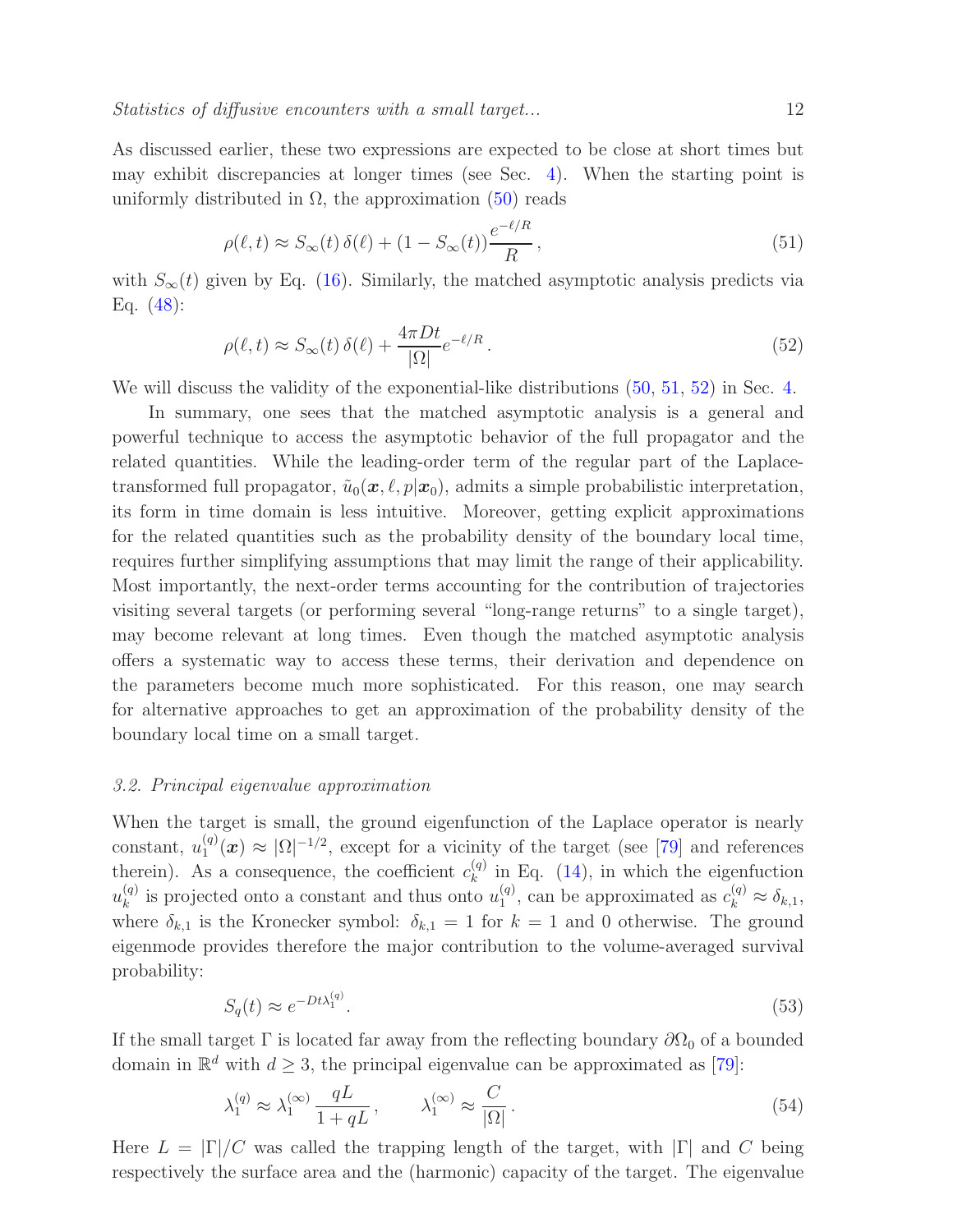$\lambda_1^{(\infty)}$  $\binom{\infty}{1}$  corresponds to a perfectly reactive target  $(q = \infty)$  with Dirichlet boundary condition. The validity and high accuracy of the principal eigenvalue approximation [\(54\)](#page-11-3) were confirmed for anisotropic targets in  $\mathbb{R}^d$  with several values of  $d \geq 3$  [\[79\]](#page-31-2). Actually, the approximation [\(54\)](#page-11-3) was getting more and more accurate as d increases. In turn, one may need to include the known first-order correction to the capacity  $C$  in three dimensions (see [\[75,](#page-30-5)[79\]](#page-31-2) and references therein, as well as Eq. [\(78\)](#page-16-0) below). Even though the analysis in [\[79\]](#page-31-2) was focused on a single target, the derivation remains applicable for multiple well separated targets satisfying the condition [\(32\)](#page-8-3).

Substituting the approximation [\(54\)](#page-11-3) into Eq. [\(53\)](#page-11-4), one can invert the Laplace transform in Eq. [\(17\)](#page-5-4) to get

<span id="page-12-2"></span>
$$
\rho(\ell, t) \approx \rho_{\text{PEA}}(\ell, t),\tag{55}
$$

where

$$
\rho_{\text{PEA}}(\ell, t) = \mathcal{L}_q^{-1} \left\{ \exp\left( -Dt\lambda_1^{(\infty)} \frac{qL}{1 + qL} \right) \right\}
$$
  
=  $e^{-Dt\lambda_1^{(\infty)}} \left( \delta(\ell) + \sum_{n=1}^{\infty} \frac{(Dt\lambda_1^{(\infty)})^n}{n!} \mathcal{L}_q^{-1} \{ (1 + qL)^{-n} \} \right)$   
=  $e^{-Dt\lambda_1^{(\infty)}} \left( \delta(\ell) + \frac{Dt\lambda_1^{(\infty)}}{L} e^{-\ell/L} \sum_{n=0}^{\infty} \frac{(Dt\lambda_1^{(\infty)}\ell/L)^n}{n!(n+1)!} \right),$  (56)

<span id="page-12-0"></span>which can also be written as

$$
\rho_{\rm PEA}(\ell, t) = e^{-Dt\lambda_1^{(\infty)}} \delta(\ell) + \sqrt{\frac{Dt\lambda_1^{(\infty)}}{\ell L}} e^{-\ell/L - Dt\lambda_1^{(\infty)}} I_1\left(2\sqrt{Dt\lambda_1^{(\infty)}\ell/L}\right),\tag{57}
$$

with  $I_{\nu}(z)$  being the modified Bessel function of the first kind. This is one of the main results of the paper. As the factor in front of  $\delta(\ell)$  is an approximation of the survival probability  $S_{\infty}(t)$ , the first term is again interpreted as the contribution of trajectories that never reached the target up to time t (and thus  $\ell_t = 0$ ). In turn, the second term accounts for the trajectories that arrived onto the target and thus yield positive  $\ell_t$ . Despite its approximate character, this probability density is correctly normalized for any t:

<span id="page-12-1"></span>
$$
\int_{0}^{\infty} d\ell \,\rho_{\rm PEA}(\ell, t) = 1.
$$

When  $Dt\lambda_1^{(\infty)}\ell/L \gg 1$ , the asymptotic behavior of  $I_1(z)$  yields

$$
\rho_{\rm PEA}(\ell, t) \approx e^{-Dt\lambda_1^{(\infty)}} \delta(\ell) + \frac{(Dt\lambda_1^{(\infty)})^{\frac{1}{4}}}{2\sqrt{\pi} (\ell/L)^{\frac{3}{4}}L} \exp\left(-\left(\sqrt{\ell/L} - \sqrt{Dt\lambda_1^{(\infty)}}\right)^2\right).
$$
\n(58)

The moments of  $\ell_t$  can be easily deduced from Eq. [\(57\)](#page-12-0):

$$
\mathbb{E}\{[\ell_t]^k\} = \int_0^\infty d\ell \,\ell^k \,\rho(\ell,t) \approx \sqrt{Dt\lambda_1^{(\infty)}} e^{-Dt\lambda_1^{(\infty)}} L^k \int_0^\infty dz \, z^{k-1/2} \, e^{-z} \, I_1\left(\sqrt{4Dt\lambda_1^{(\infty)}} z\right)
$$

$$
= Dt\lambda_1^{(\infty)} L^k \, k! \, e^{-Dt\lambda_1^{(\infty)}} M\left(k+1;2;Dt\lambda_1^{(\infty)}\right),\tag{59}
$$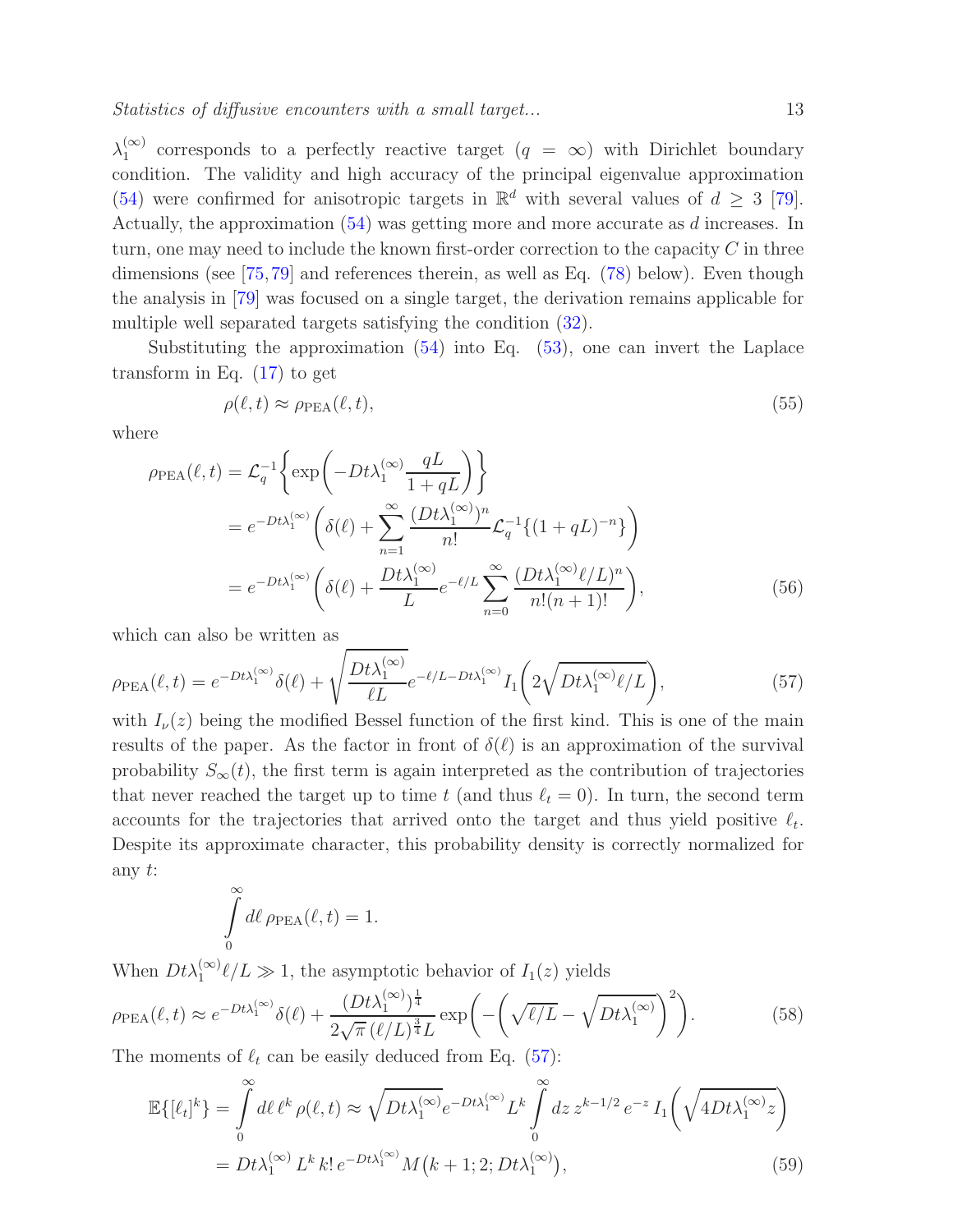where  $M(a; b; z)$  is the Kummer's confluent hypergeometric function. Using the Kummer's transformation  $M(a; b; z) = e^{z} M(b-a; b; -z)$ , one checks that for any positive integer k, the right-hand side is a polynomial of  $Dt\lambda_1^{(\infty)}$  of order  $k-1$ . For instance, one gets

$$
\mathbb{E}\{\ell_t\} \approx L(Dt\lambda_1^{(\infty)}) \approx Dt|\Gamma|/|\Omega|, \qquad \text{var}\{\ell_t\} \approx 2L^2(Dt\lambda_1^{(\infty)}), \tag{60}
$$

in agreement with general results [\[42\]](#page-29-3).

The accuracy of this approximation will be discussed in Sec. [4.](#page-15-0) We stress that the approximation [\(57\)](#page-12-0) is fully explicit and includes just few geometric parameters: the surface area and the capacity of the target, as well as the volume of the domain. In the case of a spherical target of radius R, one has  $|\Gamma| = 4\pi R^2$  and  $C = 4\pi R$ , i.e., the trapping length is simply  $L = R$ . However, there is no restriction neither on the shape on the target, nor on the space dimensionality  $d \geq 3$  (see the discussion of the planar case in Sec. [6\)](#page-21-0). In other words, the approximation is valid for a general confining domain and any small enough target (up to some mathematical restrictions, e.g., on boundary smoothness for a rigorous formulation of the problem).

It is instructive to compare the regular part of the approximation [\(57\)](#page-12-0) to the exponential-like behavior [\(51\)](#page-11-1) for a single spherical particle with  $L = R$ . Despite the common factor  $e^{-\ell/R}$ , the dependence on  $\ell$  is more sophisticated in Eq. [\(57\)](#page-12-0). In fact,  $\ell$  appears in the argument of the modified Bessel function and is thus coupled to time t, which thus controls the behavior of  $I_1(z)$ . This can also be seen in the long-time asymptotic relation [\(58\)](#page-12-1), which exhibits a distinct maximum of the boundary local time  $\ell_t$  around the mean value  $Dt\lambda_1^{(\infty)}L$  that grows with time. In contrast, the mean value predicted by Eq. [\(51\)](#page-11-1),  $R(1 - S_{\infty}(t))$ , approaches a constant R as time t grows. This behavior, which contradicts the general properties of the boundary local time in confined domains, is in turn reminiscent to the case of a spherical target in  $\mathbb{R}^3$ , as if the reflecting boundary  $\partial\Omega_0$  was moved to infinity [\[42\]](#page-29-3). Once again, this discrepancy highlights the limitations of the matched asymptotic expansion at long times.

#### <span id="page-13-0"></span>3.3. Self-consistent approximation

Even though the principal eigenvalue approximation provides a simple form of the probability density  $\rho(\ell, t)$ , it is instructive to discuss yet another approach to this problem. In [\[81](#page-31-4)[–85\]](#page-31-5), a self-consistent approximation was developed to calculate the survival probability  $S_q(t|\mathbf{x}_0)$ , in which the mixed boundary condition [\(22\)](#page-6-1) was replaced by an effective inhomogeneous Neumann boundary condition, with a constant flux on the target. For a small target in a general confining domain, the self-consistent approximation reads [\[85\]](#page-31-5)

$$
\tilde{S}_q^{\rm app}(p|\bm{x}_0) = \frac{1}{p} - \frac{1}{p} \left(\frac{1}{q} + \frac{1}{Q_p}\right)^{-1} F_p(\bm{x}_0),\tag{61}
$$

<span id="page-13-1"></span>where

$$
\frac{1}{Q_p} = \frac{1}{|\Gamma|} \sum_{n=0}^{\infty} \frac{|C_n^{(p)}|^2}{\mu_n^{(p)}}
$$
(62)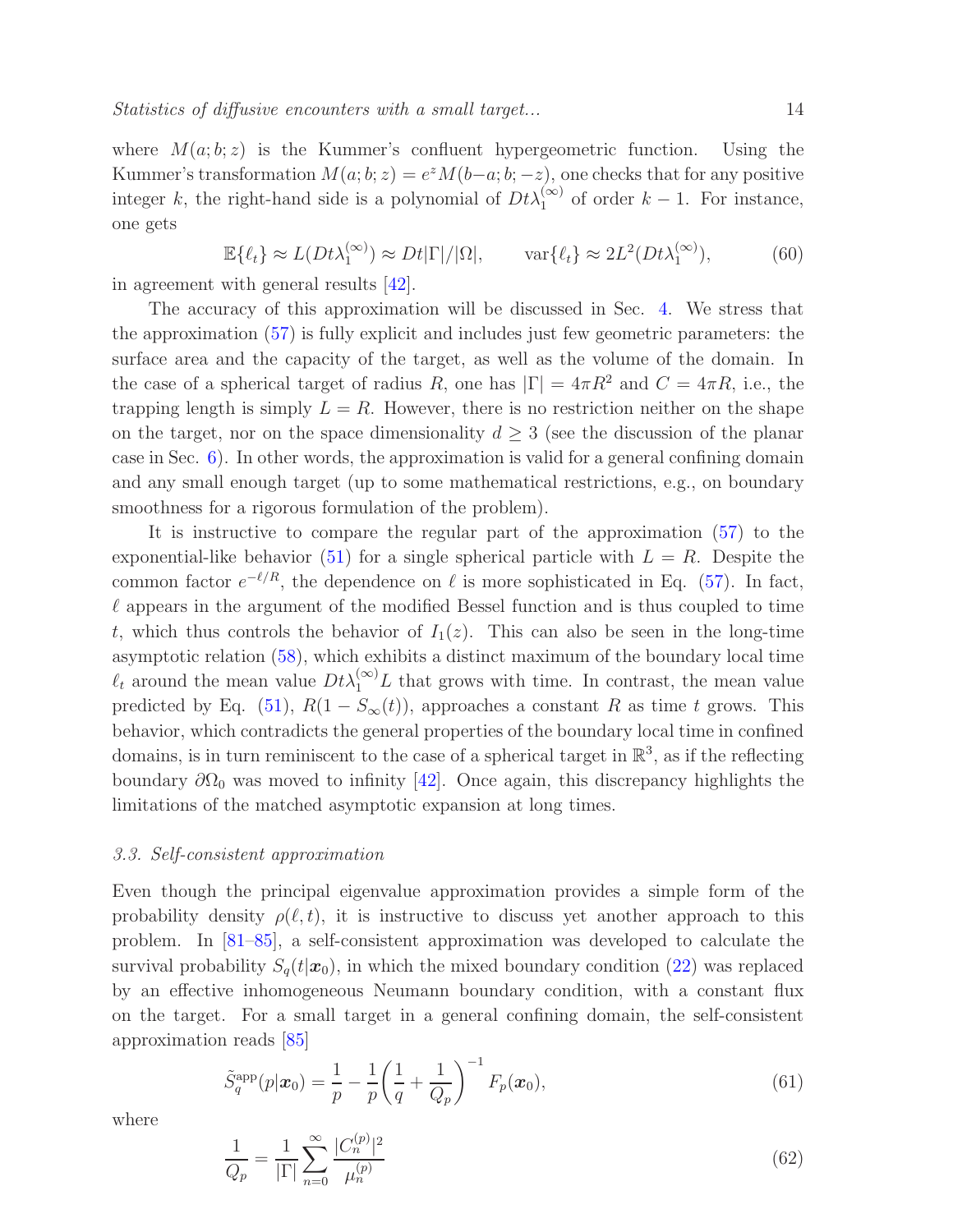Statistics of diffusive encounters with a small target... 15

<span id="page-14-1"></span>and

$$
F_p(\boldsymbol{x}_0) = \sum_{n=0}^{\infty} \frac{[C_n^{(p)}]^*}{\mu_n^{(p)}} V_n^{(p)}(\boldsymbol{x}_0),
$$
\n(63)

with  $V_n^{(p)}(x_0)$  and  $C_n^{(p)}$  being given by Eqs. [\(26,](#page-7-4) [28\)](#page-7-5). The inversion of the Laplace transform in Eq.  $(10)$  with respect to q yields

<span id="page-14-0"></span>
$$
\tilde{\rho}^{\text{app}}(\ell, p|\boldsymbol{x}_0) = \frac{1 - Q_p F_p(\boldsymbol{x}_0)}{p} \, \delta(\ell) + \frac{Q_p^2 F_p(\boldsymbol{x}_0)}{p} \, \exp(-Q_p \ell). \tag{64}
$$

As previously, the first term represents the contribution of trajectories that do not encounter the target, whereas the second term gives the contribution of trajectories that encountered the target and thus increased the boundary local time. One can easily check that the approximate probability density in Eq. [\(64\)](#page-14-0) is correctly normalized:

$$
\int_{0}^{\infty} d\ell \,\tilde{\rho}^{\rm app}(\ell, p|\boldsymbol{x}_0) = \frac{1}{p}.
$$
\n(65)

Recalling that  $p \tilde{\rho}(\ell, p|\mathbf{x}_0)$  is the probability density of the boundary local time  $\ell_{\tau}$ acquired until the particle's death, one realizes that Eq. [\(64\)](#page-14-0) provides again a simple exponential-like distribution of  $\ell_{\tau}$ , whose parameters are determined by  $Q_p$  and  $F_p(x_0)$ . In turn, the latter quantities depend on the confining domain and the target in a sophisticated way (via the spectral properties of the Dirichlet-to-Neumann operator). In addition, the inverse Laplace transform with respect to  $p$  is still needed to access the probability density function  $\rho(\ell, t|\mathbf{x}_0)$  of the boundary local time  $\ell_t$ . As a consequence, this approach may look too sophisticated and less informative as compared to the former ones discussed in Sec. [3.1](#page-8-0) and [3.2.](#page-11-0) At the same time, it brings complementary insights onto the statistics of diffusive encounters, as described below. In addition, the selfconsistent approximation becomes exact in some symmetric domains and can thus be used as a benchmark for validating the accuracy of other approximations (see Sec. [4\)](#page-15-0). Finally, the self-consistent approximation does not rely on a sufficient separation between the target and the outer boundary (that was required for the principal value approximation in Sec. [3.2\)](#page-11-0), nor on a sufficient separation between targets (that was required for the matched asymptotic analysis in Sec. [3.1\)](#page-8-0). In other words, the underlying assumptions are weaker than in two other cases.

When the starting point  $x_0$  is uniformly distributed inside the confining domain  $\Omega$ , the volume average reads:

<span id="page-14-2"></span>
$$
\tilde{\rho}^{\rm app}(\ell, p) = \frac{1}{|\Omega|} \int_{\Omega} d\boldsymbol{x}_0 \, \tilde{\rho}^{\rm app}(\ell, p | \boldsymbol{x}_0) = \frac{1 - Q_p \overline{F_p}}{p} \delta(\ell) + \frac{Q_p^2 \overline{F_p}}{p} e^{-Q_p \ell}, \quad (66)
$$

with

$$
\overline{F_p} = \frac{1}{|\Omega|} \int_{\Omega} dx_0 \, F_p(x_0) = \frac{1}{|\Omega|} \sum_{n=0}^{\infty} \frac{[C_n^{(p)}]^*}{\mu_n^{(p)}} \int_{\Omega} dx_0 \, V_n^{(p)}(x_0) = \frac{D}{p|\Omega|} \sum_{n=0}^{\infty} |C_n^{(p)}|^2 = \frac{D|\Gamma|}{p|\Omega|},
$$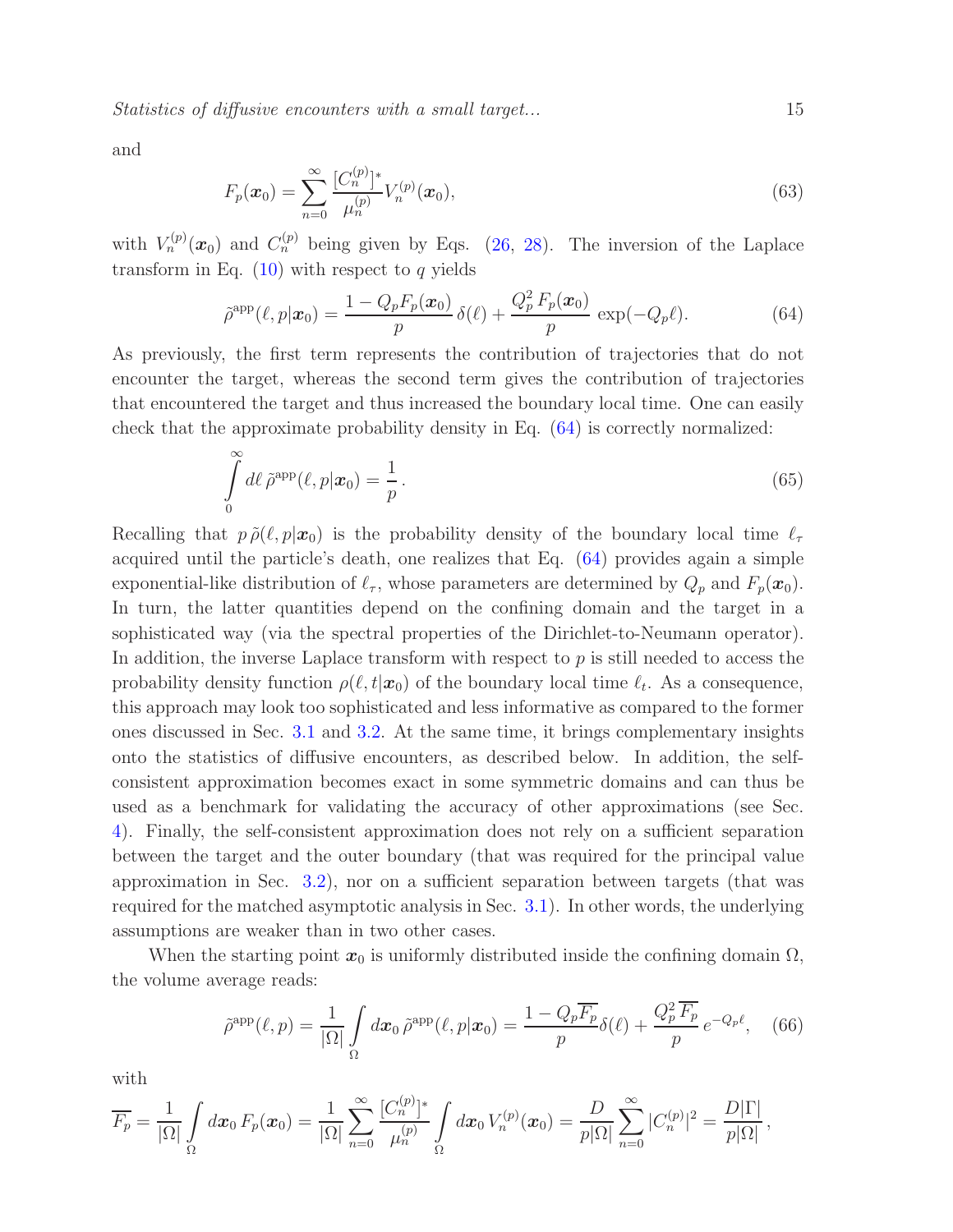where we used the identity [\(29\)](#page-7-3) and employed the completeness of the eigenbasis  ${v_n^{(p)}(s)}$ . In [Appendix A,](#page-23-0) we provide some complementary insights and probabilistic interpretation of the parameters  $Q_p$  and  $F_p(x_0)$ , and discuss the short-time and longtime asymptotic behaviors of the approximate probability density  $\rho^{\text{app}}(\ell, t)$ .

#### <span id="page-15-0"></span>4. Comparison for a spherical target

In order to access the accuracy of several approximations that we derived in Sec. [3,](#page-7-0) we consider restricted diffusion toward a spherical target of radius  $R_1$  surrounded by an outer concentric reflecting sphere of radius  $R_2$ :  $\Omega = \{ \boldsymbol{x} \in \mathbb{R}^3 : R_1 < |\boldsymbol{x}| < R_2 \}.$ For this rotation-invariant domain, the eigenmodes of the Laplace operator and of the Dirichlet-to-Neumann operator are well known [\[63\]](#page-30-1), in particular,

<span id="page-15-3"></span>
$$
\mu_n^{(p)} = -\left(\partial_r g_n^{(p)}\right)_{|r=R_1},\tag{67}
$$

with

$$
g_n^{(p)}(r) = \frac{k'_n(\alpha R_2)i_n(\alpha r) - i'_n(\alpha R_2)k_n(\alpha r)}{k'_n(\alpha R_2)i_n(\alpha R_1) - i'_n(\alpha R_2)k_n(\alpha R_1)}.
$$
\n(68)

Here  $\alpha = \sqrt{p/D}$ ,  $i_n(z) = \sqrt{\pi/(2z)} I_{n+1/2}(z)$  and  $k_n(z) = \sqrt{2/(\pi z)} K_{n+1/2}(z)$  are the modified spherical Bessel functions of the first and second kind, and the prime denotes the derivative with respect to the argument. The radial functions  $g_n^{(p)}(r)$  satisfy the second-order differential equation

<span id="page-15-1"></span>
$$
\left(\partial_r^2 + \frac{2}{r}\partial_r - \frac{n(n+1)}{r^2} - \alpha^2\right)g_n^{(p)}(r) = 0,
$$
\n(69)

with  $g_n^{(p)}(R_1) = 1$  and  $(\partial_r g_n^{(p)})_{r=R_2} = 0$ .

As the target region covers the whole inner sphere, the survival probability  $S_q(t|\mathbf{x}_0)$ and the probability density  $\rho(\ell,t|\mathbf{x}_0)$  of the boundary local time do not depend on the angular spherical coordinates  $(\theta_0, \phi_0)$  of the starting point  $\mathbf{x}_0 = (r_0, \theta_0, \phi_0)$ . In addition, the ground eigenmode  $v_0^{(p)}$  $\binom{p}{0}$  (s) =  $1/\sqrt{4\pi R_1^2}$  is constant, and the projection of other eigenmodes on 1 in Eq. [\(28\)](#page-7-5) yields thus

<span id="page-15-2"></span>
$$
C_n^{(p)} = \sqrt{4\pi} R_1 \,\delta_{n,0}.\tag{70}
$$

Substituting this expression into Eq. [\(27\)](#page-7-1), one has

$$
\tilde{\rho}(\ell, p | \mathbf{x}_0) = \tilde{S}_{\infty}(p | \mathbf{x}_0) \delta(\ell) + \sqrt{4\pi} R_1 \frac{\mu_0^{(p)}}{p} e^{-\mu_0^{(p)} \ell} V_0^{(p)}(\mathbf{x}_0), \tag{71}
$$

with

$$
\tilde{S}_{\infty}(p|\boldsymbol{x}_0) = \frac{1 - \tilde{H}_{\infty}(p|\boldsymbol{x}_0)}{p} = \frac{1 - g_0^{(p)}(r_0)}{p}
$$
\n(72)

and

$$
V_0^{(p)}(\boldsymbol{x}_0) = \frac{1}{\sqrt{4\pi}R_1} \int\limits_{\Gamma} d\boldsymbol{s} \, \tilde{j}_{\infty}(\boldsymbol{s}, p|\boldsymbol{x}_0) = \frac{\tilde{H}_{\infty}(p|\boldsymbol{x}_0)}{\sqrt{4\pi}R_1} = \frac{g_0^{(p)}(r_0)}{\sqrt{4\pi}R_1},\tag{73}
$$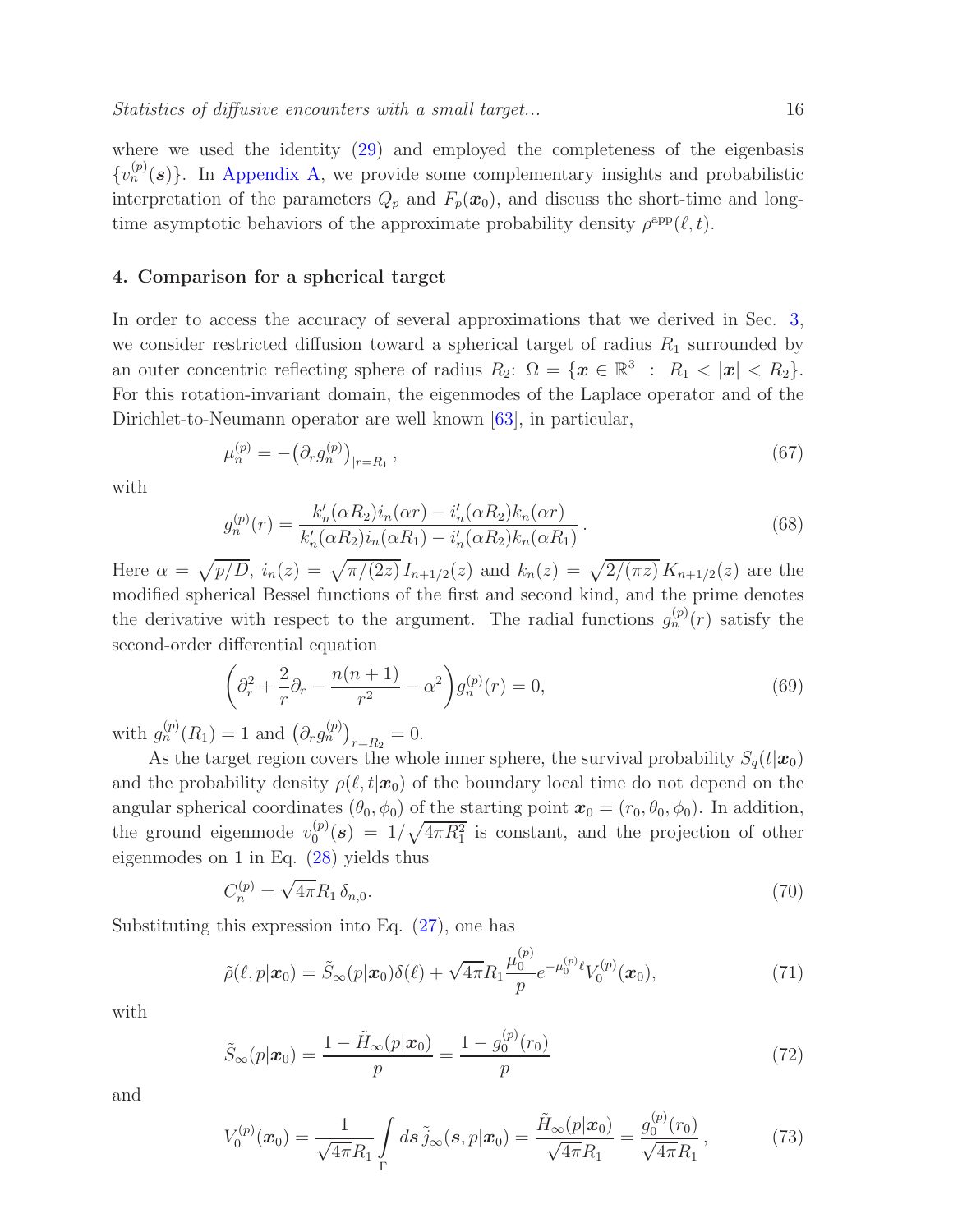where  $H_{\infty}(p|x_0)$  is the Laplace-transformed probability density of the first-passage time to a perfectly reactive target. We get thus

<span id="page-16-1"></span>
$$
\tilde{\rho}(\ell, p | \boldsymbol{x}_0) = \frac{1 - g_0^{(p)}(r_0)}{p} \delta(\ell) + \frac{g_0^{(p)}(r_0)}{p} \mu_0^{(p)} e^{-\mu_0^{(p)} \ell}.
$$
\n(74)

When the starting point  $x_0$  is uniformly distributed in  $\Omega$ , one can use Eq. [\(69\)](#page-15-1) to show that

$$
\int_{R_1}^{R_2} dr \, r^2 \, g_0^{(p)}(r) = -\frac{R_1^2 (\partial_r g_0^{(p)})_{r=R_1}}{p/D} = \frac{DR_1^2 \mu_0^{(p)}}{p},\tag{75}
$$

from which

<span id="page-16-2"></span>
$$
\tilde{\rho}(\ell, p) = \left(\frac{1}{p} - \frac{4\pi D R_1^2 \mu_0^{(p)}}{p^2 |\Omega|}\right) \delta(\ell) + \frac{4\pi D R_1^2 [\mu_0^{(p)}]^2}{p^2 |\Omega|} e^{-\mu_0^{(p)} \ell}.
$$
\n(76)

This is the exact form of the probability density in the Laplace domain. In the following, we perform the inverse Laplace transform of this solution with respect to  $p$  numerically to get the probability density  $\rho(\ell, t)$ . Despite this numerical step, this solution will be referred to as an exact solution, to which other approximations will be compared.

The substitution of Eq.  $(70)$  into Eqs.  $(62, 63)$  $(62, 63)$  yields

$$
Q_p = \mu_0^{(p)}, \qquad F_p(\boldsymbol{x}_0) = \frac{g_0^{(p)}(r_0)}{\mu_0^{(p)}}, \qquad (77)
$$

so that the approximate probability density  $\tilde{\rho}^{\text{app}}(\ell, p|\mathbf{x}_0)$  from Eq. [\(64\)](#page-14-0) turns out to be identical with the exact one given by Eq. [\(74\)](#page-16-1). In other words, the self-consistent approximation is exact for the considered case. We emphasize that this is a consequence of the rotation symmetry; in general, the self-consistent approximation does not coincide with the exact solution.

A comparison with the principal eigenvalue approximation [\(57\)](#page-12-0) is straightforward. In fact, the capacity of a spherical target is equal to  $4\pi R_1$ . As discussed in [\[79\]](#page-31-2), a more accurate approximation involves the "corrected" capacity, which for a spherical target reads as

<span id="page-16-0"></span>
$$
C' = C\big(1 - CR(\boldsymbol{x}_{\Gamma}, \boldsymbol{x}_{\Gamma})\big),\tag{78}
$$

where  $R(\mathbf{x}_T, \mathbf{x}_T)$  is the regular part of the Neumann's Green function, evaluated at the location  $x_T$  of the target inside the confining spherical domain of radius  $R_2$  [\[75\]](#page-30-5):

$$
(4\pi R_2) R(\boldsymbol{x}, \boldsymbol{x}) = \frac{1}{1 - \frac{|\boldsymbol{x}|^2}{R_2^2}} - \ln\left(1 - \frac{|\boldsymbol{x}|^2}{R_2^2}\right) + \frac{|\boldsymbol{x}|^2}{R_2^2} - \frac{14}{5}.
$$
 (79)

In our case, the target is located at the origin,  $x_T = 0$ , so that

$$
C' = 4\pi R_1 \left( 1 + \frac{9R_1}{5R_2} \right),\tag{80}
$$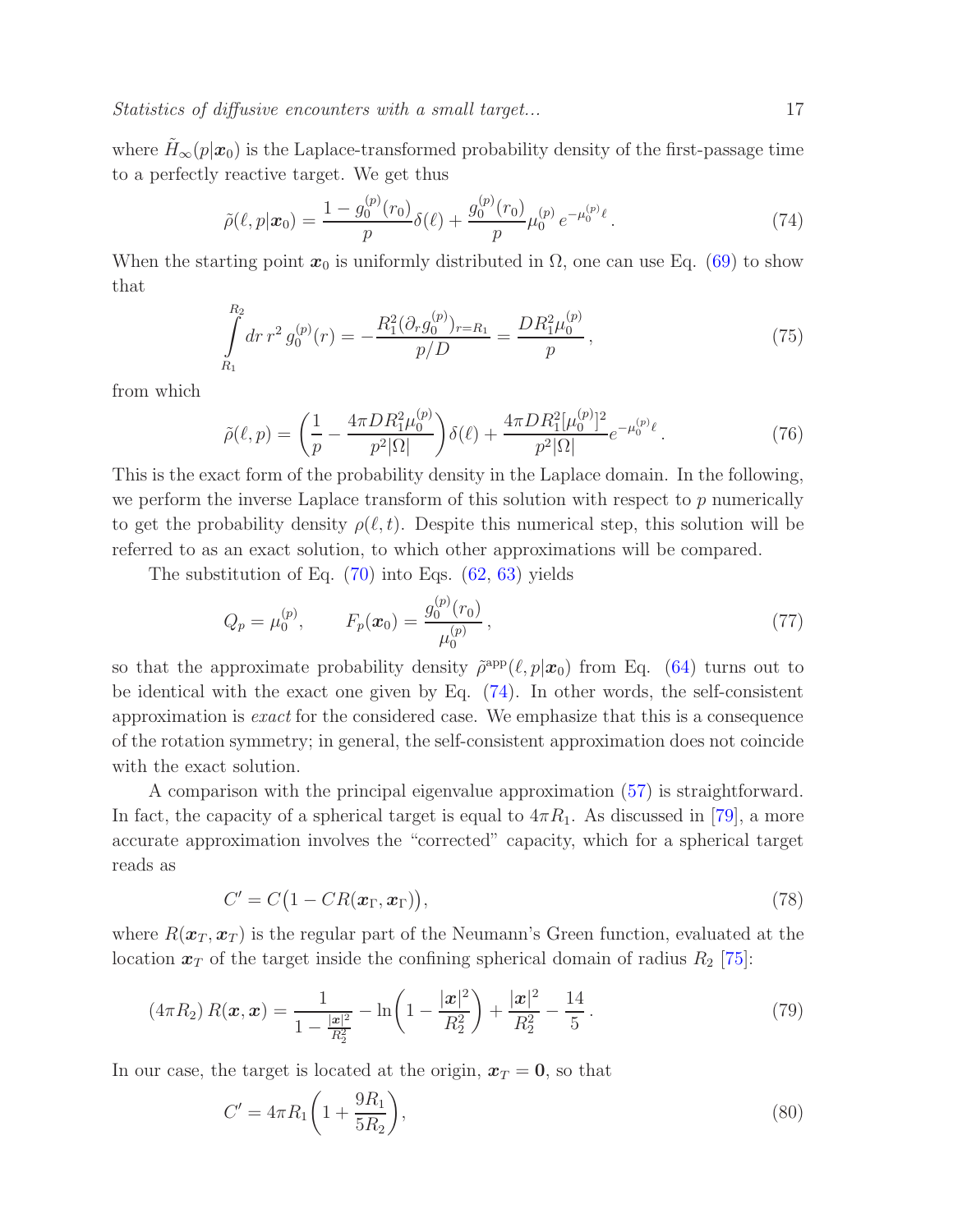

<span id="page-17-0"></span>**Figure 2.** The regular part of the probability density  $\rho(\ell, t)$  of the boundary local time  $\ell_t$  on a spherical target of radius  $R_1 = 0.1$  surrounded by a concentric reflecting sphere of radius  $R_2 = 1$ , with  $D = 1$ , the uniform starting point, and several values of time:  $t = 0.1$  (a),  $t = 1$  (b),  $t = 10$  (c), and  $t = 100$  (d). Solid line presents the benchmark solution obtained via a numerical inverse Laplace transform of the exact relation [\(74\)](#page-16-1) by the Talbot algorithm; dashed line shows the principal eigenvalue approximation (PEA) in Eq. [\(57\)](#page-12-0); dash-dotted line shows an exponential approximation [\(51\)](#page-11-1), in which  $S_{\infty}(t)$  was computed via its spectral expansion; dotted line indicates the short-time behavior [\(52\)](#page-11-2) predicted by the matched asymptotic analysis (MMA).

and thus

$$
\lambda_1^{(\infty)} \approx \frac{C'}{|\Omega|} \approx \frac{3R_1(1 + (9R_1)/(5R_2))}{R_2^3},\tag{81}
$$

$$
L = \frac{|\Gamma|}{C'} = \frac{R_1}{1 + (9R_1)/(5R_2)},\tag{82}
$$

where we neglected the small term  $R_1^3$  as compared to  $R_2^3$  in the volume  $|\Omega|$ .

Figure [2](#page-17-0) compares several approximations of the probability density  $\rho(\ell, t)$  to the exact solution obtained via a numerical inverse Laplace transform of the exact relation [\(74\)](#page-16-1). Setting  $R_2 = 1$  and  $D = 1$  fixes the units of length and time. In the considered example, we choose a relatively small target with  $R_1/R_2 = 0.1$ , for which the volumeaveraged mean first-passage time is  $T \simeq 1/(D\lambda_1^{(\infty)}) \approx R_2^3/(3R_1D) \approx 3$ . At short times t (as compared to T), the survival probability  $S_{\infty}(t)$  is close to 1, i.e., most trajectories have not yet encountered the target, and  $\ell_t = 0$ . In this regime, the singular term  $S_{\infty}(t)\delta(\delta)$  provides the dominant contribution to  $\rho(\ell,t)$ . In turn, the regular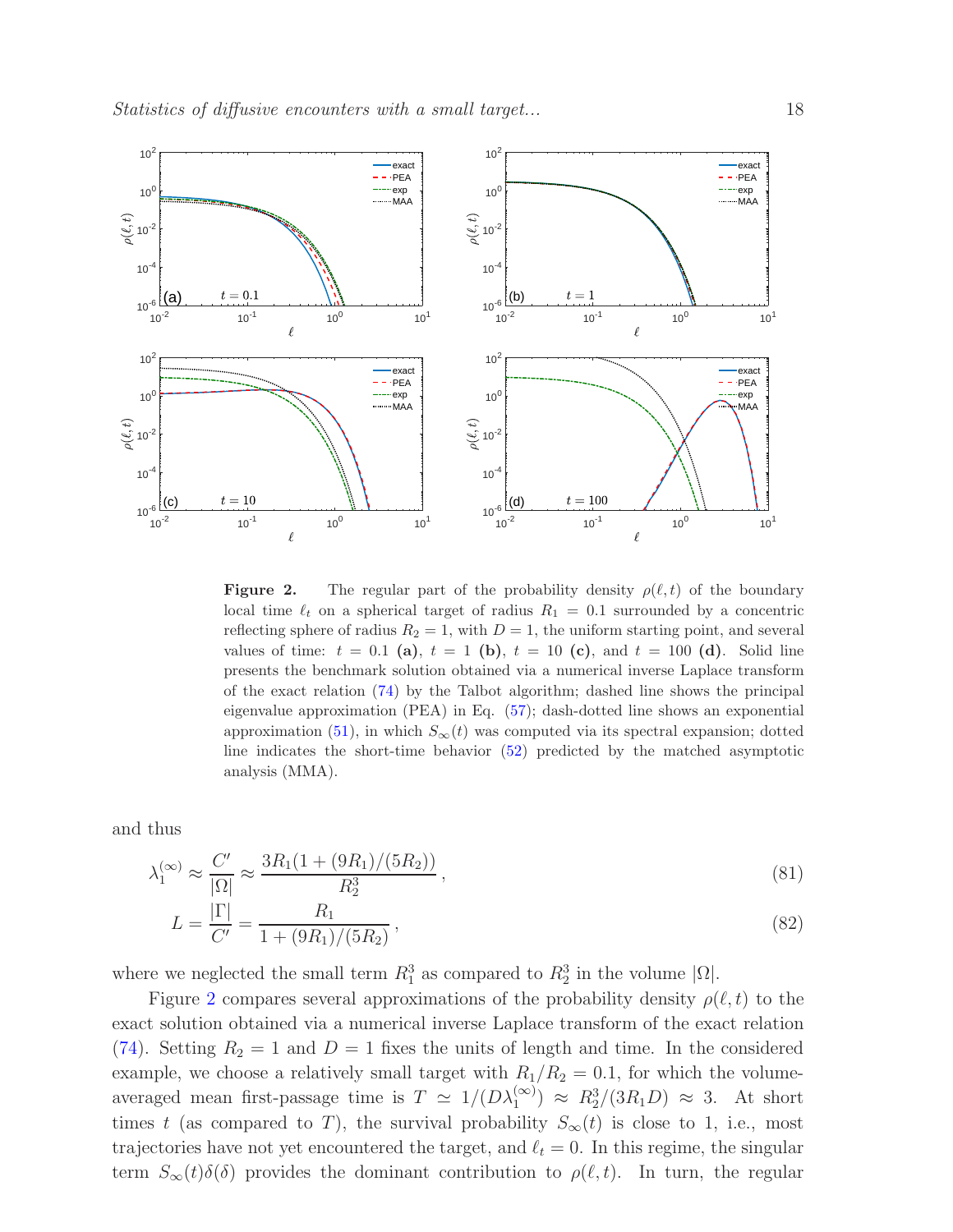part accounts for contributions from rare trajectories that started from the vicinity of the target and have encountered it. The panels (a) and (b) of Fig. [2](#page-17-0) illustrate the dependence of the regular part on  $\ell$  in this regime. One sees that three approximations  $(51, 52, 57)$  $(51, 52, 57)$  $(51, 52, 57)$  $(51, 52, 57)$  $(51, 52, 57)$  are in good agreement with the exact solution, especially in the case  $t = 1$ . Some deviations on the panel (a) for  $t = 0.1$  will be discussed below.

In the opposite long-time regime  $t \gg T$ ,  $S_{\infty}(t)$  is close to 0, and the dominant contribution comes from the regular part of  $\rho(\ell, t)$  that is shown on panels (c) and (d) of Fig. [2.](#page-17-0) While the principal eigenvalue approximation [\(57\)](#page-12-0) remains to be in excellent agreement with the exact solution, exponential-like approximations [\(51,](#page-11-1) [52\)](#page-11-2) based on the matched asymptotic analysis, fail at long times. As discussed in Sec. [3.1,](#page-8-0) the leadingorder term does not account for multiple "long-range returns" of the particle to the target, which substantially modify the statistics of the boundary local time. Even though the matched asymptotic analysis allows one to obtain next-order terms, derivation and resulting expressions rapidly become too cumbersome for a practical implementation. In contrast, the principal eigenvalue approximation [\(57\)](#page-12-0), which is remarkably simple and general, fully describes the distribution of  $\ell_t$ . Its excellent quality is rationalized in [Appendix A,](#page-23-0) in which Eq. [\(57\)](#page-12-0) was re-derived from the long-time asymptotic behavior of the self-consistent approximation. We recall that the self-consistent approximation [\(64\)](#page-14-0) itself is identical to the exact solution for this geometric setting and thus is not discussed here. Figure [3](#page-20-0) illustrates the long-time asymptotic relation [\(58\)](#page-12-1), which follows from the PEA. Expectedly, it is accurate at long times  $t = 10$  and  $t = 100$  but exhibits deviations at shorter time  $t = 1$ .

It is instructive to return to the panel (a) and inspect eventual deviations at short times. Such deviations for the principal eigenvalue approximation are briefly discussed at the end of [Appendix A.](#page-23-0) Let us thus focus on deviations of the exponential-like distribution [\(52\)](#page-11-2) predicted by the matched asymptotic analysis. As this relation was obtained by using the short-time approximation, one might expect that Eq. [\(52\)](#page-11-2) would be more and more accurate as t goes to 0. This is not the case. As the probability density  $\rho(\ell, t)$  should be correctly normalized, at least up to the  $O(\epsilon)$  order, the prefactors in front of  $e^{-\ell/R}$  in Eqs. [\(51,](#page-11-1) [52\)](#page-11-2) should be close, i.e., one should have

<span id="page-18-0"></span>
$$
\frac{1 - S_{\infty}(t)}{R} \approx \frac{4\pi Dt}{|\Omega|}.
$$
\n(83)

This relation can be considered as a necessary condition for the consistence of the approximation [\(52\)](#page-11-2). Clearly, this relation fails at long time, at which  $S_{\infty}(t)$  vanishes. Is it correct at short times? The answer is negative. In fact, the short-time asymptotic behavior of the survival probability follows from the heat content asymptotics [\[99](#page-31-13)[–102\]](#page-31-14) and reads [\[103\]](#page-31-15)

$$
S_{\infty}(t) \approx 1 - \frac{2|\Gamma|}{\sqrt{\pi}|\Omega|} \sqrt{Dt} + O(t). \tag{84}
$$

In other words, since the left-hand side of Eq.  $(83)$  scales as  $t^{1/2}$ , while the righthand side does as  $t$ , this relation cannot hold at short times. Fortunately, there is an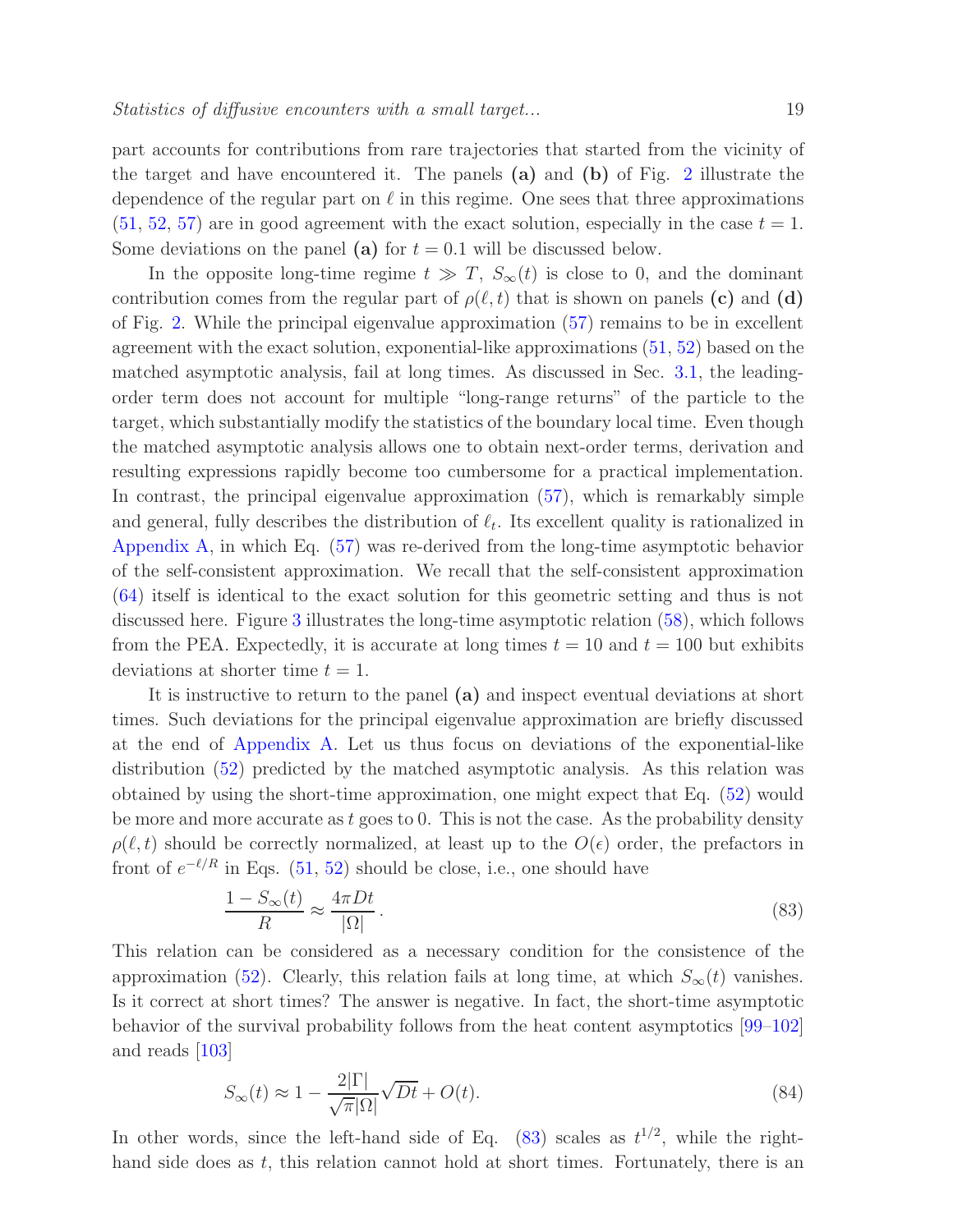intermediate range of time scales at which Eq. [\(83\)](#page-18-0) holds. In fact, if the target is small enough, the survival probability can be approximated via Eq.  $(53)$ , which at moderately short times admits the Taylor expansion:

$$
S_{\infty}(t) \approx 1 - Dt\lambda_1^{(\infty)} + O(t^2). \tag{85}
$$

and thus Eq. [\(83\)](#page-18-0) is equivalent to  $\lambda_1^{(\infty)} \approx 4\pi R_1/|\Omega|$ . As the numerator of the righthand side is precisely the capacity of a spherical target of radius  $R_1$ , we retrieve the approximation given in Eq. [\(54\)](#page-11-3). In other words, even though the condition [\(83\)](#page-18-0) fails in both limits  $t \to 0$  and  $t \to \infty$ , it is fulfilled at intermediate times if the target is small enough. We conclude that the exponential-like distribution [\(52\)](#page-11-2) is valid whenever the principal eigenvalue approximation [\(57\)](#page-12-0) is. The latter is therefore much more general.

To complete this discussion, we provide some qualitative arguments why the predictions of the matched asymptotic analysis fail at very short times. In this regime, the only nontrivial contribution comes from a very thin layer near the target. At the same time, the main idea of the matched asymptotic analysis consists in matching inner and outer solutions of the problem. For the other solution, the target is treated as point-like (for instance, Eq. [\(34\)](#page-8-2) involves the fundamental solution  $\tilde{g}(x, p|x_0)$  of the modified Helmholtz equation, which deals with a point-like source), so that its geometric structure is not accessible at short times. In other words, the matched asymptotic analysis focuses on the limit, in which the target size is the smallest parameter of the problem; in particular,  $R_1$  should be much smaller than a diffusion length  $\sqrt{Dt}$ . This condition yields a natural restriction of considering not too short times, namely,  $t \gg R_1^2/D$ . This qualitative argument explains why the agreement on panel (a) for  $t = 0.1$  is still acceptable, despite some minor deviations. In turn, deviations are more significant for even small  $t$  (not shown).

### <span id="page-19-0"></span>5. Distribution of first-crossing times

As the principal eigenvalue approximation turns out to be the most convenient, one can apply it to investigate other properties of the boundary local time and related quantities. Integrating the series expansion [\(56\)](#page-12-2) of  $\rho_{PEA}(\ell, t)$  term by term, we also get an approximation

<span id="page-19-1"></span>
$$
\mathbb{P}\{\ell_t > \ell\} = \int\limits_{\ell}^{\infty} d\ell' \rho(\ell', t) \approx \int\limits_{\ell}^{\infty} d\ell' \rho_{\text{PEA}}(\ell', t)
$$

$$
= e^{-Dt\lambda_1^{(\infty)} - \ell/L} \sum_{n=0}^{\infty} \frac{(Dt\lambda_1^{(\infty)})^{n+1}}{(n+1)!} \sum_{k=0}^{n} \frac{(\ell/L)^k}{k!}
$$
(86)

that determines the cumulative distribution function of  $\ell_t$ . Alternatively, one can integrate directly the final expression [\(57\)](#page-12-0), which yields after changing the integration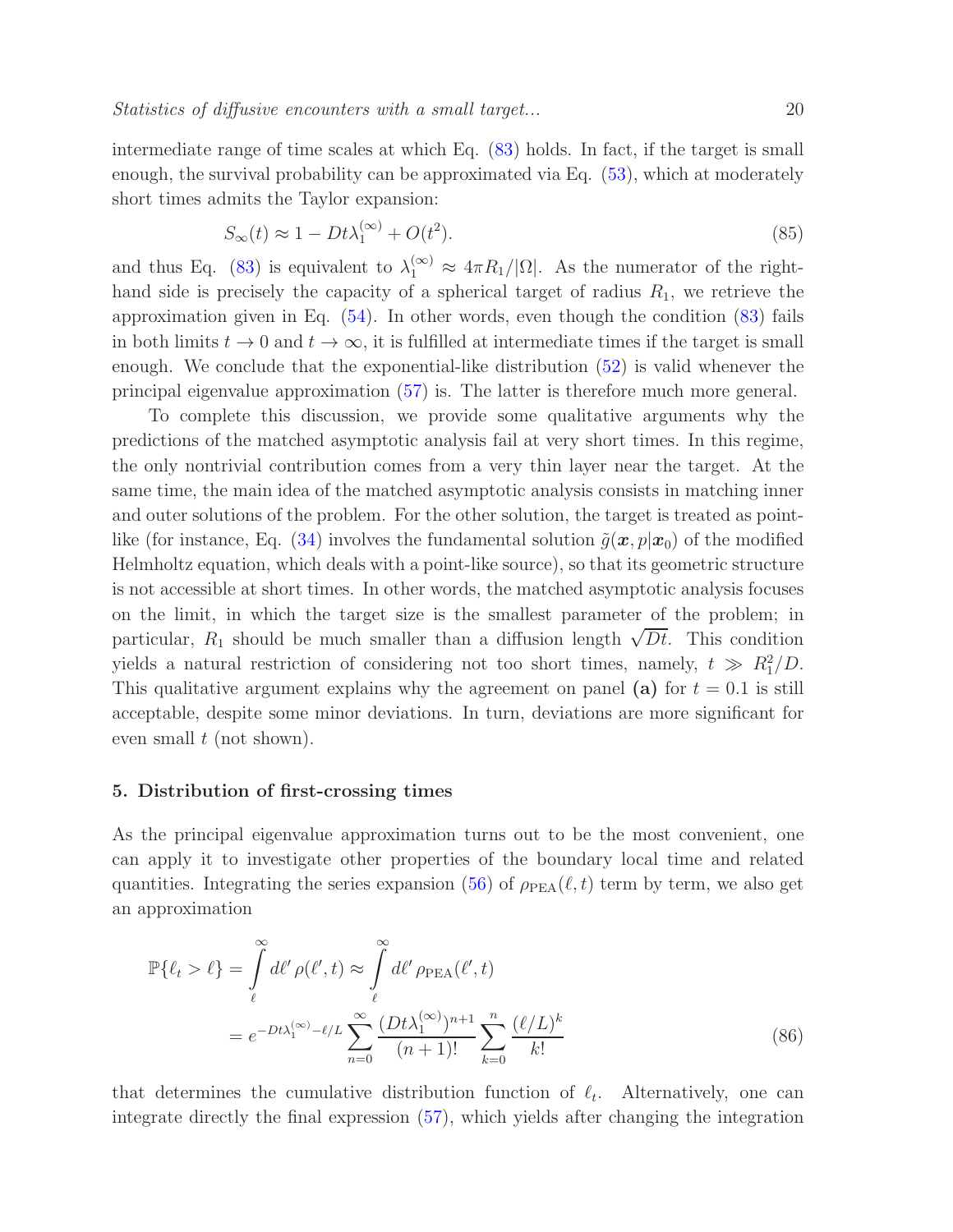

<span id="page-20-0"></span>**Figure 3.** The probability density  $\rho(\ell, t)$  of the boundary local time  $\ell_t$  on an inner sphere of radius  $R_1 = 0.1$  surrounded by an outer reflecting sphere of radius  $R_2 = 1$ , with  $D = 1$  and several values of t. Lines present a numerically inverted Laplace transform of the exact relation [\(76\)](#page-16-2) by the Talbot algorithm, whereas symbols show the large- $\ell$  approximation [\(58\)](#page-12-1).

variable

$$
\mathbb{P}\{\ell_t > \ell\} \approx \sqrt{4Dt\lambda_1^{(\infty)}} \, e^{-Dt\lambda_1^{(\infty)}} \int\limits_{\sqrt{\ell/L}}^{\infty} dz \, e^{-z^2} \, I_1\bigg(z\sqrt{4Dt\lambda_1^{(\infty)}}\bigg). \tag{87}
$$

The function  $\mathbb{P}\{\ell_t > \ell\}$  determines also the distribution of the first-crossing time  $\mathcal{T}_{\ell} = \inf\{t > 0 : \ell_t > \ell\}$  of a given threshold  $\ell$  by the boundary local time  $\ell_t$ , which plays an important role in diffusion-controlled reactions [\[43\]](#page-29-4). In fact, since  $\ell_t$  is a nondecreasing process, one has  $\mathbb{P}\{\ell_t > \ell\} = \mathbb{P}\{\mathcal{T}_{\ell} < t\}$ , from which the probability density of  $\mathcal{T}_{\ell}$  follows as

$$
U(\ell, t) = \partial_t \mathbb{P} \{ \mathcal{T}_{\ell} < t \} = \partial_t \mathbb{P} \{ \ell_t > \ell \}. \tag{88}
$$

Evaluating the time derivative of Eq. [\(86\)](#page-19-1) term by term, we get the following approximation:

<span id="page-20-1"></span>
$$
U_{\rm PEA}(\ell, t) = D\lambda_1^{(\infty)} e^{-\ell/L - Dt\lambda_1^{(\infty)}} I_0\left(\sqrt{4Dt\lambda_1^{(\infty)}\ell/L}\right).
$$
 (89)

Despite its approximate character, this probability density is correctly normalized. For large  $\ell$  or t, the asymptotic behavior of  $I_0(z)$  yields

$$
U_{\text{PEA}}(\ell, t) \approx \frac{\exp\left(-\left(\sqrt{\ell/L} - \sqrt{Dt\lambda_1^{(\infty)}}\right)^2\right)}{2\sqrt{\pi}(D\lambda_1^{(\infty)})^{-\frac{3}{4}}t^{\frac{1}{4}}(\ell/L)^{\frac{1}{4}}}.
$$
\n(90)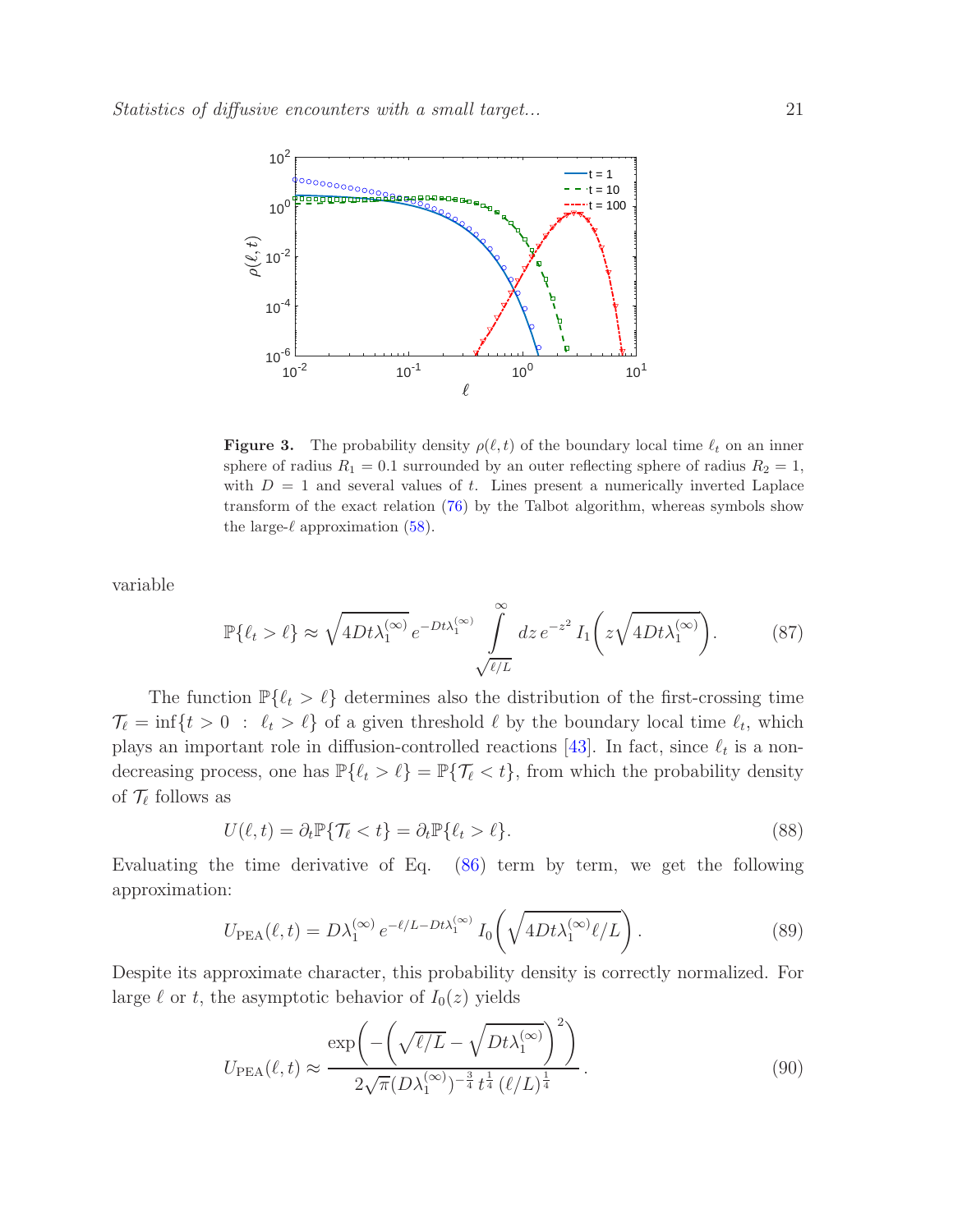Statistics of diffusive encounters with a small target... 22

The moments of  $\mathcal{T}_{\ell}$  can be easily accessed:

$$
\mathbb{E}\{[\mathcal{T}_{\ell}]^{k}\} = \int_{0}^{\infty} dt \, t^{k} \, U(\ell, t) \approx \frac{e^{-\ell/L}}{(D\lambda_{1}^{(\infty)})^{k}} \int_{0}^{\infty} dz \, z^{k} \, e^{-z} \, I_{0}\big(2\sqrt{z\ell/L}\big)
$$
\n
$$
= \frac{k!}{(D\lambda_{1}^{(\infty)})^{k}} \, e^{-\ell/L} M(k+1; 1; \ell/L). \tag{91}
$$

For instance, one gets

$$
\mathbb{E}\{\mathcal{T}_{\ell}\} \approx \frac{1+\ell/L}{D\lambda_1^{(\infty)}}, \qquad \text{var}\{\mathcal{T}_{\ell}\} \approx \frac{1+2\ell/L}{(D\lambda_1^{(\infty)})^2}.
$$
\n(92)

Note that the probability density  $U(\ell,t)$  can formally be accessed from the general exact representation [\(31\)](#page-7-6), which yields for the spherical case:

<span id="page-21-1"></span>
$$
U(\ell, t) = \mathcal{L}_p^{-1} \left\{ \frac{4\pi D R_1^2 \mu_0^{(p)}}{p|\Omega|} e^{-\mu_0^{(p)} \ell} \right\}.
$$
\n(93)

A numerical inversion of this Laplace transform can be used as a benchmark for validating our approximation. Figure [4](#page-22-0) illustrates an excellent accuracy of the approximation [\(89\)](#page-20-1) for several values of the threshold  $\ell$  when t is not too small. In turn, the approximation fails in the small-time limit. In fact, Eq. [\(89\)](#page-20-1) suggests that  $U(\ell, t) \to D\lambda_1^{(\infty)}e^{-\ell/L}$  as  $t \to 0$ , whereas the exact solution [\(93\)](#page-21-1) implies a rapid decay of  $U(\ell, t)$ . This can be seen from the large-p asymptotic analysis of Eq. [\(67\)](#page-15-3) that yields  $\mu_0^{(p)} \approx \sqrt{p/D} + 1/R_1$  for the considered spherical case, from which the inverse Laplace transform in Eq. [\(93\)](#page-21-1) implies

$$
U(\ell, t) \approx \frac{|\Gamma| D}{|\Omega|} e^{-\ell/R_1} \left( \frac{e^{-\ell^2/(4Dt)}}{\sqrt{\pi Dt}} + \frac{1}{R_1} \text{erfc}\left(\frac{\ell}{\sqrt{4Dt}}\right) \right) \quad (t \to 0). \tag{94}
$$

The short-time deviation of the approximation [\(89\)](#page-20-1) is clearly seen in Fig. [4](#page-22-0) for the case  $\ell = 1$ . Despite this limitation at short times, the simple explicit form of Eq. [\(89\)](#page-20-1) captures the behavior of the probability density  $U(\ell, t)$  remarkably well.

# <span id="page-21-0"></span>6. Conclusion

We studied the distribution of the boundary local time  $\ell_t$ , i.e., a rescaled number of encounters between a diffusing particle and the target. This distribution can formally be obtained either by the inverse Laplace transform of the survival probability with respect to the reactivity parameter  $q$ , or as an expansion over the eigenbasis of the Dirichlet-to-Neumann operator. In both cases, the underlying quantities depend on the shapes of the confining domain and of the target in a sophisticated, generally unknown way. To access this distribution in the case of a small target, we employed three approximations: the matched asymptotic analysis, the principal eigenvalue approximation, and the selfconsistent approximation. The leading order of the MAA yielded an exponential-like distribution [\(51\)](#page-11-1), with an atom at  $\ell = 0$  corresponding to the trajectories that never encountered the target. This approximation was shown to be accurate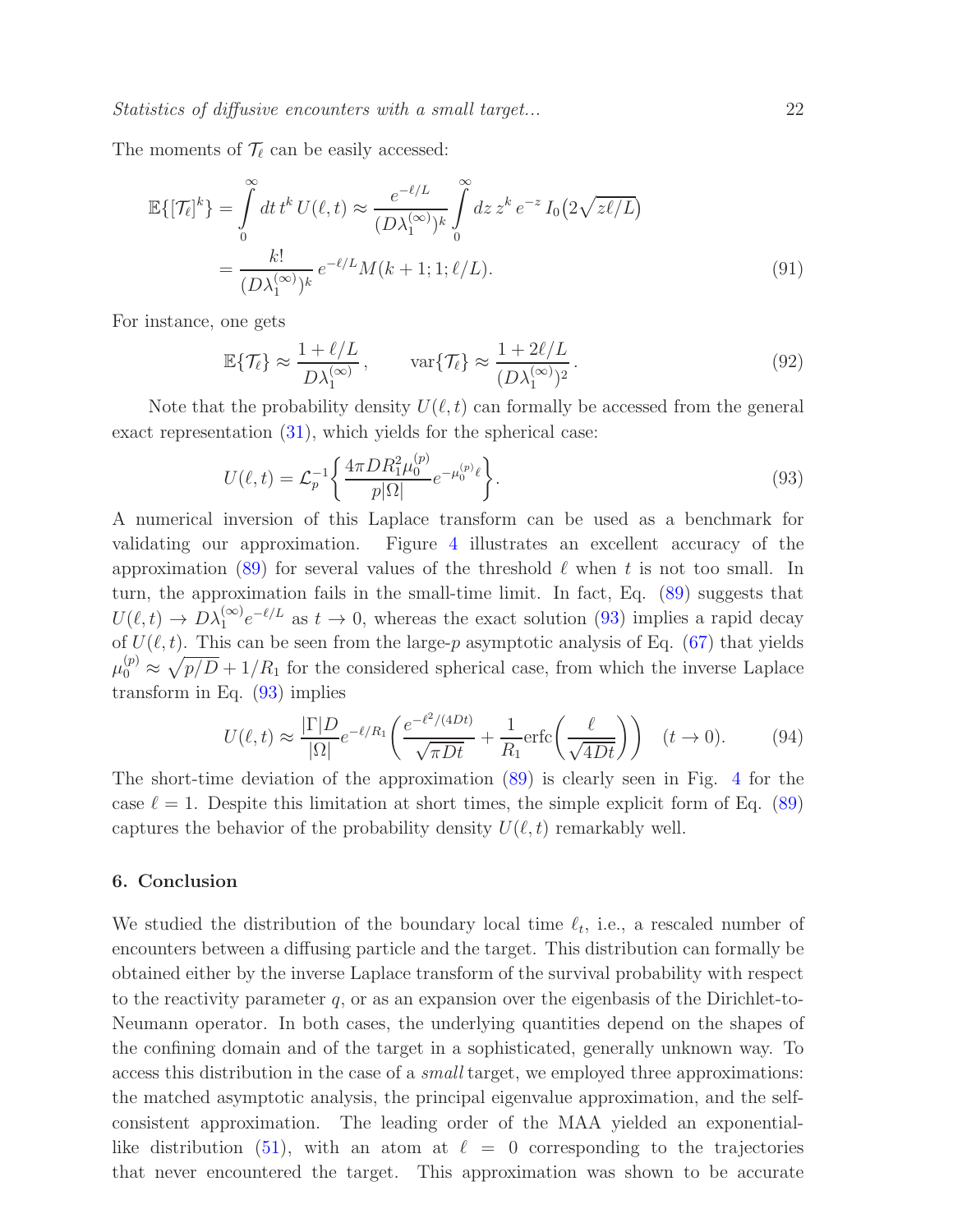

<span id="page-22-0"></span>**Figure 4.** The probability density  $U(\ell,t)$  of the first-crossing time  $\mathcal{T}_{\ell}$  of the boundary local time  $\ell_t$  on an inner sphere of radius  $R_1 = 0.1$  surrounded by an outer reflecting sphere of radius  $R_2 = 1$ , with  $D = 1$  and several values of the threshold  $\ell$ . Lines present a numerically inverted Laplace transform of the exact relation [\(93\)](#page-21-1) by the Talbot algorithm, whereas symbols show the principal eigenvalue approximation [\(89\)](#page-20-1).

only at intermediate times but failing in both short- and long-time limits. Such an approximation can be potentially improved by considering higher-order corrections in the MAA which, however, are much more cumbersome. In turn, the principal eigenvalue approximation provided a simple, fully explicit and remarkably accurate approximation [\(57\)](#page-12-0). This approximation involves only few geometric characteristics such as the surface area and the harmonic capacity of the target, as well as the volume of the confining domain. In particular, it reveals how the boundary local time  $\ell$  is coupled to physical time t. This is a rare example of an explicitly known distribution of the boundary local time (for two other basic examples, the half-line and the exterior of a sphere, see [\[65\]](#page-30-6)). The third approach was based on the self-consistent approximation, which yielded a compact form of the probability density of the boundary local time in the Laplace domain. The need for the Laplace inversion to come back in time domain makes this approximation less appealing in comparison to the PAE. Nevertheless, the SCA-based relations [\(64,](#page-14-0) [66\)](#page-14-2) allowed us to study the asymptotic behaviors; in particular, we managed to retrieve the PEA [\(57\)](#page-12-0) as the long-time asymptotic limit of the SCA. In addition, the simple form  $(64)$  in the Laplace domain gives direct access to the distribution of the boundary local time  $\ell_{\tau}$ , which is stopped at a random, exponentially distributed time  $\tau$ . This is a natural extension of our analysis to "mortal" particles, for which  $\ell_{\tau}$  characterizes the number of encounters with the target until the particle's death. The accuracy of different approximations was checked in a typical geometric setting of a spherical target surrounded by a reflecting sphere.

This paper was mainly focused on three-dimensional confining domains. In particular, this choice allowed us to compare three approximations given that the matched asymptotic analysis was done by Bressloff only in three dimensions [\[78\]](#page-31-1). Its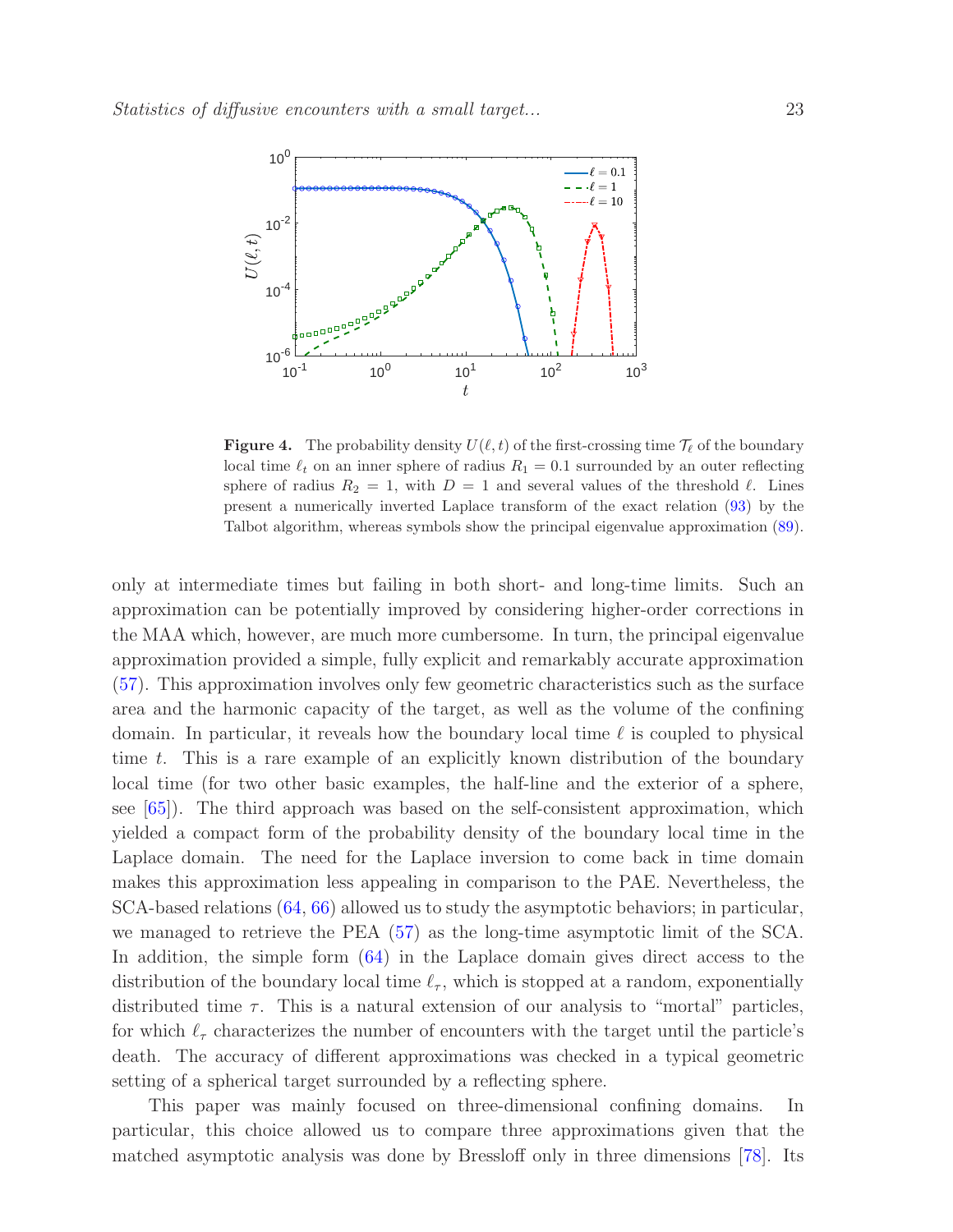extension to other space dimensions is in principle feasible but requires additional work. In turn, the self-consistent approximation was formulated in terms of the eigenbasis of the Dirichlet-to-Neumann operator and is thus valid for any dimension. Finally, the principal eigenvalue approximation [\(54\)](#page-11-3) is applicable for any  $d \geq 3$ ; moreover, it is getting more accurate as d increases [\[79\]](#page-31-2). We therefore expect that our approximation [\(57\)](#page-12-0) for the probability density  $\rho(\ell, t)$  would also be accurate in higher dimensions. In turn, the two-dimensional case was excluded from the analysis in [\[79\]](#page-31-2). In fact, the harmonic capacity does not exist in two dimensions, whereas solutions of the Laplace equation are much more sensitive to a distant outer boundary. At the same time, one can still consider Eq. [\(54\)](#page-11-3) as an interpolation between two limits of perfectly reactive  $(q \to \infty)$  and weakly reactive  $(q \to 0)$  targets. Setting  $C = \lambda_1^{(\infty)}$  $\int_{1}^{(\infty)} |\Omega|$  and thus  $L = |\Gamma|/(\lambda_1^{(\infty)})$  $\binom{\infty}{1}$  (2), one sees that Eq. [\(54\)](#page-11-3) interpolates between the limit  $\lambda_1^{(\infty)}$  as  $q \to \infty$ and the expected behavior  $\lambda_1^{(q)} \approx q|\Gamma|/|\Omega|$  as  $q \to 0$ . Admitting this interpolation, one can keep the derivation in Sec. [3.2](#page-11-0) and thus retrieve again the approximation [\(57\)](#page-12-0) in two dimensions. Moreover, the eigenvalue  $\lambda_1^{(\infty)}$  $_1^{\infty}$  can also be related to the geometric properties of a small target [\[67](#page-30-3)[–69\]](#page-30-7). Numerical validation of this conjectural extension to the two-dimensional case presents an interesting perspective.

While we were mainly interested in the distribution of the boundary local time  $\ell_t$ , the approximation [\(57\)](#page-12-0) allowed us to access the tightly related probability density  $U(\ell, t)$  of the first-crossing time  $\mathcal{T}_{\ell}$  of a given threshold  $\ell$  by  $\ell_t$ . As discussed in [\[43\]](#page-29-4), this distribution is directly related to the distribution of first-reaction times on a partially reactive targets. Moreover, one can go beyond the conventional constant reactivity framework (described by the Robin boundary condition) and deal with other surface reaction mechanisms such as encounter-dependent reactivity. A simple explicit form of the probability density  $U(\ell,t)$  allows one to investigate a broad class of first-passage times related to various surface reaction mechanisms. The explicit form of  $U(\ell, t)$  can also be employed to study in more detail the resource depletion problem by a population of diffusing particles [\[104\]](#page-32-0).

#### <span id="page-23-0"></span>Appendix A. Analysis of the self-consistent approximation

In this Appendix, we discuss the probabilistic interpretation of the parameters  $Q_p$  and  $F_p(x_0)$  that determine the self-consistent approximation, as well as its short-time and long-time asymptotic behaviors.

## Appendix A.1. Complementary insights

Let us gain complementary insights onto the parameters  $Q_p$  and  $F_p(x_0)$ . Since the kernel of the Dirichlet-to-Neumann operator  $\mathcal{M}_p$  is  $D\tilde{G}_0(s,p|s_0)$  (see [\[43\]](#page-29-4)), the expression [\(62\)](#page-13-1) can also be written as

<span id="page-23-1"></span>
$$
\frac{1}{Q_p} = \frac{1}{|\Gamma|} \int_{\Gamma} ds_0 \int_{\Gamma} ds \, D\tilde{G}_0(s, p|s_0). \tag{A.1}
$$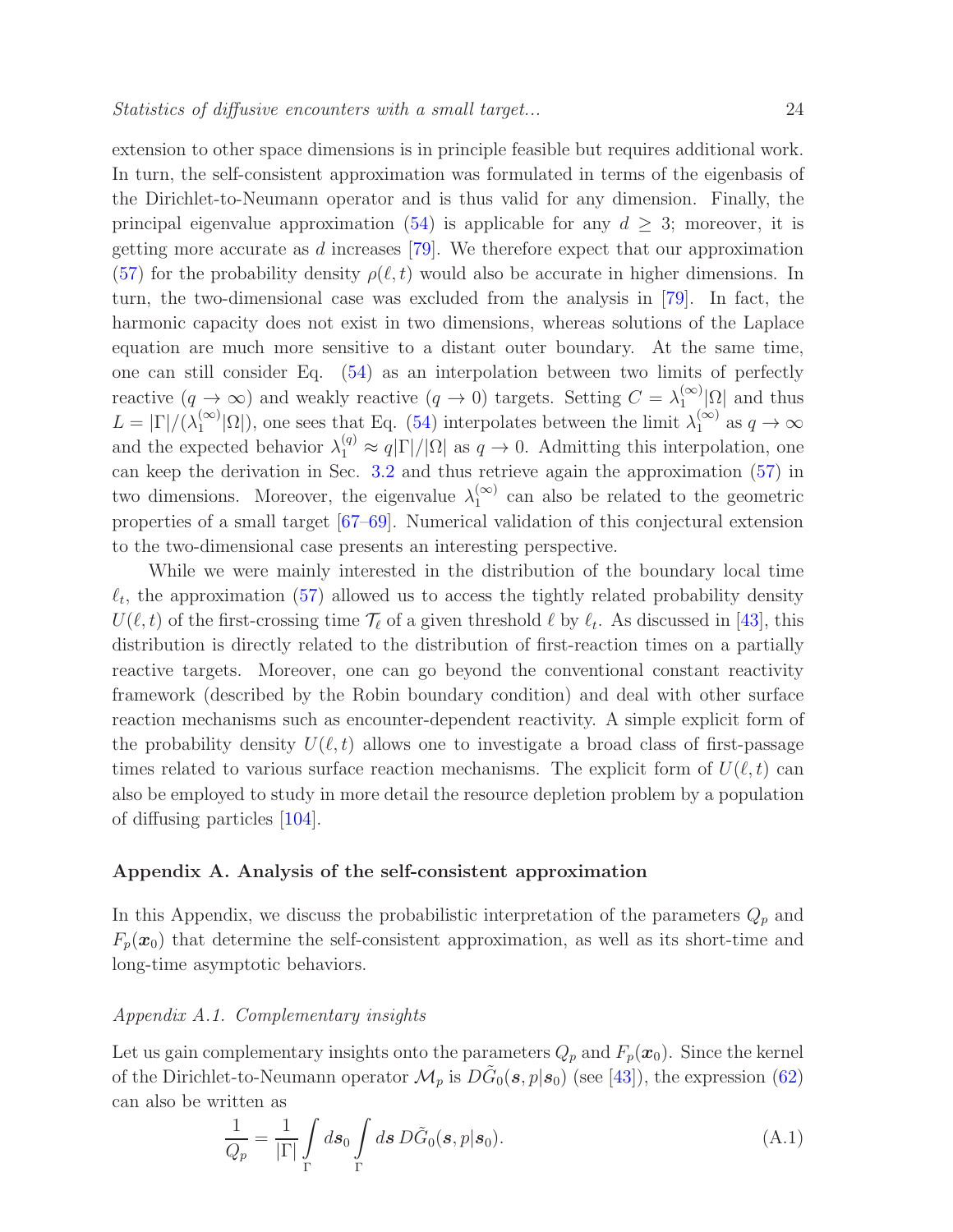In order to interpret this expression, we recall that the mean residence time in a subset  $A \subset \Omega$  is

$$
R_A(t|\boldsymbol{x}_0) = \mathbb{E}_{\boldsymbol{x}_0} \left\{ \int_0^t dt' \mathbb{I}_A(\mathbf{X}_{t'}) \right\} = \int_0^t dt' \int_A d\boldsymbol{x} \, \mathbb{E}_{\boldsymbol{x}_0} \{ \delta(\boldsymbol{x} - \mathbf{X}_{t'}) \}
$$

$$
= \int_0^t dt' \int_A d\boldsymbol{x} \, G_0(\boldsymbol{x}, t'|\boldsymbol{x}_0).
$$

If A is a thin layer near the target,  $A = \Gamma_a$ , then we get the mean boundary local time on Γ:

$$
\mathbb{E}_{\boldsymbol{x}_0}\{\ell_t\} = \lim_{a \to 0} \frac{D}{a} R_{\Gamma_a}(t|\boldsymbol{x}_0) = \int_0^t dt' \int_{\Gamma} d\boldsymbol{x} \, DG_0(\boldsymbol{x}, t'|\boldsymbol{x}_0), \tag{A.2}
$$

where we used that  $G_0(\mathbf{x}, t'|\mathbf{x}_0)$  behaves smoothly in a vicinity of a smooth boundary. If the particle has a finite lifetime, one has to average over  $t$  with an exponential probability density:

$$
\mathbb{E}_{\boldsymbol{x}_0}\{\ell_{\tau}\} = \int\limits_0^{\infty} dt \underbrace{p e^{-pt}}_{\text{pdf of }\tau} \mathbb{E}_{\boldsymbol{x}_0}\{\ell_t\} = \int\limits_{\Gamma} d\boldsymbol{x} \, D\tilde{G}_0(\boldsymbol{x}, p|\boldsymbol{x}_0). \tag{A.3}
$$

Note that the inverse Laplace transform of  $\mathbb{E}_{x_0} \{\ell_{\tau}\}/p$  yields the mean  $\mathbb{E}_{x_0} \{\ell_t\}$ . We conclude that  $1/Q_p$  in Eq. [\(A.1\)](#page-23-1) is the mean boundary local time  $\ell_{\tau}$  on  $\Gamma$ , averaged over the starting point  $x_0$  uniformly distributed on  $\Gamma$ .

For a fixed starting point, one can use Eq. [\(64\)](#page-14-0) to approximate the moments of the boundary local time  $\ell_{\tau}$ , in particular, the mean is

$$
\mathbb{E}_{\boldsymbol{x}_0}\{\ell_{\tau}\} \approx \int\limits_0^{\infty} d\ell \,\ell \, p \,\tilde{\rho}^{\rm app}(\ell, p|\boldsymbol{x}_0) = F_p(\boldsymbol{x}_0) \,. \tag{A.4}
$$

Its average over  $x_0 \in \Gamma$  reads

$$
\frac{1}{|\Gamma|} \int\limits_{\Gamma} d\boldsymbol{x}_0 \, F_p(\boldsymbol{x}_0) = \frac{1}{Q_p} \,, \tag{A.5}
$$

so that

$$
\frac{1}{|\Gamma|} \int\limits_{\Gamma} d\boldsymbol{x}_0 \, p \, \tilde{\rho}^{\text{app}}(\ell, p | \boldsymbol{x}_0) = Q_p \, \exp(-Q_p \ell). \tag{A.6}
$$

In summary, if the starting point is uniformly distributed over the target Γ, the distribution of the boundary local time  $\ell_{\tau}$  is close to be exponential, with the mean value  $1/Q_p$ .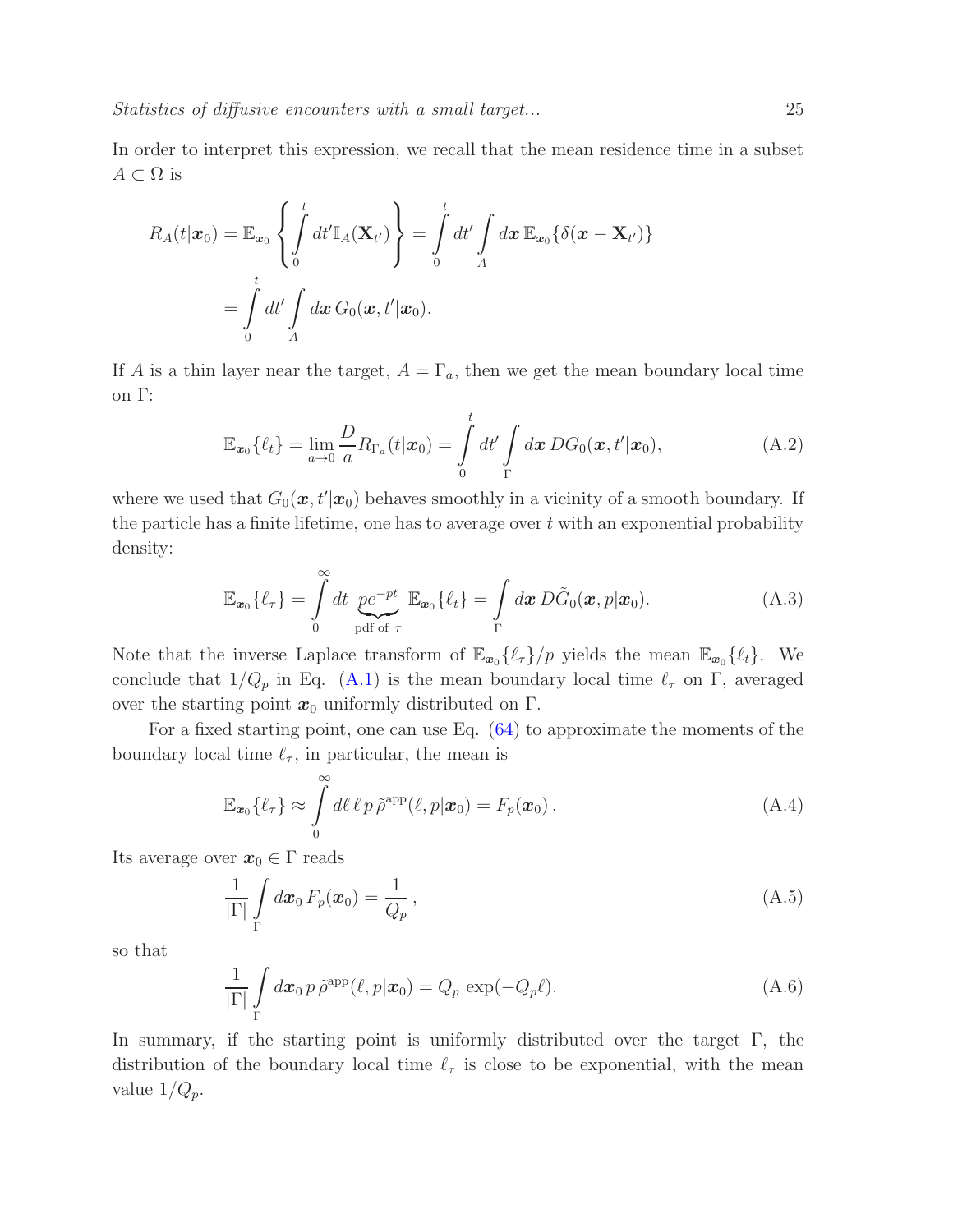#### Appendix A.2. Long-time behavior

It is instructive to look at the long-time behavior of the approximate probability density  $\rho^{\text{app}}(\ell, t)$  that follows from the small-p asymptotic analysis of Eq. [\(66\)](#page-14-2).

In the limit  $p \to 0$ , one can apply a standard perturbation theory discussed in [\[42\]](#page-29-3). Adapting this approach to our setting with a target  $\Gamma$  surrounded by a reflecting boundary  $\partial\Omega_0$ , we get

$$
\mu_0^{(p)} \approx \frac{|\Omega|}{D|\Gamma|} p + \frac{bp^2}{2} + O(p^3),\tag{A.7}
$$

where the parameter  $b$  can be represented as

$$
b \equiv \lim_{p \to 0} \frac{d^2 \mu_0^{(p)}}{dp^2} = -\frac{2|\Omega|^2}{D|\Gamma|^3} \int_{\Gamma} ds_1 \int_{\Gamma} ds_2 \mathcal{G}(s_1, s_2),
$$

with

$$
\mathcal{G}(\boldsymbol{s}_1, \boldsymbol{s}_2) = \lim_{p \to 0} \left( \tilde{G}_0(\boldsymbol{s}, p | \boldsymbol{s}_0) - \frac{1}{p | \Omega |} \right) \tag{A.8}
$$

being the Neumann pseudo-Green's function. In turn, the corresponding eigenfunction behaves as  $v_0^{(p)}$  $\mathcal{O}_0^{(p)}(\mathbf{s}) \approx |\Gamma|^{-1/2} + pv_0^1(\mathbf{s}) + O(p^2)$  as  $p \to 0$ . As a consequence,  $C_n^{(p)} \approx O(p)$ for  $n > 0$  due to the orthogonality of eigenfunctions  $v_n^{(p)}$  to  $v_0^{(p)}$  $_{0}^{(p)}$  (and thus to a constant), in the leading order in p. In turn, the normalization of the eigenfunction  $v_0^{(p)}$  $\binom{p}{0}$  implies

$$
1 = ||v_0^{(p)}||_{L_2(\Gamma)}^2 = \underbrace{||v_0^{(0)}||_{L_2(\Gamma)}^2}_{=1} + 2p(v_0^{(0)} \cdot v_0^1)_{L_2(\Gamma)} + O(p^2),
$$

and thus  $(v_0^{(0)}$  $(v_0^{(0)} \cdot v_0^{1})_{L_2(\Gamma)} = 0$ , i.e., the integral of the first-order correction  $v_0^{1}(\mathbf{s})$  vanishes. As a consequence,  $C_0^{(p)} \approx |\Gamma|^{1/2} + O(p^2)$  (i.e., there is no  $O(p)$  term). Substituting these relations into Eq.  $(62)$ , we get

$$
Q_p^{-1} \approx \frac{D|\Gamma|}{p|\Omega|} + L + O(p), \quad \text{with} \quad L = -\frac{b}{2}(D|\Gamma|/|\Omega|)^2,\tag{A.9}
$$

which can also be written as

$$
Q_p \approx \frac{|\Omega|}{D|\Gamma|} \frac{p}{1 + p\delta}, \quad \text{with} \quad \delta = L \frac{|\Omega|}{D|\Gamma|}, \tag{A.10}
$$

where we neglected the next-order terms. Substituting this expression into Eq.  $(66)$ , we get

$$
\tilde{\rho}^{\rm app}(\ell, p) \approx \frac{\delta}{1 + p\delta} \delta(\ell) + \frac{\delta/L}{(1 + p\delta)^2} e^{-(\ell/L)p\delta/(1 + p\delta)}.
$$
\n(A.11)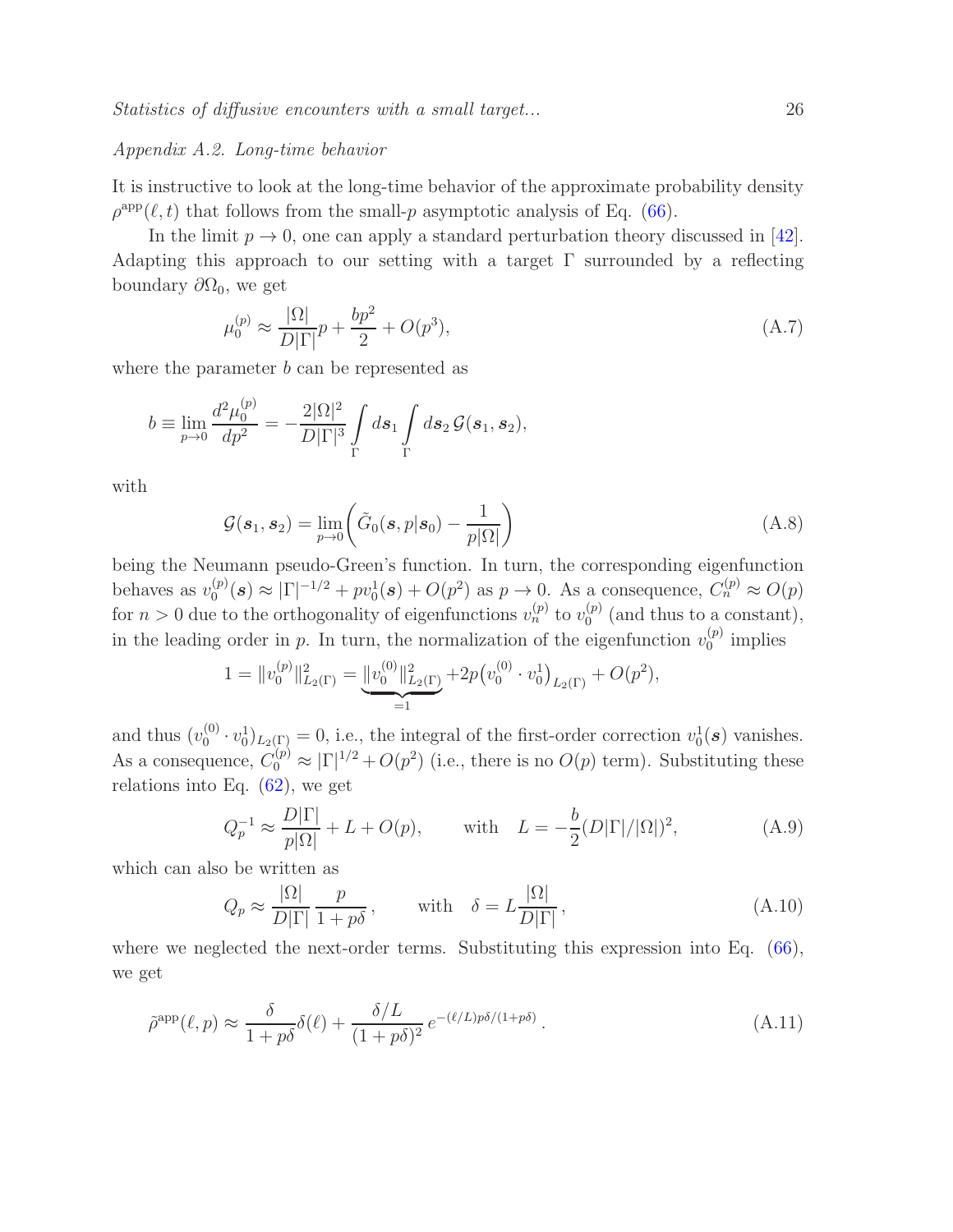The inverse Laplace transform with respect to p reads

$$
\rho^{\text{app}}(\ell, t) \approx e^{-t/\delta} \delta(\ell) + \frac{\delta}{L} e^{-\ell/L} \mathcal{L}_p^{-1} \left\{ \frac{e^{(\ell/L)/(1+p\delta)}}{(1+p\delta)^2} \right\}
$$
  
=  $e^{-t/\delta} \delta(\ell) + \frac{\delta}{L} e^{-\ell/L} \sum_{n=0}^{\infty} \frac{(\ell/L)^n}{n!} \mathcal{L}_p^{-1} \left\{ \frac{1}{(1+p\delta)^{n+2}} \right\}$   
=  $e^{-t/\delta} \delta(\ell) + e^{-\ell/L} e^{-t/\delta} \frac{\sqrt{t/\delta}}{\sqrt{\ell L}} \sum_{n=0}^{\infty} \frac{((\ell/L)t/\delta)^{n+\frac{1}{2}}}{n!(n+1)!}$   
=  $e^{-t/\delta} \delta(\ell) + e^{-\ell/L} e^{-t/\delta} \frac{\sqrt{t/\delta}}{\sqrt{\ell L}} I_1(2\sqrt{(\ell/L)t/\delta}),$  (A.12)

Remarkably, the long-time asymptotic relation [\(A.12\)](#page-26-0) coincides with the principal eigenvalue approximation [\(57\)](#page-12-0) from Sec. [3.2,](#page-11-0) with a different notation  $L = |\Gamma|/C$ , where  $C$  is the capacity of the target. Using this relation, we obtain an interesting representation for the second derivative of  $\mu_0^{(p)}$  $0^{(p)}$ :

<span id="page-26-0"></span>
$$
b \approx -\frac{2|\Omega|^2}{C|\Gamma|D^2}.\tag{A.13}
$$

Moreover, substituting this expression into the definition of  $\delta$ , we get  $\delta = |\Omega|/(DC)$  $1/(D\lambda_1^{(\infty)})$ , i.e., we retrieve an approximation  $\lambda_1^{(\infty)} = C/|\Omega|$  for the principal eigenvalue for the perfect target. In this way, two approaches result in the same long-time behavior.

#### Appendix A.3. Short-time behavior

The short-time behavior corresponds to the large-p limit. As the boundary region  $\Gamma$ is smooth, the propagator  $G_0(\mathbf{x}, t|\mathbf{x}_0)$  is close to that in the half-space with reflecting hyperplane:

$$
G_0^{\text{half}}(\boldsymbol{x},t|\boldsymbol{x}_0) = \frac{e^{-|\boldsymbol{s}-\boldsymbol{s}_0|^2/(4Dt)}}{(4\pi Dt)^{(d-1)/2}} \frac{e^{-(y-y_0)^2/(4Dt)} + e^{-(y+y_0)^2/(4Dt)}}{\sqrt{4\pi Dt}},
$$

where  $\mathbf{x} = (\mathbf{s}, y)$  and  $\mathbf{x}_0 = (\mathbf{s}_0, y_0)$ . Its Laplace transform reads

$$
\tilde{G}_0^{\text{half}}(\boldsymbol{x},p|\boldsymbol{x}_0)=\frac{(D/p)^{\nu/2}}{(2\pi)^{d/2}D}\bigg(A_1'K_{\nu}\big(A_1\sqrt{p/D}\big)+A_2'K_{\nu}\big(A_2\sqrt{p/D}\big)\bigg),
$$

where  $\nu = 1 - d/2$ ,  $A_1^2 = |\mathbf{s} - \mathbf{s}_0|^2 + (y - y_0)^2$ ,  $A_2^2 = |\mathbf{s} - \mathbf{s}_0|^2 + (y + y_0)^2$ , and  $K_{\nu}(z)$  is the modified Bessel function of the second kind. Setting  $y = y_0 = 0$ , one gets

$$
\tilde{G}_0^{\text{half}}(\boldsymbol{s}, p|\boldsymbol{s}_0) = \frac{2(D/p)^{\nu/2}}{(2\pi)^{d/2}D} |\boldsymbol{s} - \boldsymbol{s}_0|^{\nu} K_{\nu}(|\boldsymbol{s} - \boldsymbol{s}_0| \sqrt{p/D}). \tag{A.14}
$$

At large  $p$ , Eq.  $(62)$  implies thus

$$
\frac{1}{Q_p} \approx \frac{1}{|\Gamma|} \int_{\Gamma} ds_0 \int_{\Gamma} ds \, D\tilde{G}_0^{\text{half}}(s, p|s_0) \n\approx \frac{2(D/p)^{\nu/2}}{(2\pi)^{d/2}|\Gamma|} \int_{\Gamma} ds_0 \int_{\Gamma} ds \, |s - s_0|^{\nu} K_{\nu}(|s - s_0| \sqrt{p/D}).
$$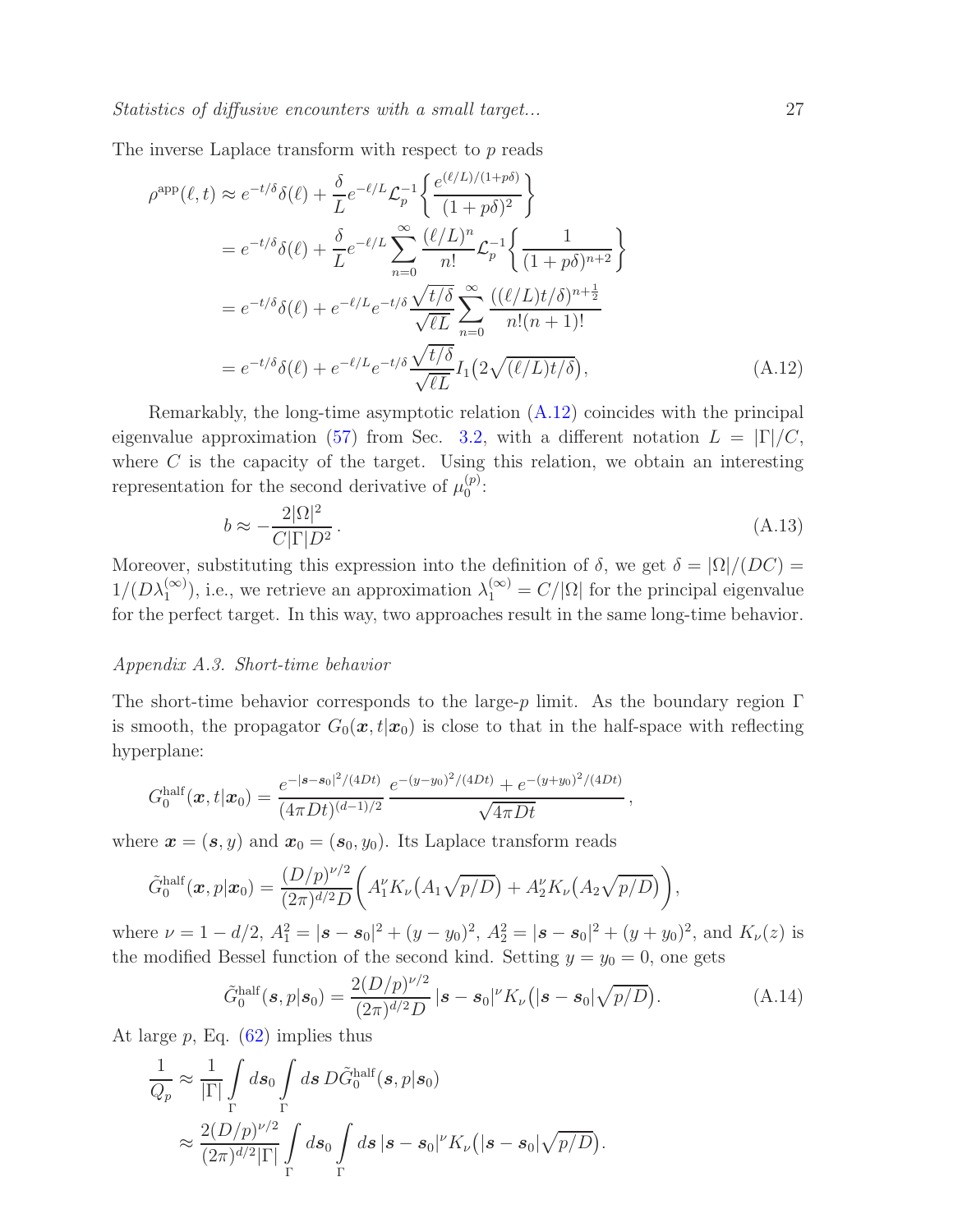As  $K_{\nu}(z)$  decays exponentially at large z, the main contribution comes from the points  $s \approx s_0$ . One integral yields thus  $|\Gamma|$ . In turn, the second integral can be evaluated by replacing the target surface by a hyperplane and using the spherical coordinates:

$$
\frac{1}{Q_p} \approx \frac{2(D/p)^{\nu/2}}{(2\pi)^{d/2}} \sigma_{d-1} \int\limits_{0}^{\infty} dr \, r^{d-2} \, r^{\nu} K_{\nu} \big( r \sqrt{p/D} \big).
$$

where  $\sigma_{d-1} = 2\pi^{(d-1)/2} / \Gamma((d-1)/2)$  is the surface area of the unit ball in  $\mathbb{R}^{d-1}$ , and we extended the upper bound to infinity. The last integral can be found exactly via the identity:

$$
\int_{0}^{\infty} dz \, z^{\alpha} \, K_{\nu}(z) = 2^{\alpha - 1} \Gamma\left(\frac{\alpha + \nu + 1}{2}\right) \Gamma\left(\frac{\alpha - \nu + 1}{2}\right).
$$

After simplifications, we get simply

<span id="page-27-0"></span>
$$
Q_p \approx \sqrt{p/D} \qquad (p \to \infty). \tag{A.15}
$$

Substituting this expression into Eq. [\(66\)](#page-14-2), we can invert the Laplace transform to get the short-time approximation:

<span id="page-27-1"></span>
$$
\rho^{\rm app}(\ell, t) \approx \left(1 - \frac{2\sqrt{Dt} \, |\Gamma|}{\sqrt{\pi} |\Omega|}\right) \delta(\ell) + \frac{|\Gamma|}{|\Omega|} \text{erfc}\left(\frac{\ell}{\sqrt{4Dt}}\right) \qquad (t \to 0). \tag{A.16}
$$

Despite its approximation character, this expression is correctly normalized.

We emphasize that Eq.  $(A.15)$  and the consequent relation  $(A.16)$  ignore the curvature of the target, which is known to yield non-universal corrections (see, e.g., [\[104\]](#page-32-0)). For instance, if the target is a sphere of radius  $R_1$ , Eq. [\(67\)](#page-15-3) implies  $\mu_0^{(p)} \approx$  $\sqrt{p/D} + 1/R_1$ , and its substitution into Eq. [\(76\)](#page-16-2) and the evaluation of the inverse Laplace transform yield the following short-time asymptotic behavior:

$$
\rho(\ell, t) \approx \left\{ 1 - \frac{|\Gamma|}{|\Omega|} \left( \frac{2\sqrt{Dt}}{\sqrt{\pi}} + \frac{Dt}{R_1} \right) \right\} \delta(\ell)
$$
\n
$$
+ \frac{|\Gamma|}{|\Omega|} e^{-\ell/R_1} \left\{ \left( 1 - \frac{2\ell}{R_1} + \frac{\ell^2 + 2Dt}{2R_1^2} \right) \text{erfc} \left( \frac{\ell}{\sqrt{4Dt}} \right) + \frac{(4 - \ell/R_1)\sqrt{Dt}}{R_1\sqrt{\pi}} e^{-\ell^2/(4Dt)} \right\}.
$$
\n(A.17)

Its comparison with Eq. [\(A.16\)](#page-27-1) reveals that the regular part of this expression contains in an additional factor  $e^{-\ell/R_1}$  due to the curvature, as well as higher-order corrections. The above expression is valid for  $\sqrt{Dt} \ll R_1$ . One can distinguish two regimes depending on whether  $\ell$  is smaller or larger than  $\sqrt{Dt}$ . When  $\sqrt{Dt} \ll \ell$ , one gets in the leadingorder:

$$
\rho(\ell, t) \approx \left(1 - \frac{2\sqrt{Dt} \left|\Gamma\right|}{\sqrt{\pi} |\Omega|}\right) \delta(\ell) + \frac{2\sqrt{Dt} \left|\Gamma\right|}{\sqrt{\pi} |\Omega| \ell} e^{-\ell^2/(4Dt)} e^{-\ell/R_1} \,. \tag{A.18}
$$

In the opposite regime  $\ell \ll \sqrt{Dt}$ , the probability density approaches

$$
\rho(\ell, t) \approx \left(1 - \frac{2\sqrt{Dt} \, |\Gamma|}{\sqrt{\pi} |\Omega|}\right) \delta(\ell) + \frac{|\Gamma|}{|\Omega|} \left(1 + \frac{4\sqrt{Dt}}{\sqrt{\pi} R_1} + \frac{Dt}{R_1^2}\right). \tag{A.19}
$$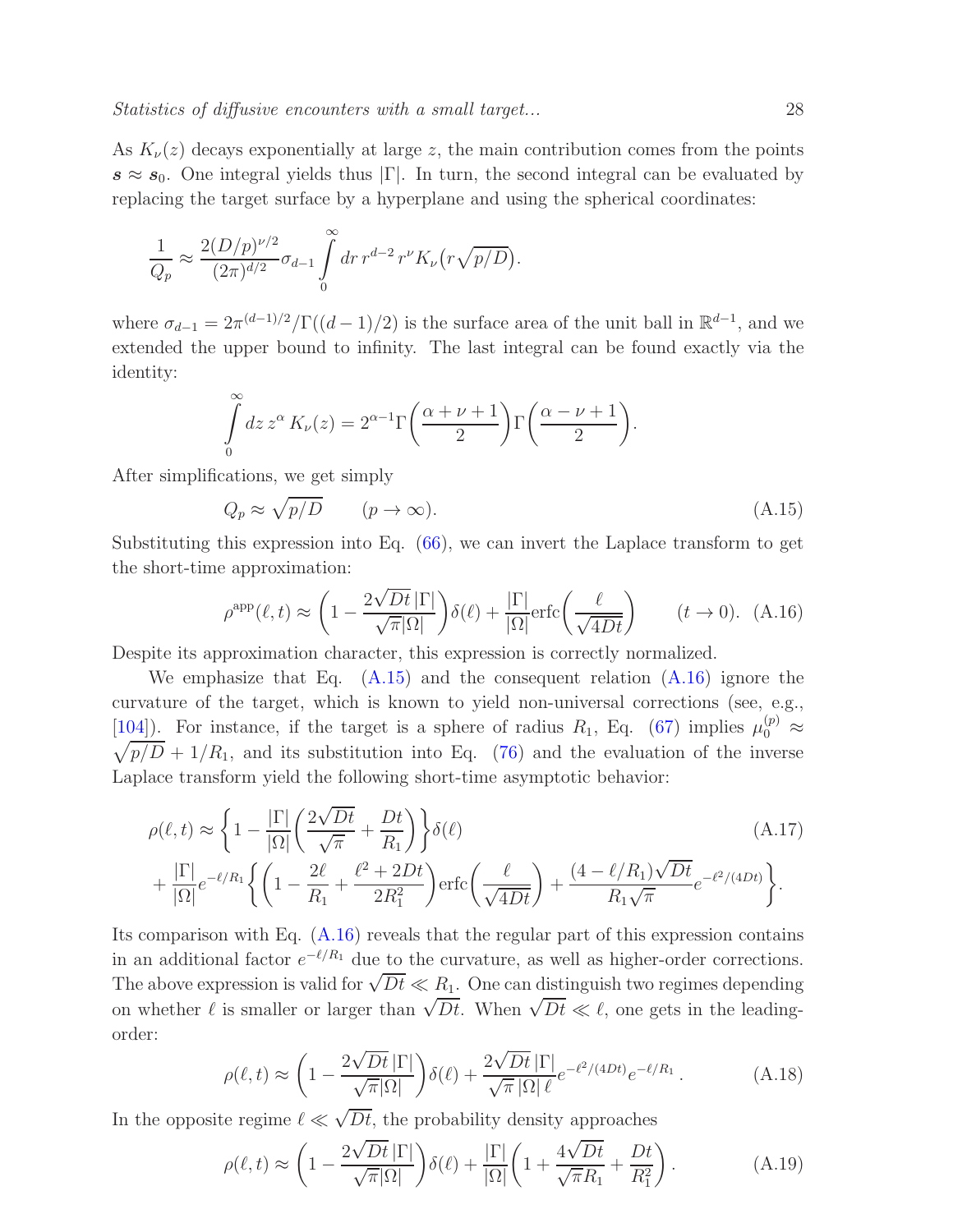This relation shows the limitation of the principal eigenvalue approximation [\(57\)](#page-12-0), which predicts a different limit at short times and small  $\ell$ . This difference is seen on panel (a) of Fig. [2.](#page-17-0) A better understanding of the origins of this deviation presents an interesting open problem.

- <span id="page-28-0"></span>[1] Rice S 1985 Diffusion-Limited Reactions (Elsevier, Amsterdam)
- [2] Lauffenburger DA and Linderman J 1993 Receptors: Models for Binding, Trafficking, and Signaling (Oxford University Press)
- [3] Redner S 2001 A Guide to First Passage Processes (Cambridge: Cambridge University press)
- [4] Schuss Z 2013 Brownian Dynamics at Boundaries and Interfaces in Physics, Chemistry and Biology (Springer, New York).
- [5] Metzler R, Oshanin G, and Redner S (Eds.) 2014 First-Passage Phenomena and Their Applications (Singapore: World Scientific)
- [6] Lindenberg K, Metzler R, and Oshanin G (Eds.) 2019 Chemical Kinetics: Beyond the Textbook (New Jersey: World Scientific)
- [7] Berg HC and Purcell EM 1977 Physics of chemoreception Biophys. J. 20 193-239
- [8] Weiss GH 1986 Overview of theoretical models for reaction rates J. Stat. Phys. 42 3
- [9] Condamin S, B´enichou O, Tejedor V, Voituriez R, and Klafter J 2007 First-passage time in complex scale-invariant media Nature 450 77
- [10] Grebenkov DS 2007 NMR Survey of Reflected Brownian Motion Rev. Mod. Phys. 79 1077-1137
- [11] Bénichou O and Voituriez R 2008 Narrow-Escape Time Problem: Time Needed for a Particle to Exit a Confining Domain through a Small Window Phys. Rev. Lett. 100 168105
- [12] Bénichou O, Grebenkov DS, Levitz P, Loverdo C, and Voituriez R 2010 Optimal Reaction Time for Surface-Mediated Diffusion Phys. Rev. Lett. 105 150606
- [13] Bénichou O, Chevalier C, Klafter J, Meyer B, and Voituriez R 2010 Geometry-controlled kinetics Nature Chem. 2 472-477
- [14] Bénichou O, Loverdo C, Moreau M, and Voituriez R 2011 Intermittent search strategies Rev. Mod. Phys. 83 81-130
- [15] Bressloff PC and Newby JM 2013 Stochastic models of intracellular transport Rev. Mod. Phys. 85 135-196
- [16] Bénichou O and Voituriez R 2014 From first-passage times of random walks in confinement to geometry-controlled kinetics Phys. Rep. 539 225-284
- [17] Godec A and Metzler R 2016 First passage time distribution in heterogeneity controlled kinetics: going beyond the mean first passage time Sci. Rep. 6 20349
- [18] Godec A and Metzler R 2016 Universal Proximity Effect in Target Search Kinetics in the Few-Encounter Limit Phys. Rev. X 6 041037
- [19] Grebenkov 2016 Universal formula for the mean first passage time in planar domains Phys. Rev. Lett. 117 260201
- [20] Chechkin AV, Seno F, Metzler R, and Sokolov IM 2017 Brownian yet Non-Gaussian Diffusion: From Superstatistics to Subordination of Diffusing Diffusivities Phys. Rev. X 7 021002
- [21] Lanoisel´ee Y, Moutal N, and Grebenkov DS 2018 Diffusion-limited reactions in dynamic heterogeneous media Nature Commun. 9 4398
- <span id="page-28-2"></span><span id="page-28-1"></span>[22] Levernier N, Dolgushev M, Bénichou O, Voituriez R, and Guérin T 2019 Survival probability of stochastic processes beyond persistence exponents Nature Commun. 10 2990
- [23] Szabo A, Zwanzig R, and Agmon N 1988 Diffusion-Controlled Reactions with Mobile Traps Phys. Rev. Lett. 61 2496-2499
- [24] Redner S and Krapivsky PL 1999 Capture of the lamb: Diffusing predators seeking a diffusing prey Am. J. Phys. 67 1277-1283
- [25] Bartumeus F, Catalan J, Fulco UL, Lyra ML, and Viswanathan GM 2002 Optimizing the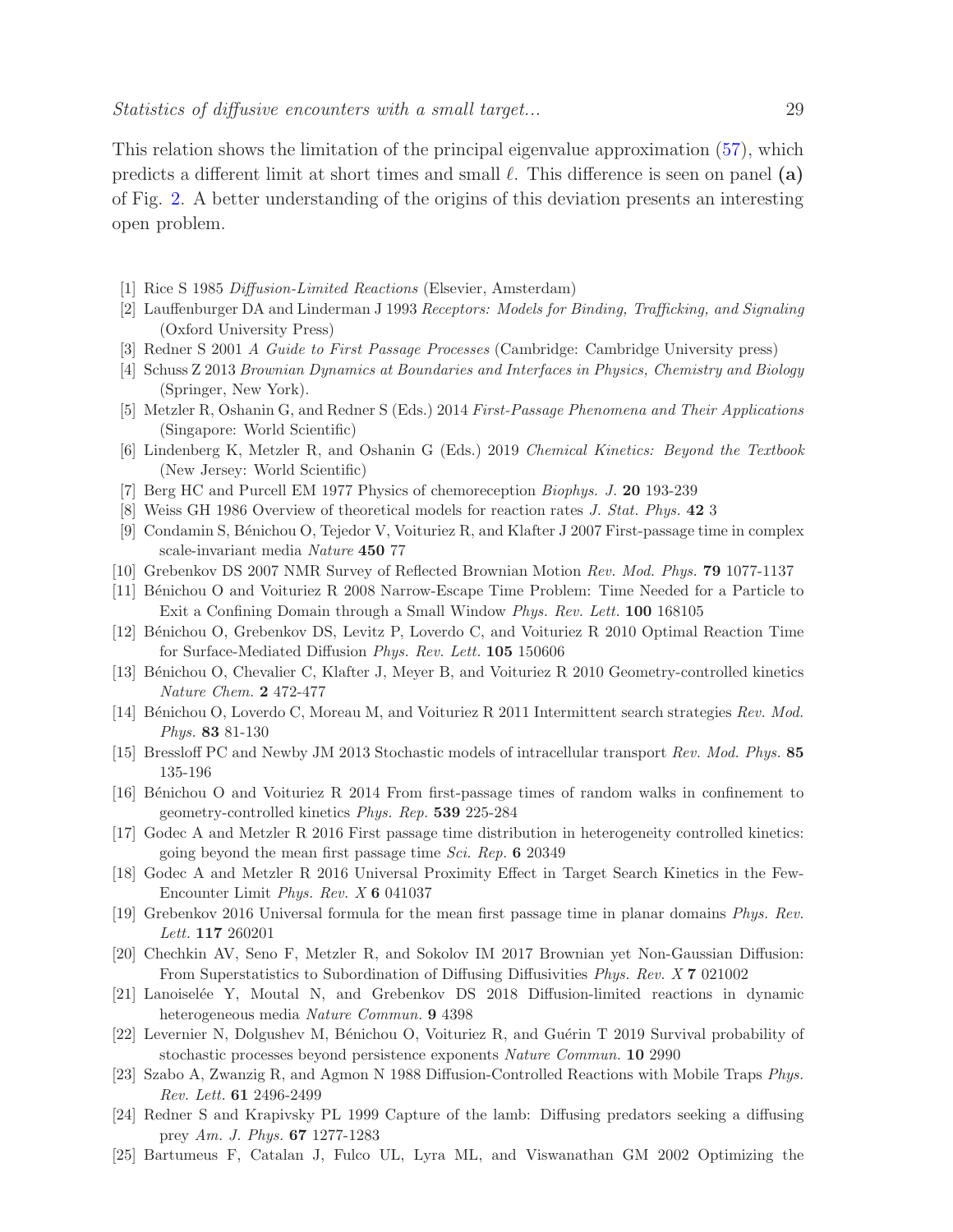Encounter Rate in Biological Interactions: Levy versus Brownian Strategies Phys. Rev. Lett. 88 097901

- [26] James A, Plank MJ, and Brown R 2008 Optimizing the encounter rate in biological interactions: Ballistic versus Levy versus Brownian strategies Phys. Rev. E 78 051128
- [27] Oshanin G, Vasilyev O, Krapivsky PL, and Klafter J 2009 Survival of an evasive prey Proc. Nat. Acad. Sci. USA 106 13696-13701
- [28] Sanders DP 2009 Exact encounter times for many random walkers on regular and complex networks Phys. Rev. E 80 036119
- [29] Tejedor V, Schad M, B´enichou O, Voituriez R, and Metzler R 2011 Encounter distribution of two random walkers on a finite one-dimensional interval *J. Phys. A: Math. Theor.* 44 395005
- [30] Amitai A, Kupka I, and Holcman D 2012 Computation of the Mean First-Encounter Time Between the Ends of a Polymer Chain Phys. Rev. Lett. 109 108302
- [31] Tzou JC, Xie S, and Kokolnikov T 2014 First-passage times, mobile traps, and Hopf bifurcations Phys. Rev. E 90 062138
- [32] Agliari E, Blumen A, and Cassi D 2014 Slow encounters of particle pairs in branched structures Phys. Rev. E 89 052147
- [33] Agliari E, Cassi D, Cattivelli L, and Sartori F 2016 Two-particle problem in comblike structures Phys. Rev. E 93 052111
- [34] Peng J and Agliari E 2019 First encounters on combs *Phys. Rev. E* 100 062310
- [35] Le Vot F, Yuste SB, Abad E, and Grebenkov DS 2020 First-encounter time of two diffusing particles in confinement *Phys. Rev. E*  $102$  032118
- <span id="page-29-0"></span>[36] Nayak I, Nandi A, and Das D 2020 Capture of a diffusive prey by multiple predators in confined space Phys. Rev. E 102 062109
- <span id="page-29-1"></span>[37] Le Vot F, Yuste SB, Abad E, and Grebenkov DS 2022 First-encounter time of two diffusing particles in two- and three-dimensional confinement Phys. Rev. E 105 044119
- <span id="page-29-6"></span>[38] L´evy P 1965 Processus Stochastiques et Mouvement Brownien (Paris, Gauthier-Villard)
- <span id="page-29-7"></span>[39] Ito and K McKean HP 1965 Diffusion Processes and Their Sample Paths (Springer-Verlag, Berlin)
- <span id="page-29-2"></span>[40] Freidlin M 1985 Functional Integration and Partial Differential Equations (Annals of Mathematics Studies, Princeton University Press, Princeton, New Jersey)
- <span id="page-29-3"></span>[41] Grebenkov DS 2007 Residence times and other functionals of reflected Brownian motion Phys. Rev. E 76 041139
- <span id="page-29-4"></span>[42] Grebenkov DS 2019 Probability distribution of the boundary local time of reflected Brownian motion in Euclidean domains Phys. Rev. E 100 062110
- <span id="page-29-5"></span>[43] Grebenkov 2020 Paradigm Shift in Diffusion-Mediated Surface Phenomena Phys. Rev. Lett. 125 078102
- [44] Collins FC and Kimball GE 1949 Diffusion-controlled reaction rates, J. Coll. Sci. 4 425
- [45] Sano H and Tachiya M 1979 Partially diffusion-controlled recombination J. Chem. Phys. 71 1276
- [46] Sano H and Tachiya M 1981 Theory of diffusion-controlled reactions on spherical surfaces and its application to reactions on micellar surfaces J. Chem. Phys. 75 2870-2878
- [47] Shoup D and Szabo A 1982 Role of diffusion in ligand binding to macromolecules and cell-bound receptors Biophys. J. 40 33-39
- [48] Sapoval B 1994 General Formulation of Laplacian Transfer Across Irregular Surfaces Phys. Rev. Lett. 73 3314-3317
- [49] Filoche M and Sapoval B 1999 Can One Hear the Shape of an Electrode? II. Theoretical Study of the Laplacian Transfer Eur. Phys. J. B 9 755-763
- [50] Bénichou O, Moreau M, and Oshanin G 2000 Kinetics of stochastically gated diffusion-limited reactions and geometry of random walk trajectories Phys. Rev. E 61 3388
- [51] Sapoval B, Filoche M, and Weibel E 2002 Smaller is better but not too small: A physical scale for the design of the mammalian pulmonary acinus Proc. Nat. Ac. Sci. USA 99 10411-10416
- [52] Grebenkov DS, Filoche M, and Sapoval B 2003 Spectral Properties of the Brownian Self-Transport Operator Eur. Phys. J. B 36 221-231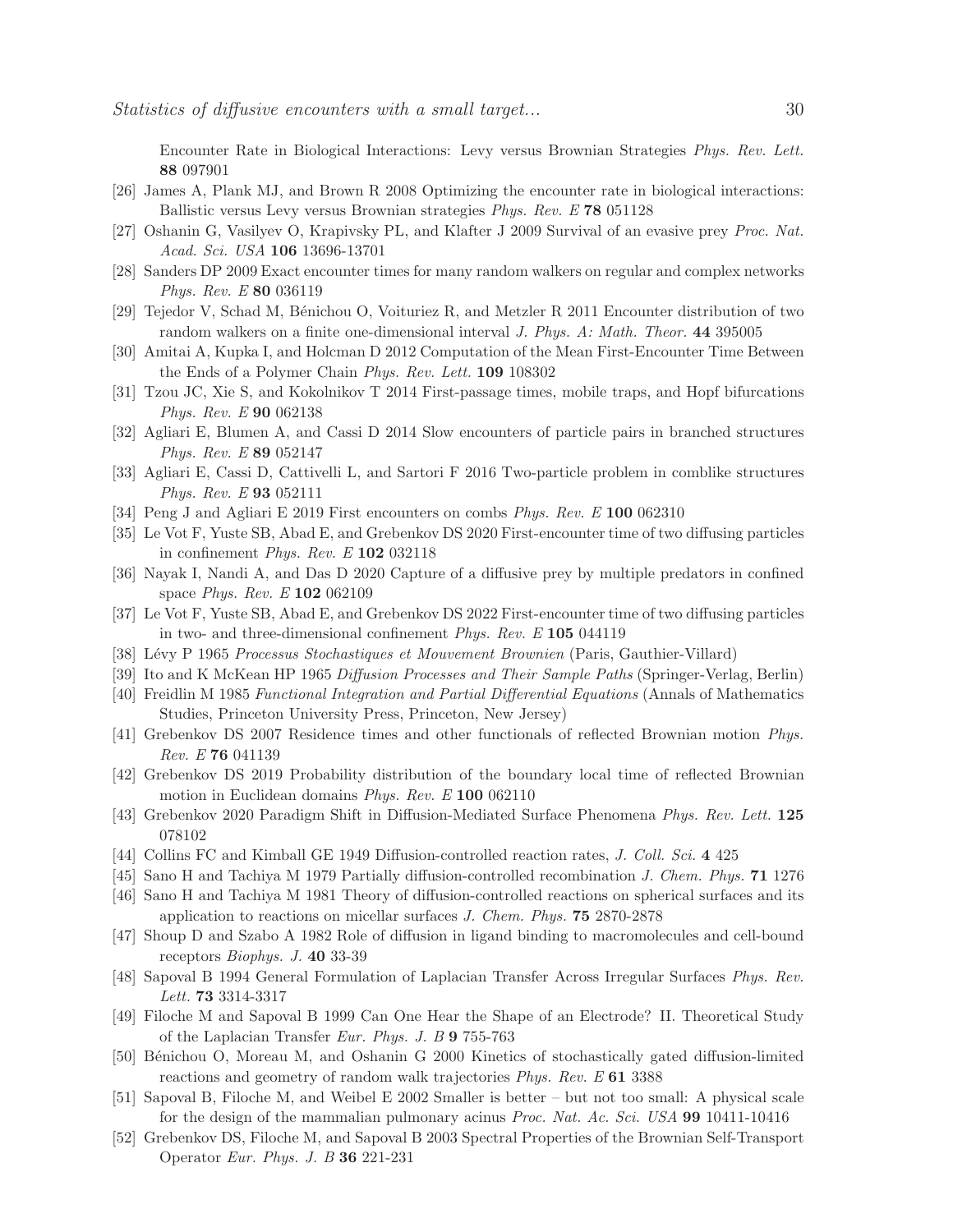- [53] Grebenkov DS, Filoche M, Sapoval B, and Felici M 2005 Diffusion-Reaction in Branched Structures: Theory and Application to the Lung Acinus Phys. Rev. Lett. 94 050602
- [54] Grebenkov DS, Filoche M, and Sapoval B 2006 Mathematical Basis for a General Theory of Laplacian Transport towards Irregular Interfaces Phys. Rev. E 73 021103
- [55] Grebenkov DS 2006 Partially Reflected Brownian Motion: A Stochastic Approach to Transport Phenomena, in "Focus on Probability Theory", Ed. L. R. Velle, pp. 135-169 (Nova Science Publishers)
- [56] Traytak SD and Price W 2007 Exact solution for anisotropic diffusion-controlled reactions with partially reflecting conditions J. Chem. Phys. 127 184508
- [57] Bressloff PC, Earnshaw BA, and Ward MJ 2008 Diffusion of protein receptors on a cylindrical dendritic membrane with partially absorbing traps SIAM J. Appl. Math. 68 1223-1246
- [58] Singer A, Schuss Z, Osipov A, and Holcman D 2008 Partially Reflected Diffusion SIAM J. Appl. Math. 68 844
- [59] Grebenkov DS 2010 Searching for partially reactive sites: Analytical results for spherical targets J. Chem. Phys. 132 034104
- [60] Grebenkov DS 2010 Subdiffusion in a bounded domain with a partially absorbing-reflecting boundary Phys. Rev. E 81 021128
- <span id="page-30-0"></span>[61] Lawley SD and Keener JP 2015 A New Derivation of Robin Boundary Conditions through Homogenization of a Stochastically Switching Boundary SIAM J. Appl. Dyn. Sys. 14 1845-1867
- <span id="page-30-1"></span>[62] Grebenkov DS 2015 Analytical representations of the spread harmonic measure density Phys. Rev. E 91 052108
- [63] Grebenkov DS 2020 Surface Hopping Propagator: An Alternative Approach to Diffusion-Influenced Reactions Phys. Rev. E 102 032125
- <span id="page-30-6"></span>[64] Grebenkov DS 2020 Joint distribution of multiple boundary local times and related first-passage time problems J. Stat. Mech. 103205
- <span id="page-30-2"></span>[65] Grebenkov DS 2021 Statistics of boundary encounters by a particle diffusing outside a compact planar domain J. Phys. A.: Math. Theor. 54 015003
- <span id="page-30-3"></span>[66] Grebenkov 2022 An encounter-based approach for restricted diffusion with a gradient drift J. Phys. A: Math. Theor. 55 045203
- [67] Maz'ya VG, Nazakov SA, and Plamenevskii BA 1985 Asymptotic Expansions of the Eigenvalues of Boundary Value Problems for the Laplace Operator in Domains with Small Holes Math. USSR. Izv 24 321-345
- <span id="page-30-7"></span>[68] Ward MJ and Keller JB Strong Localized Perturbations of Eigenvalue Problems SIAM J. Appl. Math. 53 770-798
- [69] Kolokolnikov T, Titcombe MS, and Ward MJ 2005 Optimizing the Fundamental Neumann Eigenvalue for the Laplacian in a Domain with Small Traps Eur. J. Appl. Math. 16 161
- [70] Singer A, Schuss Z, Holcman D, and Eisenberg RS 2006 Narrow Escape, Part I J. Stat. Phys. 122 437-463
- [71] Singer A, Schuss Z, and Holcman D 2006 Narrow Escape, Part II The circular disk J. Stat. Phys. 122 465
- [72] Singer A, Schuss Z, and Holcman D 2006 Narrow Escape, Part III Riemann surfaces and nonsmooth domains *J. Stat. Phys.* **122** 491
- [73] Pillay S, Ward MJ, Peirce A, and Kolokolnikov T 2010 An Asymptotic Analysis of the Mean First Passage Time for Narrow Escape Problems: Part I: Two-Dimensional Domains SIAM Multi. Model. Simul. 8 803-835
- [74] Cheviakov AF, Ward MJ, and Straube R 2010 An Asymptotic Analysis of the Mean First Passage Time for Narrow Escape Problems: Part II: The Sphere SIAM Multi. Model. Simul. 8 836-870
- <span id="page-30-5"></span>[75] Cheviakov AF and Ward MJ 2011 Optimizing the principal eigenvalue of the Laplacian in a sphere with interior traps *Math. Computer Model*. **53** 1394-1409
- <span id="page-30-4"></span>[76] Cheviakov AF, Reimer AS, and Ward MJ 2012 Mathematical modeling and numerical computation of narrow escape problems Phys. Rev. E 85 021131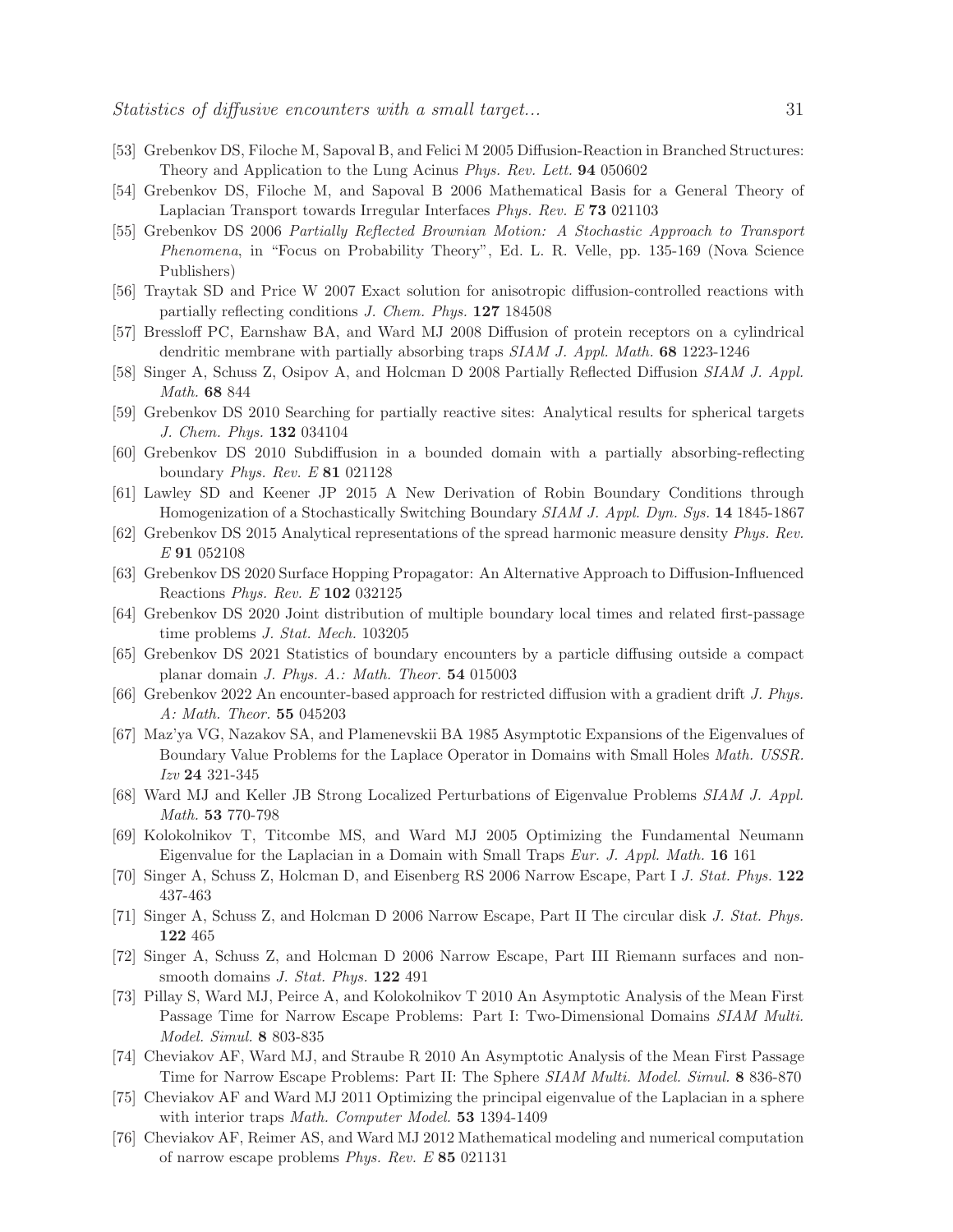- <span id="page-31-1"></span><span id="page-31-0"></span>[77] Holcman D and Schuss Z 2014 The Narrow Escape Problem SIAM Rev. 56 213-257
- <span id="page-31-2"></span>[78] Bressloff PC 2022 Narrow capture problem: An encounter-based approach to partially reactive targets Phys. Rev. E 105 034141
- <span id="page-31-3"></span>[79] Chaigneau A and Grebenkov DS (2022) First-passage times to anisotropic partially reactive targets Phys. Rev. E (in press; available online at ArXiv:2203.10898)
- <span id="page-31-4"></span>[80] Shoup D, Lipari G and Szabo A 1981 Diffusion-controlled bimolecular reaction rates. The effect of rotational diffusion and orientation constraints Biophys. J. 36 697
- [81] Grebenkov DS and Oshanin G 2017 Diffusive escape through a narrow opening: new insights into a classic problem Phys. Chem. Chem. Phys. 19 2723-2739
- [82] Grebenkov DS, Metzler R, and Oshanin G 2017 Effects of the target aspect ratio and intrinsic reactivity onto diffusive search in bounded domains New J. Phys. 19 103025
- [83] Grebenkov DS, Metzler R, and Oshanin G 2018 Towards a full quantitative description of singlemolecule reaction kinetics in biological cells Phys. Chem. Chem. Phys. 20 16393-16401
- <span id="page-31-5"></span>[84] Grebenkov DS, Metzler R, and Oshanin G 2019 Full distribution of first exit times in the narrow escape problem New J. Phys. 21 122001
- <span id="page-31-6"></span>[85] Grebenkov DS, Metzler R, and Oshanin G 2021 Distribution of first-reaction times with target regions on boundaries of shell-like domains New J. Phys. 23 123049
- <span id="page-31-7"></span>[86] Mörters P and Peres Y 2010 Brownian Motion (Cambridge Series in Statistical and Probabilistic Mathematics, Cambridge University Press, New York)
- <span id="page-31-8"></span>[87] Grebenkov DS and Nguyen B-T 2013 Geometrical structure of Laplacian eigenfunctions SIAM Rev. 55 601-667
- [88] Yuste SB, Abad E, and Lindenberg K 2013 Exploration and Trapping of Mortal Random Walkers Phys. Rev. Lett. 110 220603
- <span id="page-31-9"></span>[89] Meerson B and Redner S 2015 Mortality, Redundancy, and Diversity in Stochastic Search Phys. Rev. Lett. 114 198101
- <span id="page-31-10"></span>[90] Grebenkov DS and Rupprecht J-F 2017 The escape problem for mortal walkers, J. Chem. Phys. 146 084106
- [91] Arendt W, ter Elst AFM, Kennedy JB, and Sauter M 2014 The Dirichlet-to-Neumann operator via hidden compactness J. Funct. Anal. 266 1757-1786
- [92] Daners D 2014 Non-positivity of the semigroup generated by the Dirichlet-to-Neumann operator Positivity 18 235-256
- [93] ter Elst AFM and Ouhabaz EM 2014 Analysis of the heat kernel of the Dirichlet-to-Neumann operator J. Funct. Anal. 267 4066-4109
- [94] Behrndt J and ter Elst AFM 2015 Dirichlet-to-Neumann maps on bounded Lipschitz domains J. Diff. Eq. 259 5903-5926
- [95] Arendt W and ter Elst AFM 2015 The Dirichlet-to-Neumann Operator on Exterior Domains Potential Anal. 43 313-340
- [96] Hassell A and Ivrii V 2017 Spectral asymptotics for the semiclassical Dirichlet to Neumann operator J. Spectr. Theory 7 881-905
- <span id="page-31-12"></span><span id="page-31-11"></span>[97] Girouard A and Polterovich I 2017 Spectral geometry of the Steklov problem J. Spectr. Theory 7 321-359
- [98] Grebenkov DS 2019 Spectral theory of imperfect diffusion-controlled reactions on heterogeneous catalytic surfaces J. Chem. Phys. 151 104108
- <span id="page-31-13"></span>[99] van den Berg M and Davies EB 1989 Heat Flow out of Regions in Rm Math. Z. 202 463
- [100] van den Berg M and Gilkey P 1994 Heat Content Asymptotics of a Riemannian Manifold with Boundary J. Func. Anal. 120 48
- [101] Desjardins S and Gilkey P 1994 Heat content asymptotics for operators of Laplace type with Neumann boundary conditions Math. Z. 215 251-268
- <span id="page-31-14"></span>[102] Gilkey P 2004 Asymptotic Formulae in Spectral Geometry (Chapman and Hall/CRC, BocaRaton, FL)
- <span id="page-31-15"></span>[103] Grebenkov DS, Metzler R, and Oshanin G 2020 From single-particle stochastic kinetics to